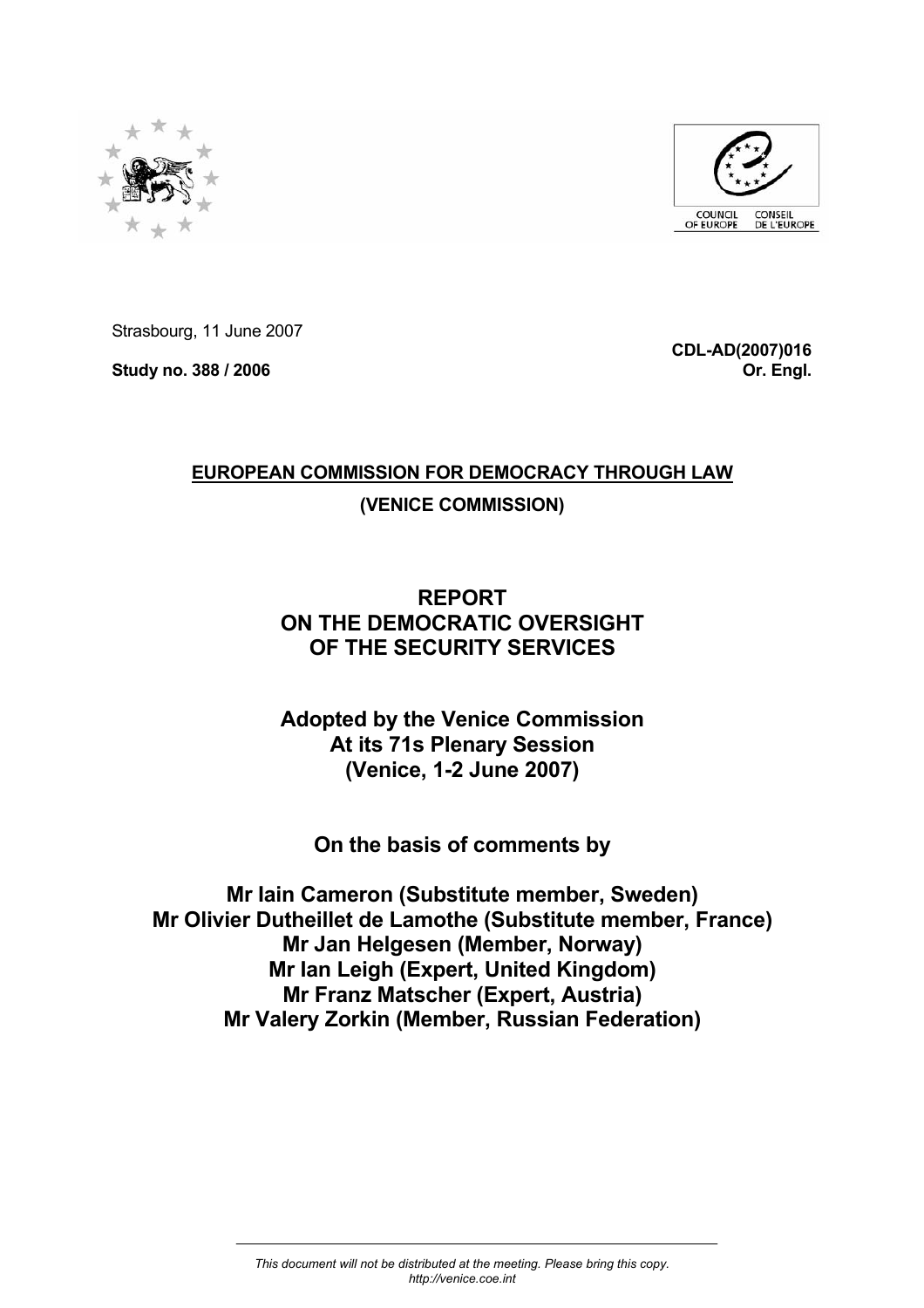# **TABLE OF CONTENTS**

| I.                                  |                                                                                                                                                                                                                                                                                                                                                                                                  |  |
|-------------------------------------|--------------------------------------------------------------------------------------------------------------------------------------------------------------------------------------------------------------------------------------------------------------------------------------------------------------------------------------------------------------------------------------------------|--|
| II.                                 | a.<br>The Group of Specialists on Internal Security Services (PC-S-SEC) of the European<br>$b_{-}$<br>The Council of Europe Secretary General's supplementary report under Article 52 of<br>C <sub>1</sub><br>the European Convention on Human Rights on the question of secret detention and<br>transport of detainees suspected of terrorist acts, notably by or at the instigation of foreign |  |
| III.                                |                                                                                                                                                                                                                                                                                                                                                                                                  |  |
| IV.                                 |                                                                                                                                                                                                                                                                                                                                                                                                  |  |
| V.<br>А.<br>В.<br>C.                | a.<br>b.<br>C.<br>d.<br>e.<br>f.<br>Particular accountability problems relating to International Co-operation between<br>g.                                                                                                                                                                                                                                                                      |  |
| VI.                                 | Accountability and the case-law of the European Court of Human Rights26                                                                                                                                                                                                                                                                                                                          |  |
| VII.                                | Internal and Governmental Controls as part of overall accountability systems28                                                                                                                                                                                                                                                                                                                   |  |
| VIII.<br>А.<br>В.<br>C.<br>D.<br>Е. | Other Areas where the Parliament can be given a role in Accountability41                                                                                                                                                                                                                                                                                                                         |  |
| IX.                                 |                                                                                                                                                                                                                                                                                                                                                                                                  |  |
| Х.                                  |                                                                                                                                                                                                                                                                                                                                                                                                  |  |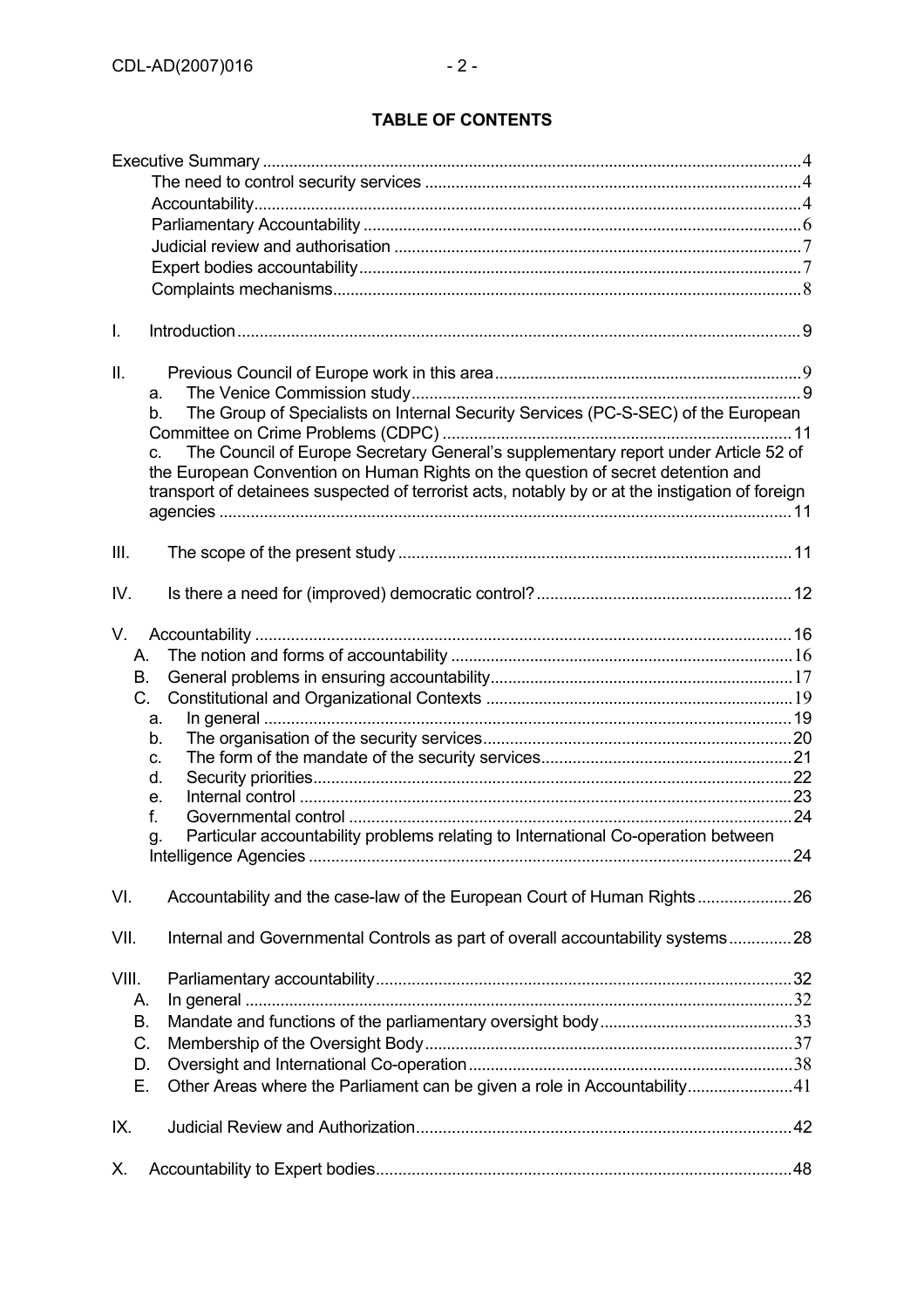$-3-$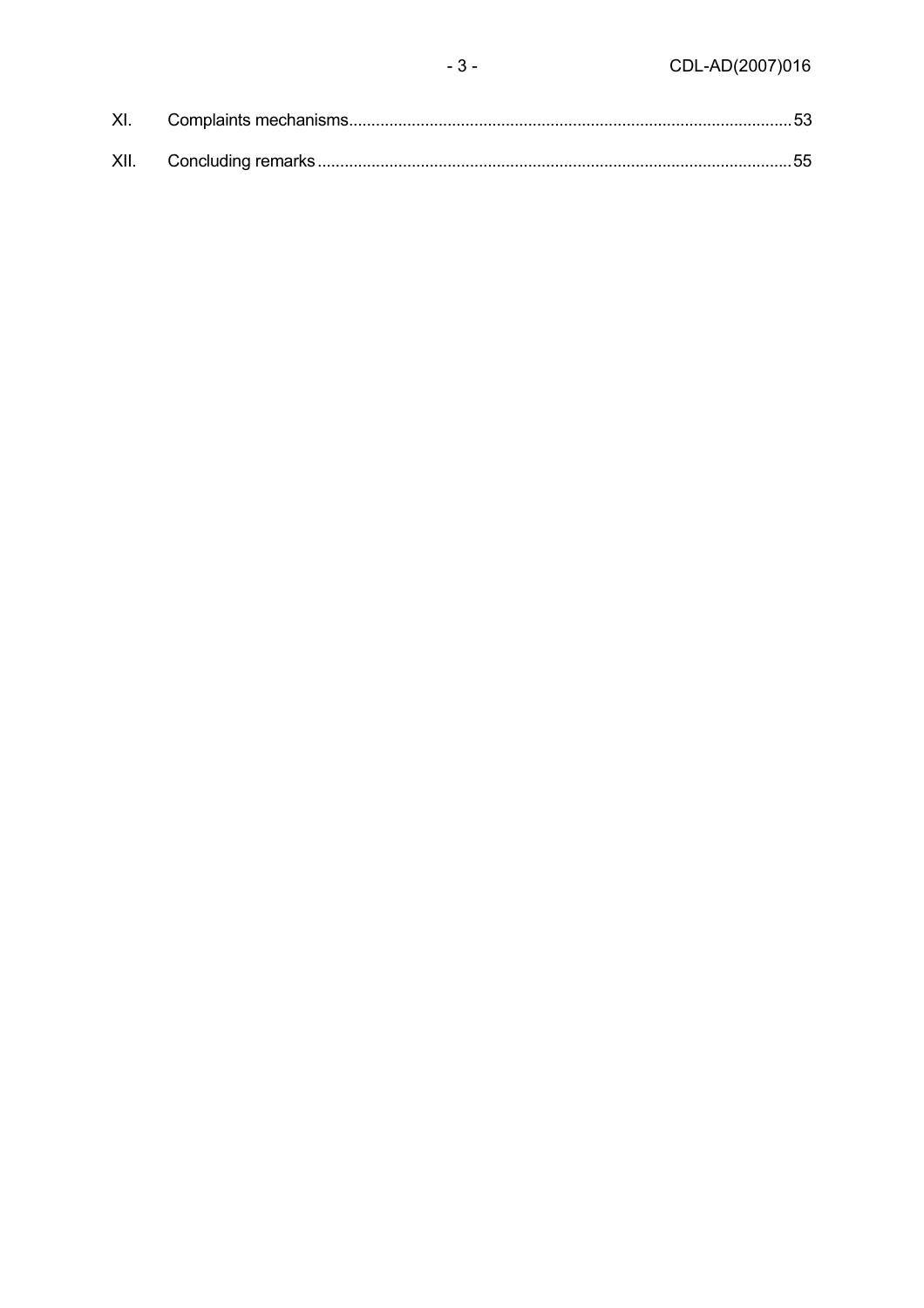### **Executive Summary**

#### The need to control security services

1. The maintenance of the internal and external security of the State is vital and essential for the protection of the other values and interests of the State. In order to anticipate, prevent or protect itself against threats to its national security, a State needs effective intelligence and security services: intelligence is thus an inescapable necessity for modern governments.

2. Security agencies are expected to collect as much information as possible on threats to the State; this involves collecting information on individuals. Security services therefore, by their very nature, impinge on individual rights. It is therefore essential that there be internal limits as well as external limits to their activities.

3. In addition, the terrorist threats of the post 9/11 era have brought about new security challenges. Intelligence is one of the main weapons the State has in the struggle against terrorism and the spread of weapons of mass destruction. A transnational and network-based response from the States is necessary, and inter-agency co-operation must be enhanced. A tighter democratic control, and a different kind of control, is nowadays necessary.

4. Security services naturally receive instructions from the government. They need to be adequately *controlled* by the executive in order to avoid that they develop a "State within the State" mentality. Indeed, they are, and must be, equipped with considerable technological tools and enjoy exceptional powers. They have a natural tendency to over-collect information, and the individuals must be protected against an abusive or illegitimate use of the information collected about them.

5. Security services have inbred in them a potential of abuse of State power. The subjectivity and flexibility of the notion of "national security", combined with its vital importance to the State, mean that governments have a wide margin of manoeuvre in this area. They could be tempted to use the security services to pursue illegitimate aims. It is thus necessary to establish mechanisms to prevent political abuse, while providing for effective governance of the agencies.

#### Accountability

6. Security services must be "accountable". A working definition of accountability is "being liable to be required to give an account or explanation of actions and, where appropriate, to suffer the consequences, take the blame or undertake to put matter right, if it should appear that errors have been made".

7. In simplified form, four different forms of State accountability can be identified:

- parliamentary accountability
- judicial accountability
- expert accountability
- complaints mechanisms.

The latter two forms are supplements or replacements for the first two forms of accountability.

8. Making secret services accountable presents special problems. A large degree of secrecy must accompany national security policy and operations, which increases the government control at the expense of the legislative power, and insulates the former from criticism.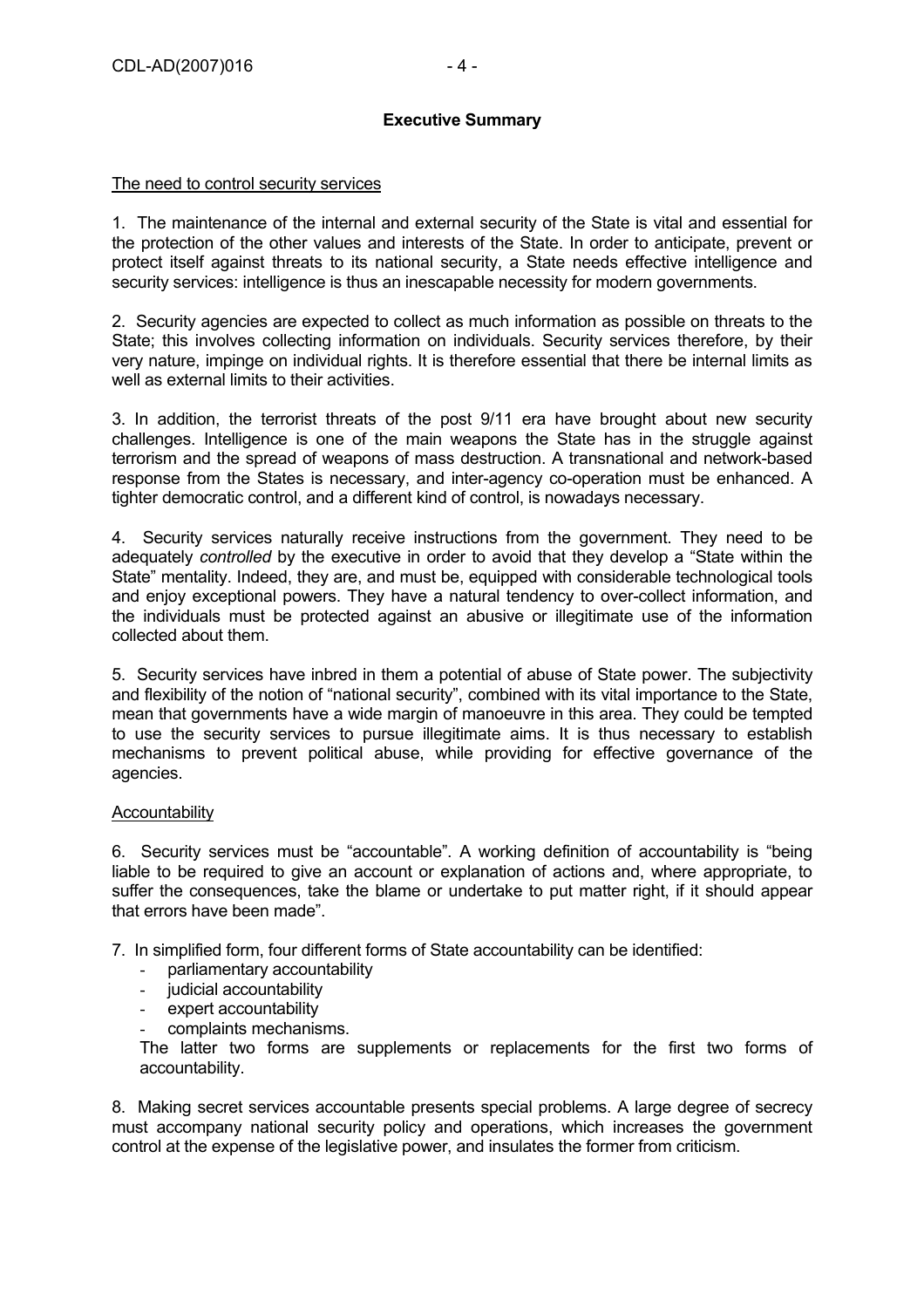9. Control even by government is made difficult by the very nature of the work of the secret services: the government is dependent on the special knowledge of the experts.

10. Control by the courts becomes then even more important, but the ordinary courts, to the extent their formal competence to review decisions in this field is not blocked by procedural devices (immunity, secrecy of documentation etc), are often faced with great difficulties reviewing in practice the large discretion which is given to the government in this area.

11. Monitoring the assessment of intelligence is a difficult exercise in itself, given that what needs to be checked is not only hard data (purely factual information) but also and more importantly subjective assessments as to whether facts or people constitute a present or future threat to national security.

12. A variety of patterns for organizing the internal security function exists. A single agency can be given this function or it can be split between different agencies and/or the police. The organisational context determines the actual power or influence of the agency.

13. As concerns the form of the mandate, it is greatly preferable that the primary rules be in statute form. It is essential, at any rate, that the norms concerning the internal security services be as clear and concise as possible and that they be kept secret only to the extent that it is absolutely necessary.

14. The content of the mandate can vary considerably from State to State, depending on the security priorities, determined by socio-political factors, and the character, more or less "proactive", of the tasks allocated to the security services.

15. Internal control of security services is exercised by the security agency over itself and by the way of the administrative control exercised by the hierarchical superior permanent civil servants in government departments to which the agency is subordinated. Internal control is the primary guarantee against abuses of power, when the staff working in the agencies is committed to the democratic values of the State and to respecting human rights. Different mechanisms exist for strengthening internal control, e.g. the quality of the staff (which can be improved by e.g. recruitment and training); the existence of an independent official designed to oversee the agency on the behalf of the government (an Inspectors-General), clear internal rules on delegation of, and responsibility for, decision-making and expenditure, financial auditing.

16. A precondition of effective parliamentary oversight is adequate governmental control. However, strengthening governmental control over an agency carries with it the risk of political manipulations and abuse. Certain mechanisms may lower this risk, e.g. security of tenure of the agency head; legal limits to what agencies can do, independent mechanisms for raising concerns about abuses, proper documentation of political directives ("paper trails").

17. International cooperation between Intelligence Agencies is increasingly necessary to fight terrorism, but often involves even more secrecy, hence raising issues of accountability. International exchanges of intelligence can escape the existing national mechanisms of control.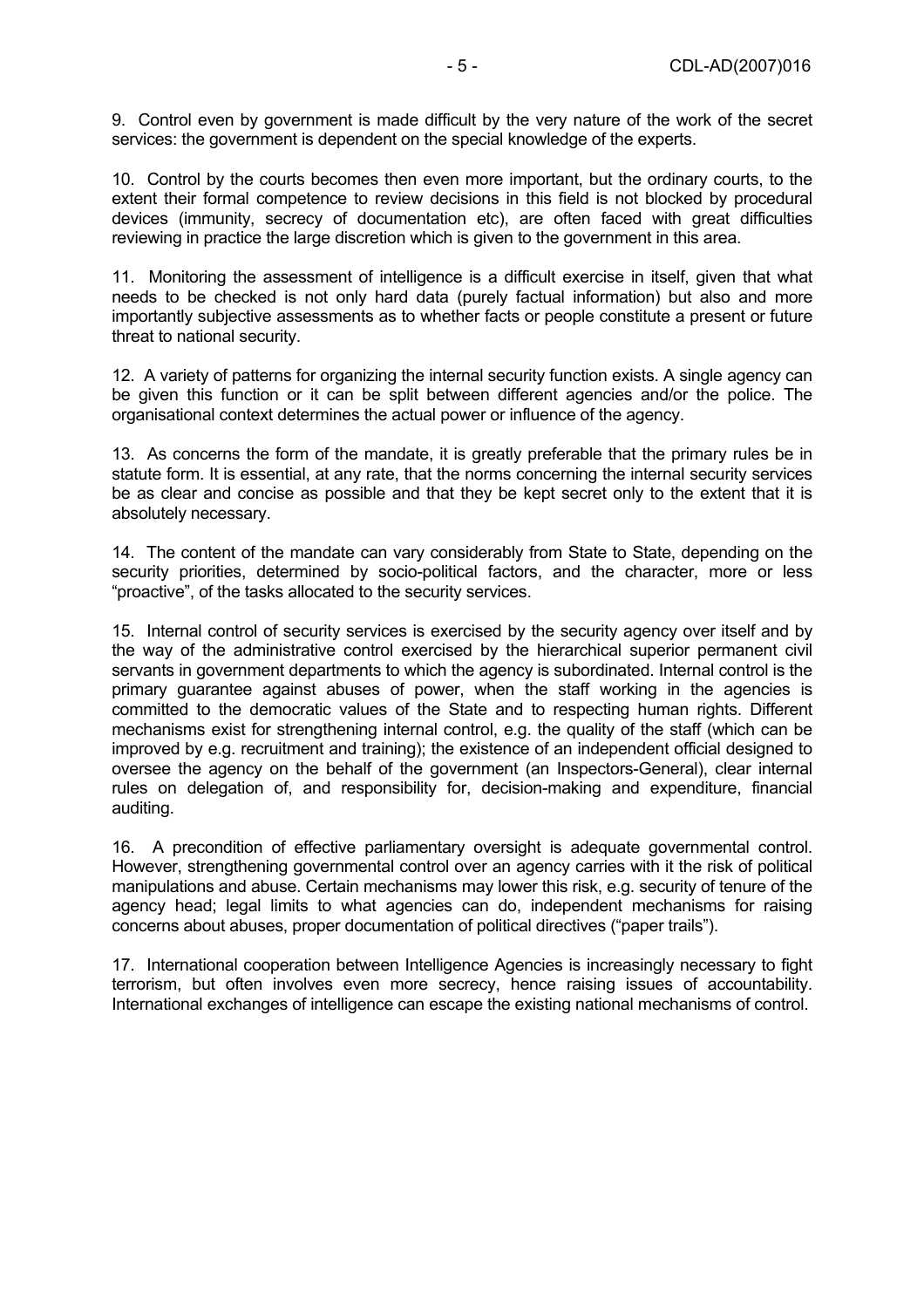#### Parliamentary Accountability

18. The ultimate legitimacy and authority of security agencies should be derived from legislative approval of their powers, and parliamentary accountability is designed to avoid political abuse and ensure the appropriate use of public money. Parliamentary oversight also carries with it dangers: lack of expertise and professionalism on the part of parliamentarians; leaks to the press or the public of sensitive material. The possibility for the security agency to withhold or conceal information from an "amateur" investigator means that parliamentary questions or ad hoc parliamentary commissions of inquiry usually are only of limited efficacy in this field.

19. In presidential regimes, where the President has control over internal security matters, an antagonistic relationship with the parliament may arise.

20. The remit of a parliamentary oversight body may vary (policy, operations, questions of legality, effectiveness, respect for human rights). When it extends to operations, however, the oversight body must refrain from disclosing certain operational detail to the rest of the parliament and to the public. Access to operational details will often be "ex post", but it is difficult to establish when the operation has ceased, and the ongoing nature of intelligence operation may be used as an excuse if mutual trust is lacking between the agency and the oversight body. When its remit extends beyond mere policy, the oversight body should have at least a residual investigative capability of its own, (meaning that it should have some staff) and should also have access to information and documents from experts.

21. As concerns the staff of the oversight body, these need to possess adequate expertise. This means that these will normally have previously served in intelligence-related functions.

22. Additionally or alternatively, the oversight body might be assisted by an Inspector General to investigate a particular issue and report back to it.

23. An oversight body which reports to parliament should be able to decide when and how often to report. It should also be able to decide the content of the report, but should be sensitive to the secrecy needs. Different procedures can be designed to reconcile openness with the need for security.

24. As far as membership is concerned, the leading principle should be autonomy: parliament should be free to make appointments. There should be cross-party representation. There must be a clear demarcation between the oversight body and the agencies overseen. It is important that members should sit on the body long enough to acquire the necessary expertise (intelligence has a long learning curve). Vetting of members could be desirable in order to have an enhanced access to confidential information, although parliament may not allow the vetting of its members. A tailor-made parliamentary committee would therefore be preferable.

25. International cooperation raises specific problems. Engaging in international networking of security agencies is certainly the adequate response to the recent terrorism threats. However, it is necessary to create a legal framework in which cooperation with foreign agencies is only permissible according to principles established by law (including human rights safeguards) authorised according to strict routines (with proper paper trails) and controlled or supervised by applicable parliamentary or expert bodies.

26. Other roles for parliament in securing better accountability of secret services can exist e.g. as concerns the appointment of the Head of the agencies and the auditing of the services.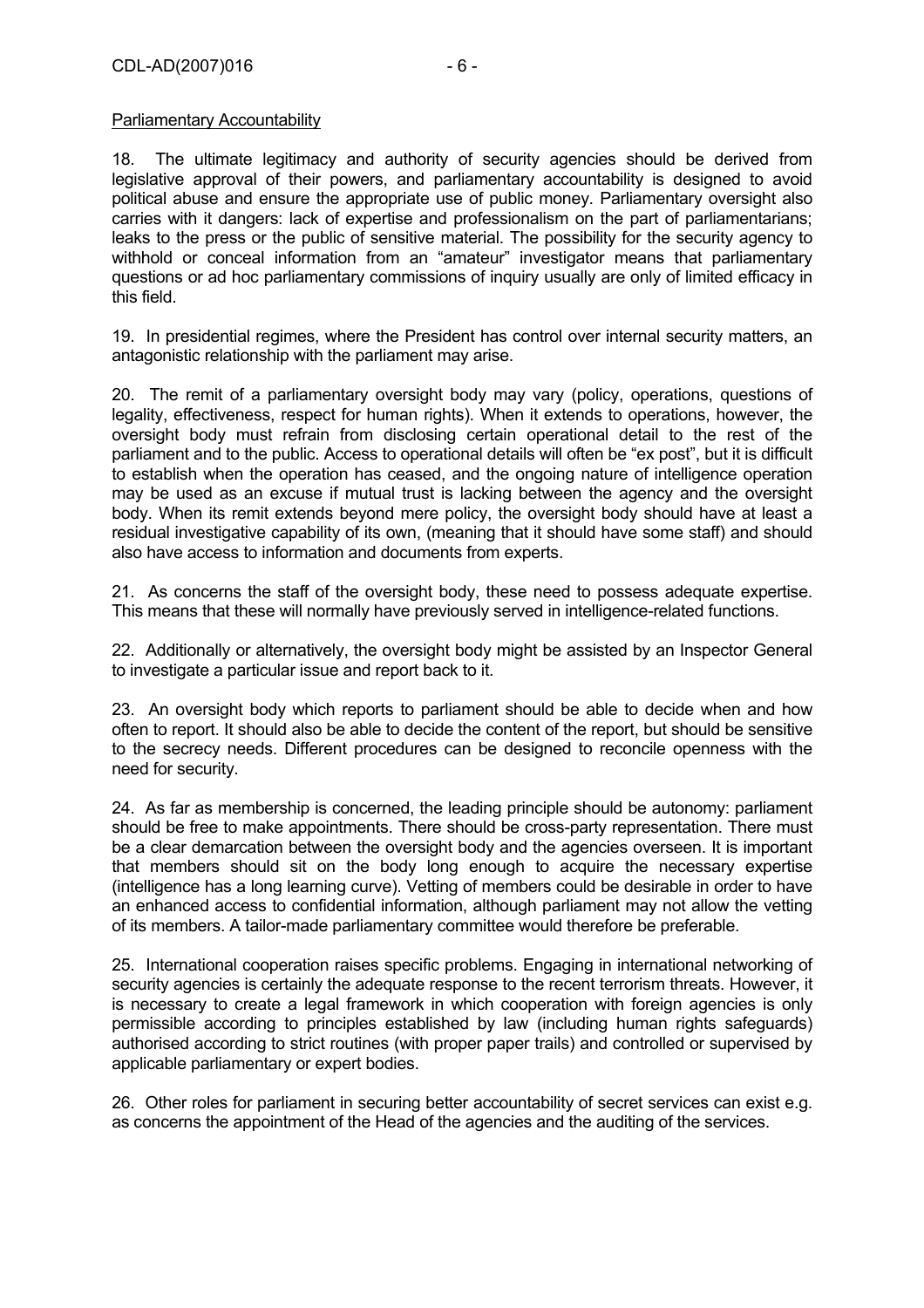### Judicial review and authorisation

27. There are different forms of judicial control of the security services.

28. First, prior authorisation in a pre-trial phase or post ad hoc review of special investigative measures. Secondly, control in court cases concerning security issues (particularly in criminal cases on security-related offences). Thirdly, investigating magistrates, often specialists in security issues, may be given a general supervisory control over ongoing security investigations. Judges may also be given a role in chairing ad hoc commissions of inquiry, or serving or retired judges may sit on expert bodies, but this should be regarded as a form of expert rather than judicial control.

29. Judicial authorisation protects individual cases. Much security work is not directed towards pre-trial legal procedures (e.g. data-mining). This kind of security work thus tends to escape judicial control.

30. In order for judicial control to be effective, the judges must be independent and possess the necessary expertise. Considerable experience and specialist training is advisable as otherwise they may not be able in practice to question the experts' threat assessments. However, casehardening" (a tendency of the specialised judges to identify with the security officials) must be, avoided which means that judges should not serve for too long periods in this role.

31. Special security-cleared advocates may in some cases serve the need to balance open justice (fair trial) with security interests.

# Expert bodies accountability

32. These can replace or supplement a parliamentary body or judicial accountability. Expert bodies can allow for greater expertise and time to be devoted to oversight, and do not present the same risks of political division as a parliamentary body. However, they do not have the same legitimacy as a parliamentary body. Different methods exist for strengthening their legitimacy.

33. Their mandate can be agency-specific or field-specific (e.g. only over databanks or surveillance) however, nowadays the integrated approach to security issues means that such specific forms of oversight miss other important parts of the security spectrum. Like parliamentary bodies the focus can be on different things. They can supervise certain aspects of the security work (legality, efficacy, efficiency, budgeting, conformity with human rights, policy), or certain activities (e.g. as regards security data banks). Such bodies can also be given certain control functions, e.g. as regards approving surveillance.

34. Their members should be legally trained if the mandate is review of legality, or a more varied background if the mandate is broader. Expert bodies need the trust of parliament and the public. Parliament involvement is thus necessary in establishing the expert body, in choosing its membership and in receiving its reports. An alternative to a purely expert body which combines expertise with legitimacy is to have part of the membership consist of serving or retired politicians (a "hybrid body"). Expert bodies should be able to present special reports as well as an annual report. As regards the content of the report, different methods exist for reconciling government concerns for secrecy with the need for the expert body to provide plausible reassurance to parliament and the public. However, the government should not normally be able to control whether a report is published at all, and when it is published.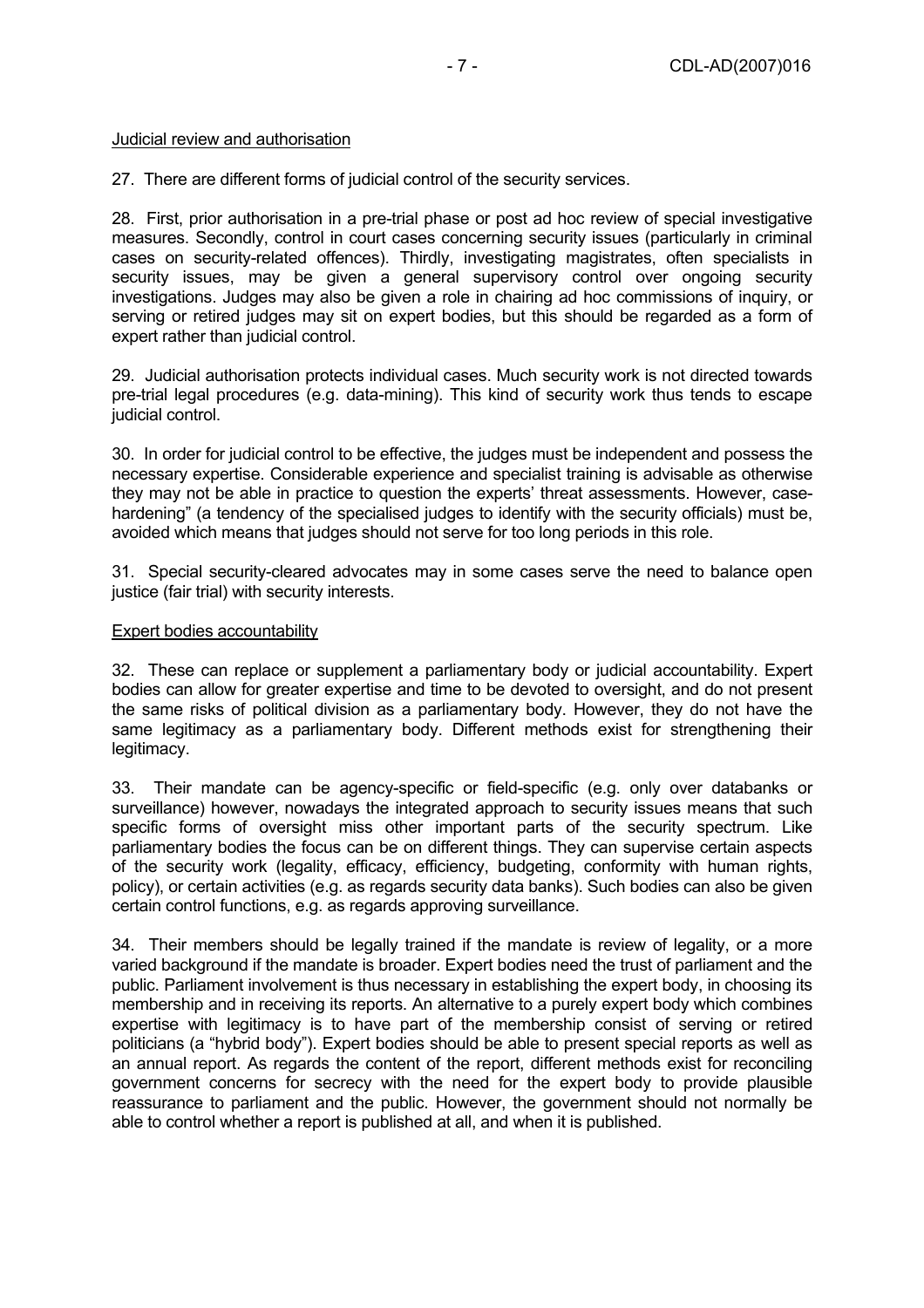#### Complaints mechanisms

35. It is clearly necessary for individuals who claim to have been adversely affected by security services to have avenues of redress before an independent body. This strengthens accountability and leads to improved performance through highlighting administrative failings.

36. The capacity of ordinary courts to serve as an adequate remedy in security fields is limited, Alternative, specialist tribunal or ombudsman-like systems exist in some States. In some cases, parliamentary bodies also deal with individual complaints. The ECHR requires that control and remedies functions are performed by different bodies.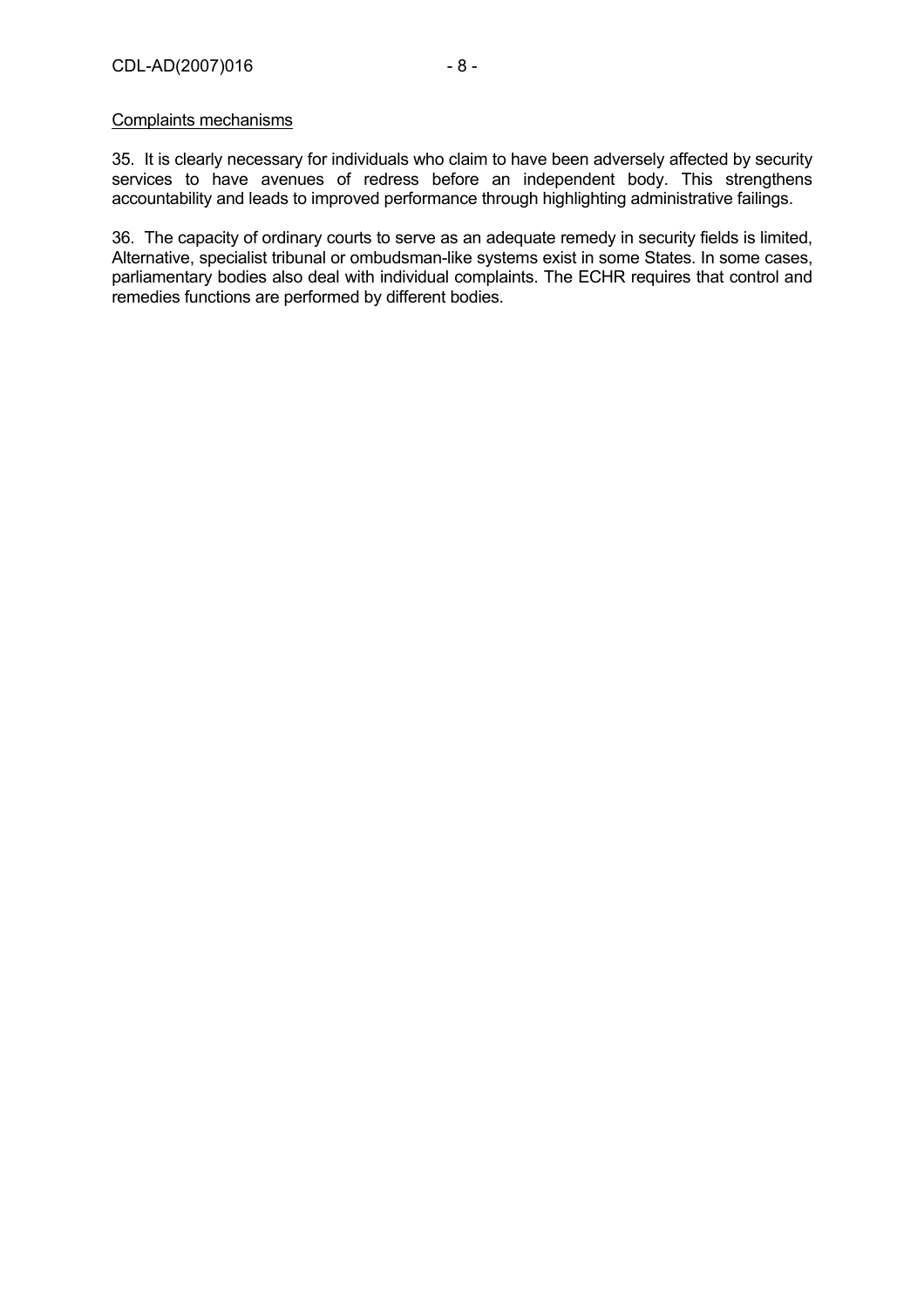#### **I.** *Introduction*

*37. In its Recommendation 1713(2005) "on democratic oversight of the security sector in member States", the Parliamentary Assembly recommended "(…) that the Committee of Ministers prepare and adopt guidelines for governments setting out the political rules, standards and practical approaches required to apply the principle of democratic supervision of the security sector in member States (…)". It further identified certain principles in some areas including the Intelligence Services.* 

*38. On 7 July 2005, the Committee of Ministers of the Council of Europe decided to request an opinion of the Venice Commission on PACE Recommendation 1713 (2005), which was subsequently adopted by the Commission on 21-22 October 2005.* 

*39. In its opinion (CDL-AD(2005)033), the Commission recalled that, in 1998, it had examined, at the request of the Committee on Legal Affairs of the Parliamentary Assembly, the question of the constitutional relations between internal security services and other organs of the State and had reached certain conclusions in respect of the need of ensuring close control of the security services by the Executive, Parliament and the Judiciary (CDL-INF(1998)006). The Commission also noted that, after 9/11, the need to increase the efficacy of ISS had become apparent, while the parallel strengthening of democratic intelligence oversight had to be seen as necessary and a priority. The Commission accordingly recommended a comparative study of the legislation and practice in respect of democratic oversight of national security in the Council of Europe member States .* 

*40. On 21 June 2006, the Committee of Ministers invited the Venice Commission to carry out the aforementioned comparative study, giving special emphasis to the role of parliaments and their specialized committees as well as to that of national courts in overseeing internal security services.* 

*41. A working group was subsequently set up within the Venice Commission, composed of Messers Iain Cameron, Olivier Dutheillet de Lamothe, Ian Leigh, Jan Helgesen, Franz Matscher and Valery Zorkin. The working group met in Venice on 12 October 2006 and in Paris on 1 December 2006 and 26 March 2007.* 

*42. The present report, which was prepared on the basis of the contributions of the members of the working group, was discussed within the sub-Commission on Democratic Institutions on 31 May 2007 and was subsequently adopted by the Venice Commission at its 71st Plenary Session (Venice,1-2 June 2007).* 

# **II. Previous Council of Europe work in this area**

a. The Venice Commission study<sup>1</sup>

43. In 1998, the Venice Commission was requested by the Committee on Legal Affairs of the Parliamentary Assembly to examine the question of the constitutional relations between internal security services and other organs of the State.

44. The Commission came to the following main conclusions:

 $\overline{a}$ 

internal security services by their own nature sometimes have to act outside the accepted standards of an ordinary police force;

<sup>1</sup> See Venice Commission, Internal Security Services in Europe, Report adopted at the 34<sup>th</sup> Plenary meeting (Venice, 7 March 1998), CDL-INF(1998)006.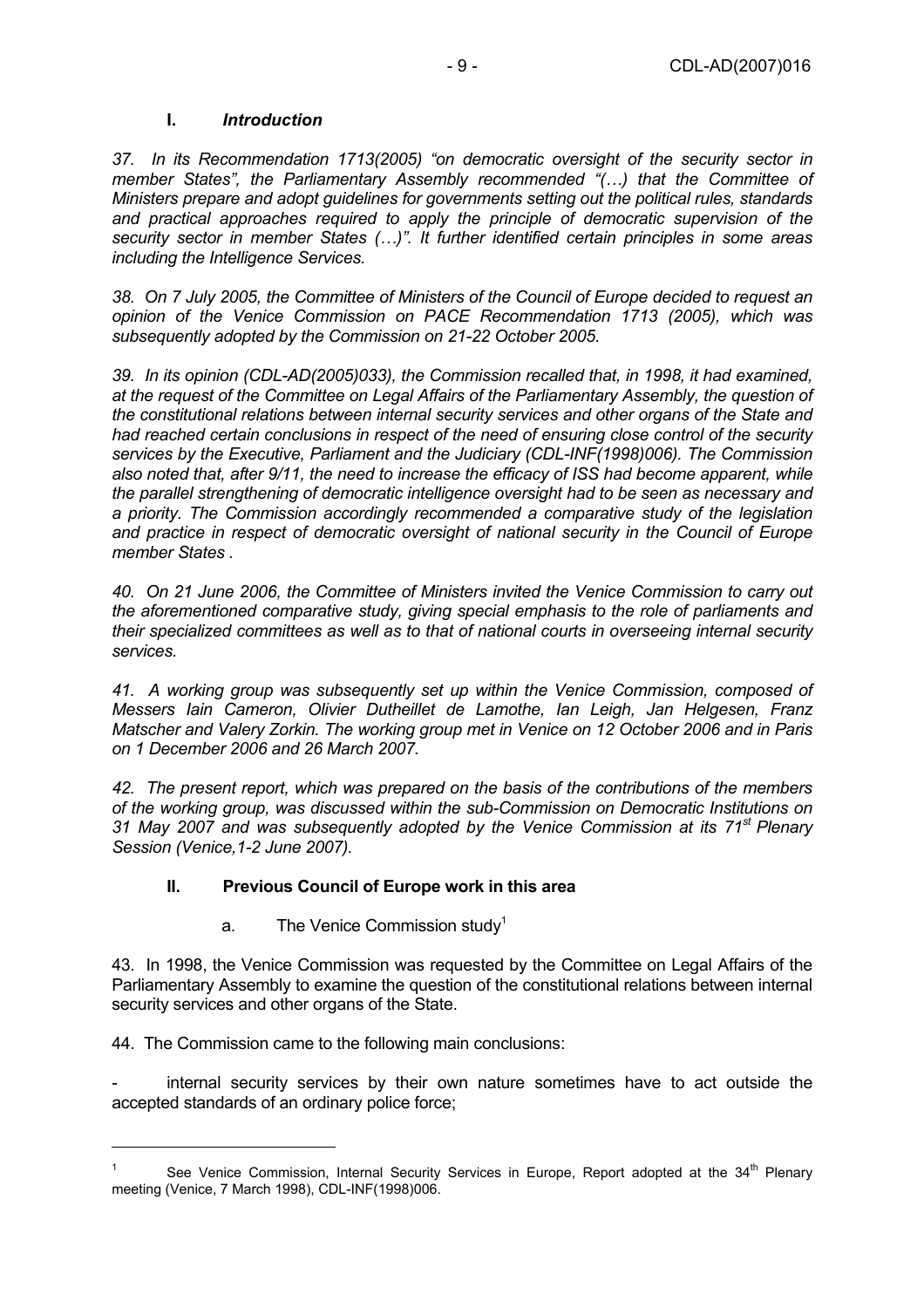whatever their position in respect of the Executive, they must be made accountable for their actions with the provisions of the laws which regulate them;

the role, functions, powers and duties of the internal security services must be clearly defined and delimited by the legislation setting them up or by the Constitution;

rules concerning internal security services should be laid down in the legislation or even in the constitution; at any rate, the legal basis should be clear and concise as to their tasks and in harmony with the constitution and the international obligations, in particular those on human rights protection;

the norms applicable to internal security services should only be kept secret to the extent that it is absolutely necessary;

the budget allocated to internal security services must be appropriately monitored, and there should be at least one Government member responsible for it;

internal security services must only be used in the national interest;

a close control of internal security services is necessary, be it by the Executive, or by Parliament and/or the judiciary;

the administrative/legal structures of internal security services must allow for an adequate judicial control of their activities;

in order to allow for pursuing the overriding State interest when necessary, provision should be made to ensure confidentiality, lack of publicity, protection of preserved information and data, protection of witnesses and so on;

access from other State authorities to the information held by internal security services must be regulated in detail;

the possibility for internal security services to monitor persons belonging to other State services must be duly regulated by law;

in the operation of security services, derogations of fundamental rights and freedoms must be kept to a minimum, and accountability of security services for undue infringements of human rights must be stated:

the use by security services of extraordinary measures must be proportionate to the danger incurred and must not be unduly prolonged in time.

45. The Venice Commission has looked at the issue of security agencies in the context of country studies, notably as regards Moldova and Bosnia and Herzegovina.<sup>2</sup>

 $\frac{1}{2}$  See Venice Commission, Opinion on the Law on the Information and Security Service of the Republic of Moldova, CDL-AD(2006)011; Opinion on the Law on the Agency of Bosnia and Herzegovina for Information and Protection, CDL(2002)006 and 005.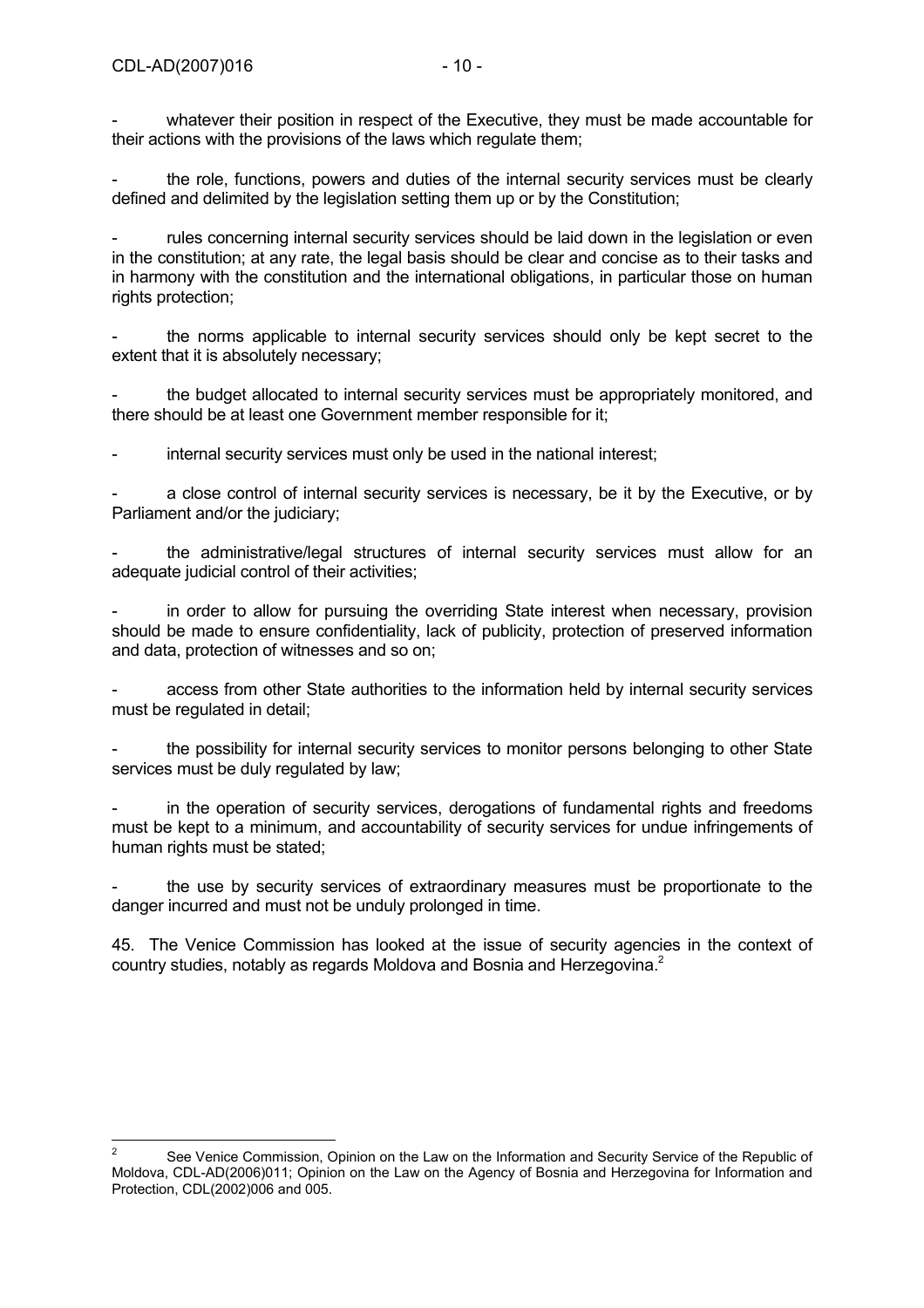b. The Group of Specialists on Internal Security Services (PC-S-SEC) of the European Committee on Crime Problems (CDPC)

46. In 2002, the European Committee on Crime Problems set up a Group of Specialists on Internal Security Services, which carried out a research on the legal basis, the structure, the modalities of work of security services and the modalities of control of these services in Council of Europe member States.<sup>3</sup>

47. In 2003, the CDPC, due to significant differences between national legislations in this respect and diverging opinions as to the usefulness of elaborating recommendations on the subject, which could only touch upon certain fundamental and general principles concerning internal security services, considered that this matter was not a priority.

> c. The Council of Europe Secretary General's supplementary report under Article 52 of the European Convention on Human Rights on the question of secret detention and transport of detainees suspected of terrorist acts, notably by or at the instigation of foreign agencies

48. On 7 March 2006, the Secretary General of the Council of Europe, with a view to supplementing his report under Article 52 of the ECHR on the question of secret detention and transport of detainees suspected of terrorist acts, notably by or at the instigation of foreign agencies, sent a second series of questions to 36 Council of Europe member States.

49. He sought information and clarification on certain specific points, including on control mechanisms (administrative, judicial, parliamentary or other) in respect of the activities of foreign, as well as national, intelligence services. All requested States replied to the Secretary General's queries. 4

# **III. The scope of the present study**

50. This study does not aim at producing a survey, let alone an exhaustive one, on the security services of the Council of Europe member States. Such a study would require extensive research, thus an extended timeframe and significant resources.

51. It is difficult to obtain useful information from State authorities on the key issues of the security services. What can of course be obtained is information on the constitutional and legal provisions governing them. By their own nature, however, these services are also governed by unpublished rules and by classified policy decisions, which would not and could not be brought to the attention of the public or of the Commission. Deficient legal provisions might well have been corrected in practice or, vice-versa, good legal provisions might not be applied in the intended way in practice. The mere collection of constitutional and legal provisions would not seem to have any added value at this stage. However, in a number of States, official commissions of inquiry into different aspects of security and intelligence matters have produced considerable material both on law and practice. Members of the Commission were requested to provide the working group with references to recent commissions of inquiry in their respective States, and a number of replies were received. The examples chosen in the present study tend to come from the States whose members replied to the working group. Where necessary, these have been supplemented with other examples of law and practice from different academic studies. On occasion, the present report refers to material from non-Council of Europe States,

<sup>-&</sup>lt;br>3 17 countries provided replies to the questionnaire prepared by the Group of experts: see PC-S-SEC(2002)06rev, Summary of replies to the questionnaire.

<sup>4</sup> See SG/Inf(2006)013 (hereinafter, Secretary-General's report) and the replies made available on the Council of Europe's website.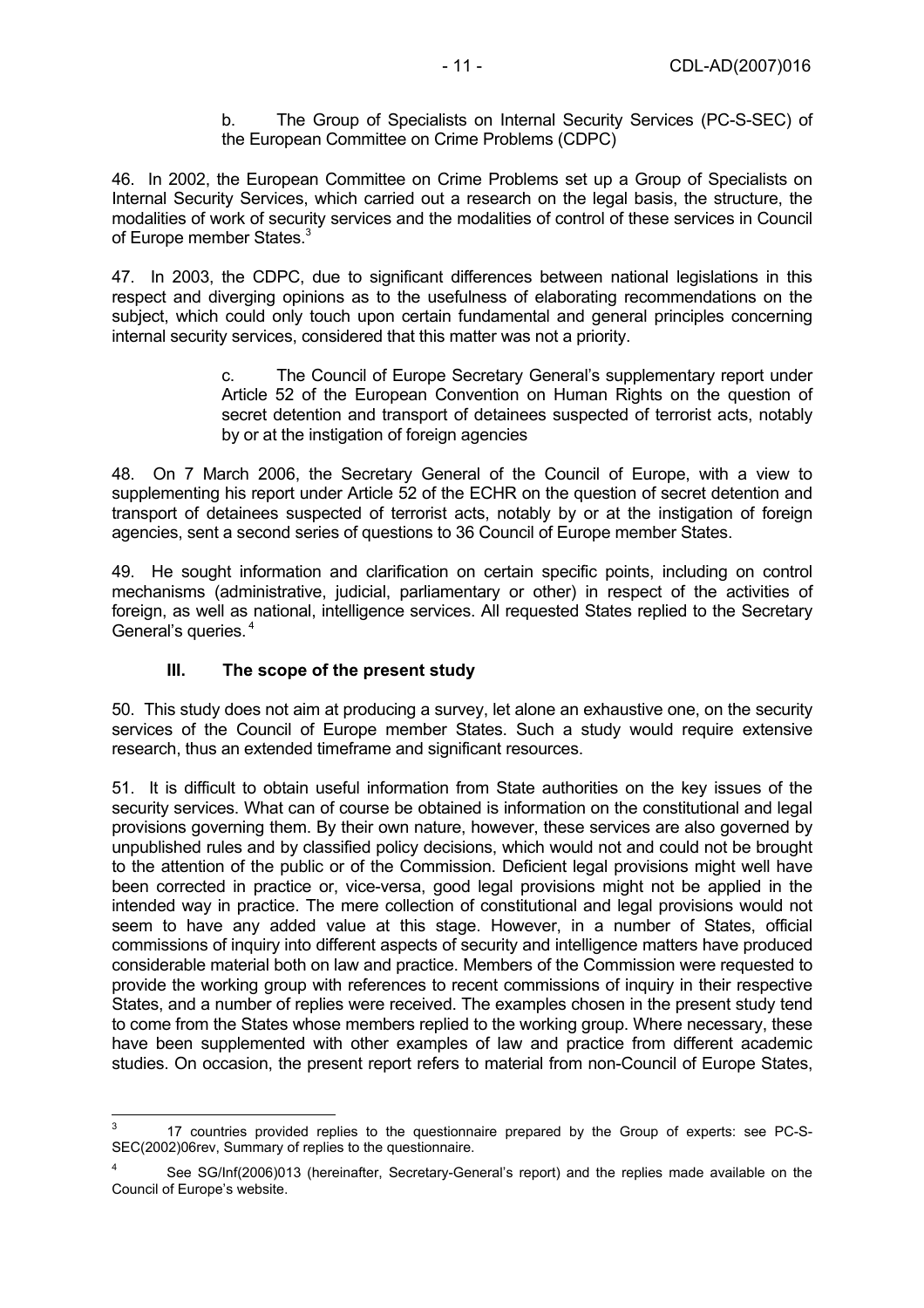such as Canada and the United States, States with long experience of democratic control over security agencies.

52. The Commission has therefore decided to proceed instead with the identification of forms and models of accountability<sup>5</sup> for security services, in order to identify the strengths and weaknesses of each of them and possibly best practices of democratic oversight of security services in Europe. In order to do so, the Commission will build upon the case law of the European Court of Human Rights (ECtHR) and previous work carried out in this field and rely on the information on the constitutional and legal regulations already collected, *inter alia* by the Secretary General in spring 2006. Although the study is on "internal security services", it is important to point out at the outset that the study is directed at the *function* of internal security, rather than the mandate of a specific State agency, which a State may or may not have chosen to call an "internal security service".<sup>6</sup> As will be explained below, this function can be, and is in many States, split between several different agencies.

# **IV. Is there a need for (improved) democratic control?**

53. The maintenance of the internal and external security of the State is vital and often claimed to be the primary duty of the State. Without security, the protection of the other values and interests of the State is not possible. Indeed, only a strong State can ensure a satisfactory level of law and order and the full protection of human rights.

54. In order to anticipate, prevent or protect itself against threats to its national security, a State needs effective intelligence and security services: intelligence is thus an inescapable necessity for modern governments. Few States take the view that they can dispense with an intelligence service (against foreign threats) and none is sufficiently immune from terrorism or the inquisitiveness of its neighbours to forego a security service.

55. Internal security services are designed to enable governments to protect national security. Effectiveness often requires flexibility and secrecy. Undoubtedly, a variety of internal and external situations may arise in which the executive organ of the State must act quickly and decisively to protect the fundamental interests of the State and society. This may justify diverging from the ordinary standards of accountability for other types of public service. However, the very secrecy which is necessary in this field means that it cannot be subject to informal scrutiny by the media and other public watchdogs to the same extent as most areas of public administration. In this respect, improved democratic scrutiny of the security sector serves the dual purposes of ensuring efficiency and legitimacy.<sup>7</sup>

In this study, the term "internal security service" and "internal security agency" are used as synonyms.

7 Cf. Müller-Wille, B., Improving the Democratic Accountability of EU Intelligence, 21 Intelligence and National Security, 100-128 (2006) at p. 108.

<sup>-&</sup>lt;br>5 As for the meaning of accountability in this report, see below paras 69-80.

<sup>6</sup> Security can be defined as a state of being "secure" i.e. free from fear, damage etc., in other words, a (negative) state of there being an absence of threats. Security in a broader sense can also have the positive element of being in a position to advance one's goals. See generally on the concept of security and "securitisation" Bigo D. et al The Changing Landscape of European Liberty and Security, CHALLENGE Research Paper 4, 2007, www.libertysecurity;org. "Internal" security has traditionally been contrasted with "external" security, meaning threats of "foreign" origin. Nowadays, however, "internal" and "external" threats to the State can naturally be linked in a number of ways (see below paras 57-58). The present report does not deal with the important issues of the democratic oversight of the armed forces, of foreign intelligence services or of military intelligence services, except insofar as these perform internal security functions. The diffuse boundary between these services and the function of internal security, especially as regards the fight against terrorism, merits further study.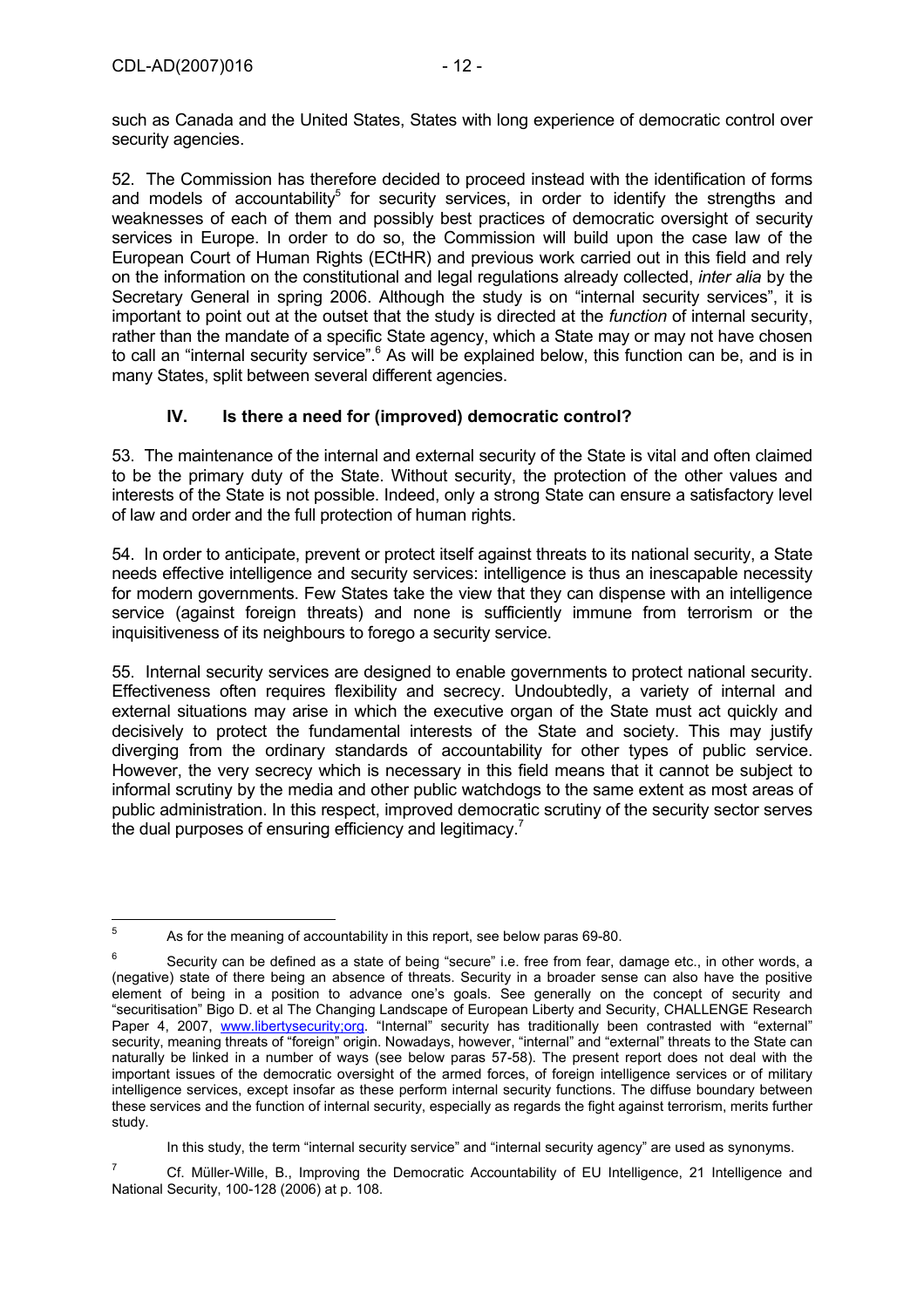56. The protection of internal security must include the protection of the fundamental values of the State which, for a liberal democratic State, means *inter alia* democracy and human rights: However, in practice, the values of freedom and security can easily be perceived as opposing values. It is widely recognized that security and intelligence agencies can potentially threaten as well as protect democracy. The subjectivity and flexibility of the term "national security" combined with its vital importance to the State means that it provides a government with a large potential for abuse of power. Moreover, as explained below, internal security services themselves have inbred in them a potential for abuse of State power.<sup>8</sup>

57. Globalization and the complexity of modern societies increases their vulnerability to national and transnational terrorism. Industrial and technologically based economies require a relatively high level of order and stability and a small group of determined people can do a vast amount of damage to the communications, transport or power networks. The potential for terrorists making or obtaining weapons of mass destruction (WMD) increases with the spread of technology – a process which can only be delayed, not stopped, by the plethora of international agreements on non-proliferation.

58. Bearing in mind the scale of the dangers, a security agency has very good reasons for collecting as much information as it can on real threats to the State. Intelligence is one of the main weapons the State has in the struggle against terrorism and the spread of weapons of mass destruction. This involves collecting information on individuals which immediately raises the issue of respect for individual rights. The vulnerability of democratic societies combined with the diffuse nature of the threats against them means that intelligence is wanted on everything which is, or can become, a danger. Unless external limits are imposed, and continually reimposed, then the natural tendency on all agencies is to over-collect information. Internal limits will not suffice because, while the staff of a security agency should set limits on the collection of data, it is not primarily their job to limit themselves and think about the damage which overcollection of intelligence can do to the vital values of democratic societies, in particular, the enjoyment of the rights of freedom of expression, association, privacy and to personal integrity. Physical and administrative capacities may previously have set limits on the extent to which a security agency could interfere with peoples' human rights. However, major technological advances, particularly in data collection, processing and analysis and in surveillance, have dramatically increased the capacity of a security agency in this respect. Moreover, it is, obviously, not simply a question of collecting intelligence. Intelligence is collected in order to be used in a number of ways, e.g. in as regards security screening and in relation to decisions to grant citizenship or to deport aliens.

59. Security agencies must be equipped with considerable technological tools and must enjoy exceptional powers. Governments could easily be tempted to use them to pursue illegitimate aims: for this reason, in order to prevent them from becoming an oppressive instrument for party politics, security agencies must be insulated to some degree from day-to-day political/governmental control, (see below para 82). This risk is particularly present in a crisis; when there is pressure to produce quick results. In States where State institutions are relatively weak, the interests and activities of State security agencies and private security organizations interests can be intermingled. Developments in technology, and the relatively free availability of this technology in the private sector, have placed powerful surveillance tools even in the hands of private security organizations.<sup>9</sup> In States where organized crime has heavily penetrated the administration, officials in the security agency can obviously be corrupted and the extensive powers and capabilities of the agency used for criminal purposes. The State security agency must thus also be kept clearly separate from private interests and protected from organized crime.

 $\frac{1}{8}$ See Venice Commission, CDL-INF(98)6, p. 4.

<sup>9</sup> See below, para 202.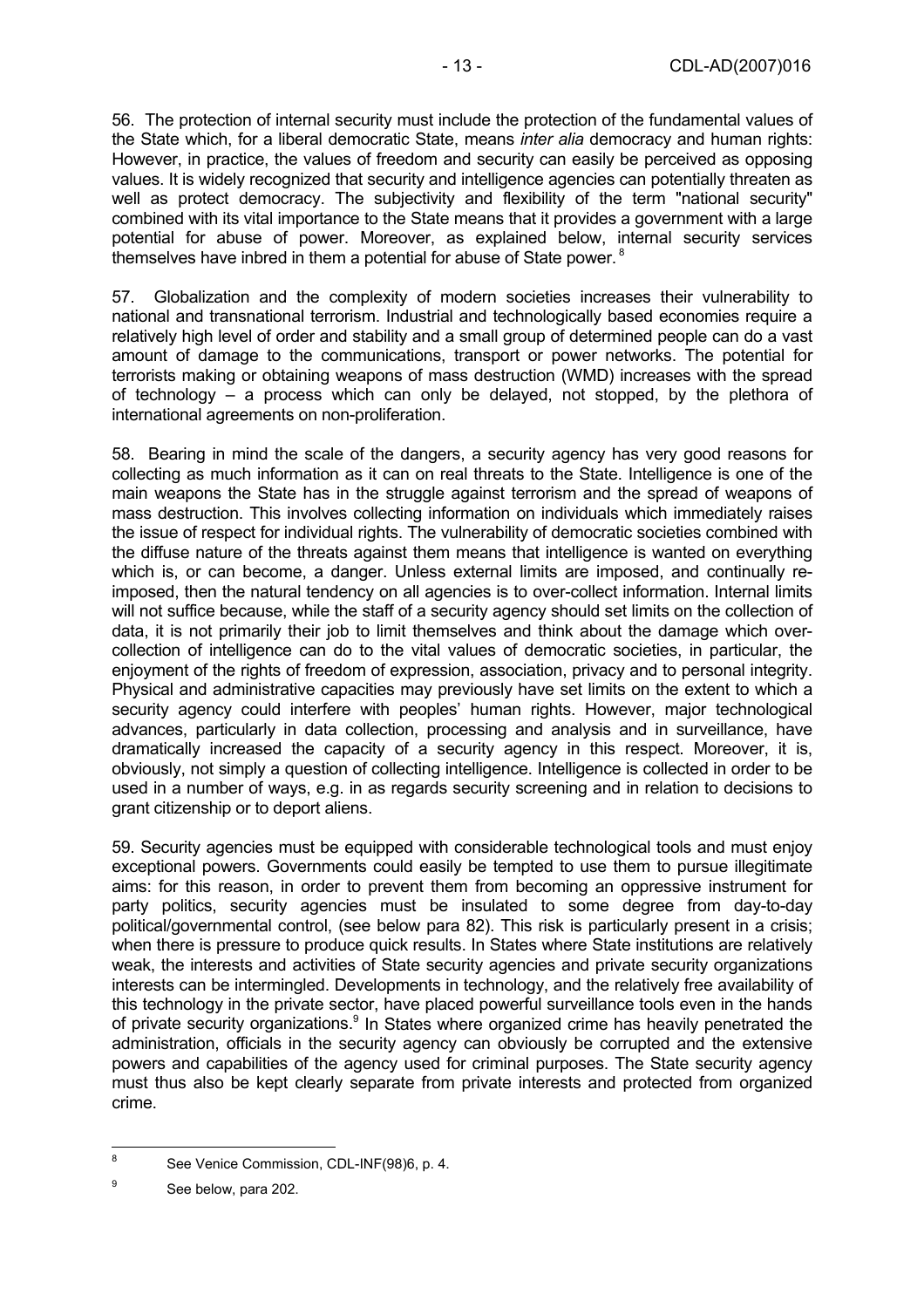60. At the same time, this necessary insulation of security services carries with it dangers. While this should not be exaggerated, experience shows that security agencies can develop a "State within a State" mentality. A culture of regarding any non-mainstream political movement as a threat to the State can emerge. In extreme cases, an agency can manipulate the political process by infiltrating political movements, pressure groups, and trades unions, and engage in "psychological operations" and disinformation.<sup>10</sup> This is a danger which is more present in some States than others. Nonetheless, a problem for the personnel of any security agency is that they can develop a "security mindset". Improved democratic scrutiny is thus not simply to protect against abuse of human rights but also to expose the intellectual assumptions and work practices of security personnel to informed criticism.<sup>1</sup>

61. Governmental control of Internal security services is therefore essential to avoid a "State within the State" mentality. It must not however be too tight – or the services may be abusively used to attain illegitimate aims.

62. The need for democratic oversight of the security services has been recognized and has inspired reforms at first, in the 1980's, in several Western European States, and afterwards, in the post-Cold War era, also in Eastern Europe, notably in former States of the Warsaw Pact and the Soviet Union.

63. In the majority of Eastern European States partial reforms were made of internal security services in the extremely difficult context of the post-1989 transition from Communist government. The new political regimes and institutions, along with the democratic values and norms that underpinned them, were fragile. Resources and expertise were scarce. Foreign control was still heavily present. The existing institutions and personnel were perceived by many as "the enemy" and criminals from whom an accounting was demanded.<sup>12</sup> Following lustration processes, non-professional staff were recruited, including at the top level, and a specific focus was put on the loyalty to the post-communist authorities (or at least on the emphasized hostility to the previous regime). This led in many cases to a loss of institutional memory, internally divided agencies and the deep and often unconstructive politicization of the new staff members. In order to provide rapidly for a legislative basis for the services, legal provisions were copied, often in an uncritical, unsystematic and even contradictory manner, from developed democracies or were improvised. These problems were aggravated by the lack of democratic culture.13 Former staff on occasion sought employment in the private sector where they could use their technological and other capabilities, leading in some States to the growth of a parallel security sector, unaccountable to the State, but linked through continued personal contacts with the police and officials in the State security agencies. Removing the anti-Communist opposition from the mandate of the internal security service led, in some States, to the service attempting to expand into areas of crime control previously the preserve of the police, resulting in "turf battles" and duplication of efforts.

 $10$ Even the existence of files gathered in the past can cause problems for people today. In many Eastern European States, files were gathered on dissidents by the former Communist security apparatuses which had extensive networks of informers. Where the content of an individual file is leaked, or a person is, correctly or incorrectly, identified as an informer, this can wreck a person's career.

<sup>11</sup> Lustgarten, L. Accountability of security services in western democracies in Töllborg, D. (ed), *National Security and the Rule of Law*, (Gothenburg University, 1997) at p. 88.

<sup>&</sup>lt;sup>12</sup> See Watts, L., Intelligence Reform in Europe's Emerging Democracies, Conflicting paradigms, Dissimilar Contexts, 48 Studies in Intelligence, 2004.

<sup>13</sup> See Zorkin, V., Democratic Oversight of Special Services in Eastern Europe, CDL(2007)051.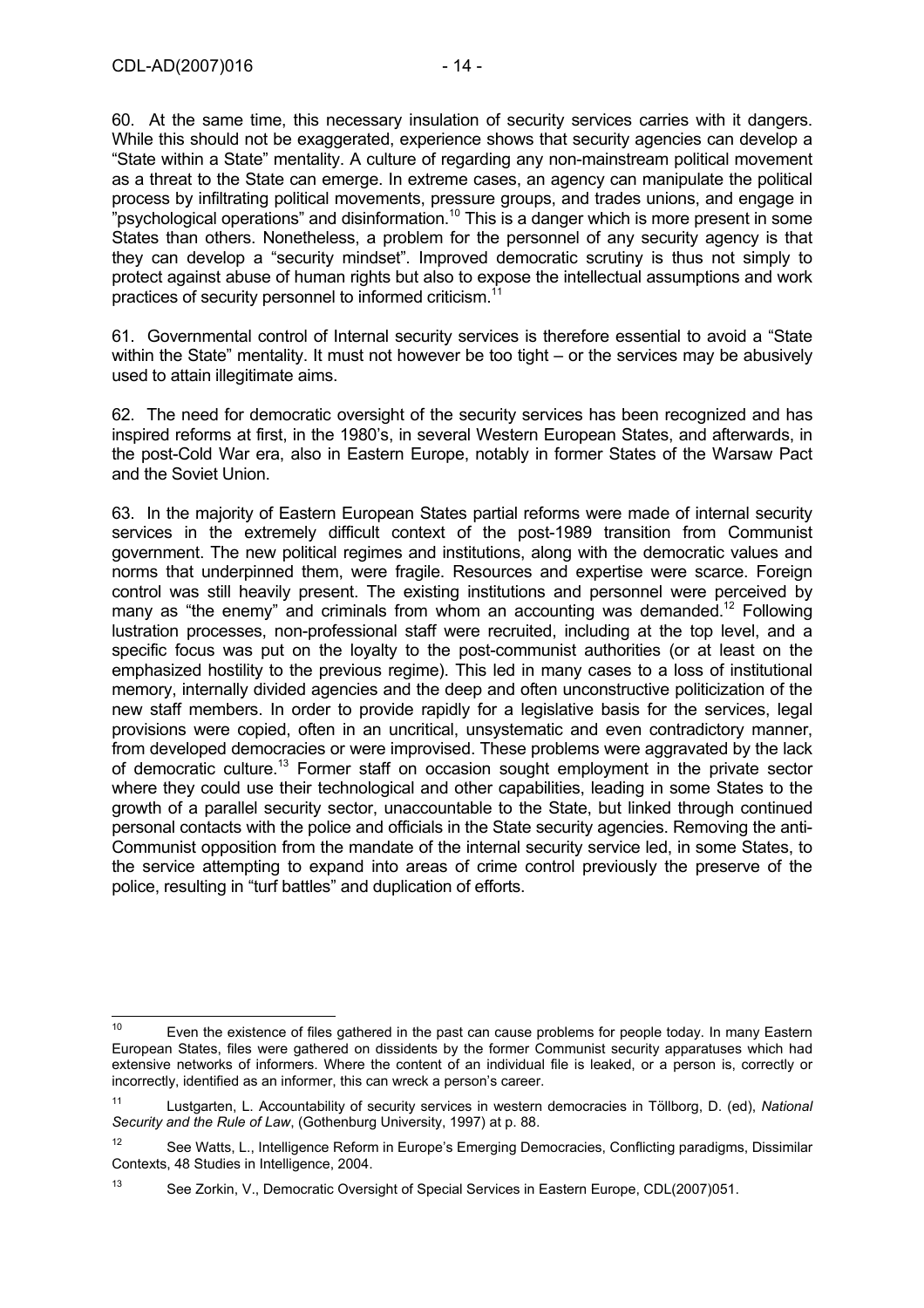64. The terrorist attacks of 9/11 have urged new changes and brought new challenges. The new threats of terrorism and the activities whereby it can be funded (drug trafficking, money laundering and organized crime) require greatly enhanced inter-agency communication, cooperation and intelligence sharing at the national and international level. This has inspired another wave of reforms of the security services, which has not focused on control *per se*, but rather on effectiveness and functional coordination. And yet, expanded inter-agency cooperation poses problems not only in terms of effectiveness, but also in terms of the control of the security services.<sup>14</sup> In a number of States, there has been a great expansion of the number of staff of the security agency. This, too, affects the institutional memory of the agency, its awareness of past abuses of power and the need for internal controls.

65. New, and greater, powers of intelligence gathering have also been given to the security agency in a number of States.<sup>15</sup> It should also be remembered that in many States, the rationale for giving the security agency exceptional powers not available to the ordinary police has been the limited size and mandate of the agency (concentrating on counter-espionage) and the fact that its intelligence-gathering was not primarily intended to lead to prosecutions and convictions, but rather preventing security threats from materialising. In some States , barriers to transfer of data between the police and the security agency were deliberately created in order to emphasize that the targets of the latter were (primarily) "foreign" and these powers were not a danger to "ordinary citizens".

66. However, the growth of terrorist "networks" organized transnationally, in a non-hierarchical fashion, requires a transnational and network-based response from the State. This involves proactive and operational cooperation between the security agency and the police, customs, coast guard, tax authorities and other State bodies. From the perspective of effectiveness, barriers to intelligence cooperation are difficult to justify and should be dismantled. But where the State security apparatus is working, as it should be, as a coordinated entity, then the institutional safeguard of locating exceptional powers in only one – small, especially well monitored and controlled – part is no longer so much of a safeguard. Moreover, existing control mechanisms not only tend to be institutional, focusing on a single agency, but are nationally limited, as each State looks exclusively at its own agencies, and none looks at the international network of cooperation as a whole. The transnational nature of threats to States in fact increase the risk for a "State within a State" mentality: in order to obtain information which is in the hands of foreign agencies, a national agency will have to cooperate with foreign agencies in information exchange. The administrative need for good relations with powerful foreign friendly agencies carries with it a number of risks and dangers, notably that of the agency disobeying the will of the government of the day or of the agency harming the interests of the citizens or residents of the State, by transferring information on them to foreign agencies.

67. The recent problems in connection with extraordinary renditions are a clear example of how international cooperation in intelligence operations may affect human rights protection.<sup>16</sup>

68. A tighter democratic control, and a different kind of control, appear therefore necessary in a democratic society in the post 9/11 era. The changed powers and functions of the domestic security services and the international co-operation in the fight against terrorism require an improved control over the manner in which these powers are used and their acceptability in a democratic society.

 $14$ See Watts, L., op. cit.

<sup>&</sup>lt;sup>15</sup> See, e.g., the summary of developments in this area for EU States contained in the EU Network of Independent Experts in Fundamental Rights report, the Balance between Freedom and Security within the EU (March 2003).

<sup>&</sup>lt;sup>16</sup> See below, Section V.C.f.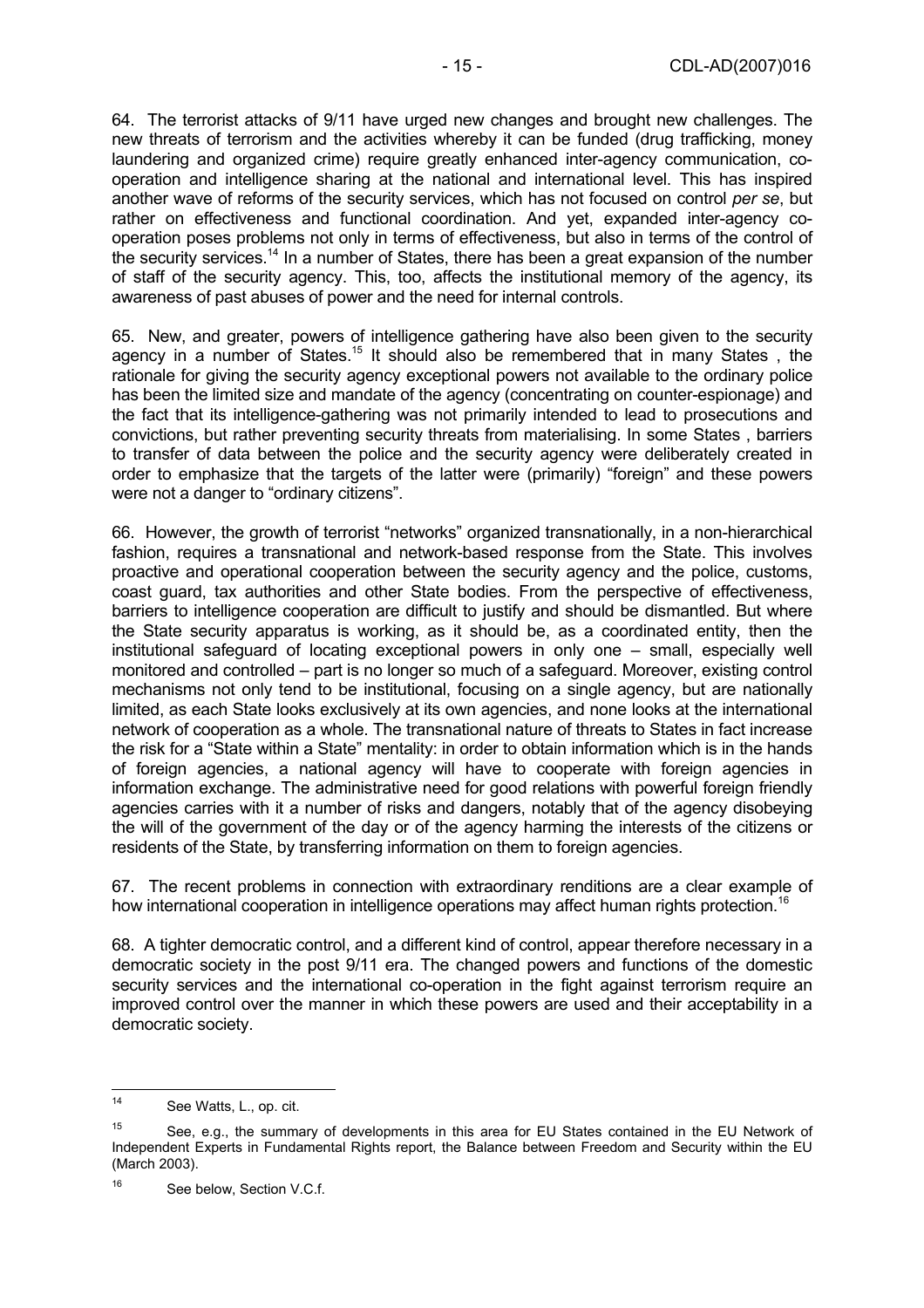# **V. Accountability**

#### A. The notion and forms of accountability

69. The present study concerns improved democratic control over security agencies. However, it is important to see this as one element of a broader, overarching concept of "accountability". A working definition of accountability is "being liable to be required to give an account or explanation of actions and where appropriate, to suffer the consequences, take the blame or undertake to put matters right, if it should appear that errors have been made".<sup>17</sup>

70. As far as security agencies are concerned, there can be said to be different types of "accountability", to the executive, judiciary, parliament and independent bodies. One can also see the monitoring role of civil society (NGOs, think tanks etc.) and the media as a form of accountability. In the delicate area of alleged wrongdoing by government or security personnel, the attitudes to investigative reporting held by the press and the public, and the degree of obstruction from government and administration may well be as important as any formal safeguards which may exist. An aggressive investigative press, and a government which refrains from threatening it with prosecution under the applicable secrecy legislation, or otherwise gagging it, is also a form of accountability, even if this is not a substitute for State accountability mechanisms.

71. In addition, there is a degree of international accountability to international and supranational monitoring mechanisms, such as (for Council of Europe members) the European Court of Human Rights (ECtHR).

72. Accountability may exist *ex ante* (authorization or control), during the operations (control or monitoring of the activities) or *ex post* (review of the activities). It can concern general operations or specific acts.

73. Different terms can be used for these different forms of accountability, and the terms used vary from State to State . Different terms can be used to refer to the same thing, and the same term can be used for different things. The *executive* can be said to exercise a power of "control" over the security agency, meaning the power to direct the agency in general, or even in specific operations. The *judiciary* may "authorize" the use of special powers by the agency, meaning that permission must be sought before a particular power, such as electronic surveillance, is employed against an individual. The *parliament* or an independent expert body may have a power of "review" or "oversight" of the work of the agency, meaning a power to supervise the work of the agency, either in general or in specific operations. This may be simply a recommendatory power, or it may involve some kind of a power to follow-up on recommendations made. A *judicial, or independent expert body*, may have the power to hear complaints of wrongdoing by the agency.

74. Depending on a number of factors, in particular the constitutional structure and history of the State, and its legal and political culture, there can be overlaps (and gaps) in the types of accountability exercised by the different branches of government. For example, a body responsible to the parliament may have a power of authorization over the use of special powers, or (very commonly) over the budget of the agency. A judicial body may have a power of "review" meaning that it is only informed of specific operations (possibly involving special powers) after these have been initiated.

<sup>17</sup> See Oliver, D., Government in the United Kingdom: the search for accountability, effectiveness and citizenship, Open University Press, 1991 p. 22. See also the discussion of the concepts of review, accountability and oversight in the context of security in Arar Commission, A New Mechanism for the RCMP's National Security Activities, 2006, pp. 456-463 and generally, in Behn, R., Rethinking Democratic Accountability, Washington, Brookings Institute, 2001, especially chapter 1.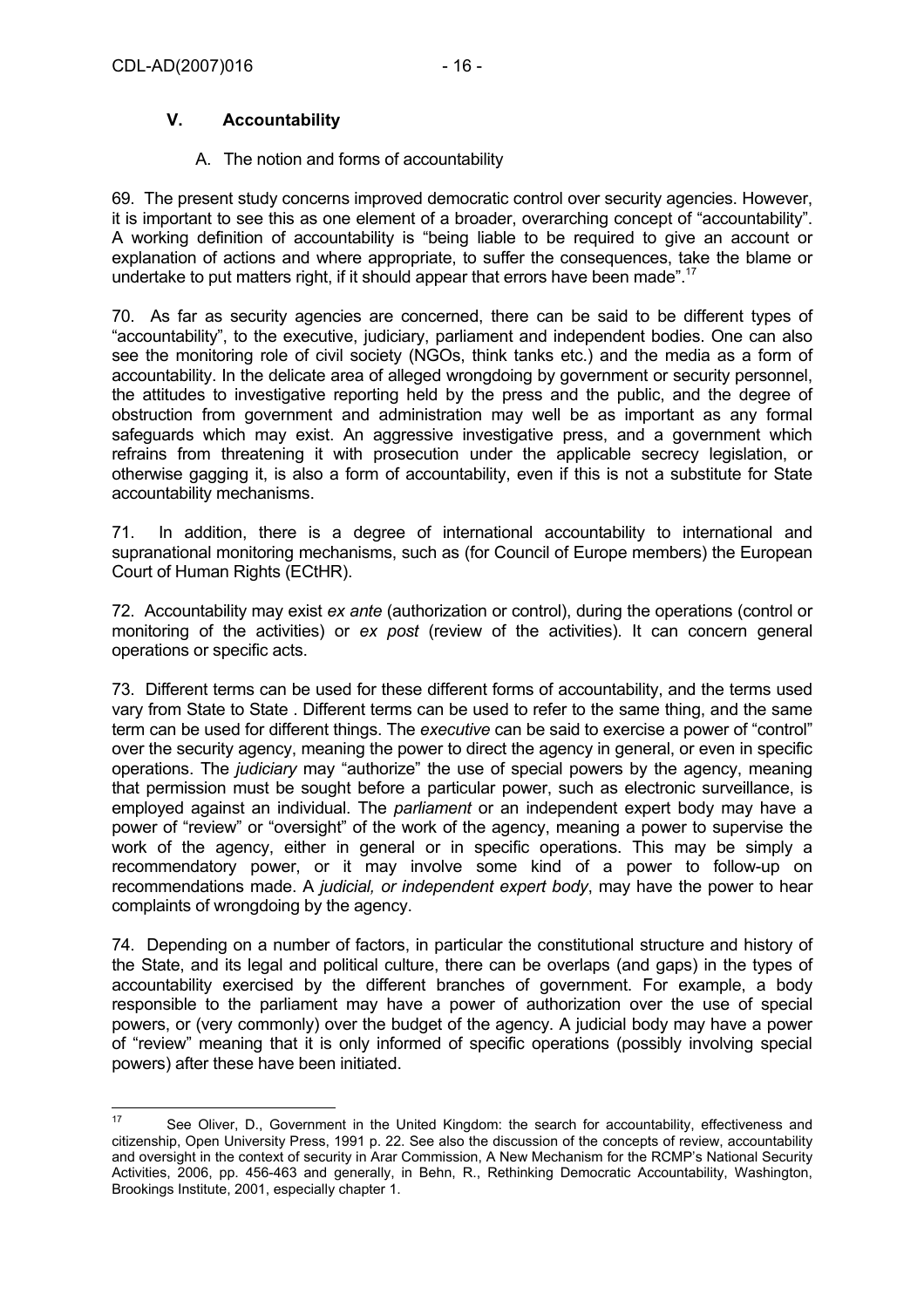75. Hybrid forms of accountability can also exist. For example, an independent expert body can be given powers of authorization, or a parliamentary body can be given the power to hear complaints.

76. Accountability can have different modes. It can be backward looking, to apportion responsibility. It can be forward looking, to encourage learning. The primary purpose of accountability is the avoidance of misuse of power. In a democracy, public power comes from the people and the exercise of executive power must, directly or indirectly, be answerable to the representatives of the people. Agencies and officials who carry out the vitally important task of maintaining the internal security of a democratic State must be accountable not only to themselves.

77. Sensitive accountability structures attempt to insulate security and intelligence agencies from political abuse without isolating them from executive governance. On the whole the solutions adopted by democratic States deal with this paradox in two ways. Firstly, by balancing rights and responsibilities between the agencies and their political masters and, secondly, creating checking mechanisms outside the executive branch.

78. In simplified form, four different forms of State accountability can be identified:

- a. parliamentary accountability
- b. judicial accountability
- c. expert accountability
- d. complaints mechanisms.

79. The internal security function is an executive function. Thus, the first two accountability forms correspond to the traditional separation of state powers (the legislature and judiciary holding the executive accountable). The second two are accountability forms which have emerged to supplement or replace the traditional forms. Within these forms, different models of accountability have emerged in different States. It is obviously the overall blend of mechanisms, the assessment of the accountability system as a whole, which is important.

80. Before looking at the different forms of accountability (see Sections VIII, IX, X and XI below), more needs to be said about the background. First general problems in ensuring accountability are discussed, followed by the constitutional and organisations contexts that affect accountability. Discussion then moves to international aspects, in particular the questions of accountability where international co-operation between security and intelligence agencies is involved, and the impact of the jurisprudence of the European Court of Human Rights in this field.

B. General problems in ensuring accountability

81. In the light of the importance and nature of the interests at stake, security intelligencegathering is one of the main areas of national decision-making which a government is most unwilling to submit to national legislative scrutiny and judicial review and, a fortiori, to international supervision and control.

82. For a variety of reasons, there can be tension as regards national security policy, not only between the governing party and the political opposition in a State, but also constitutional tension between the executive and the legislative power, tension within a government (especially a coalition government), and tension between political masters and the staff of security intelligence agencies. A large degree of secrecy must accompany national security policy making and operations. However secrecy also has the effect of increasing the government's control over policy at the expense of the legislative power, and of insulating the former from criticism. This is exacerbated by the fact that nowadays, there is a link between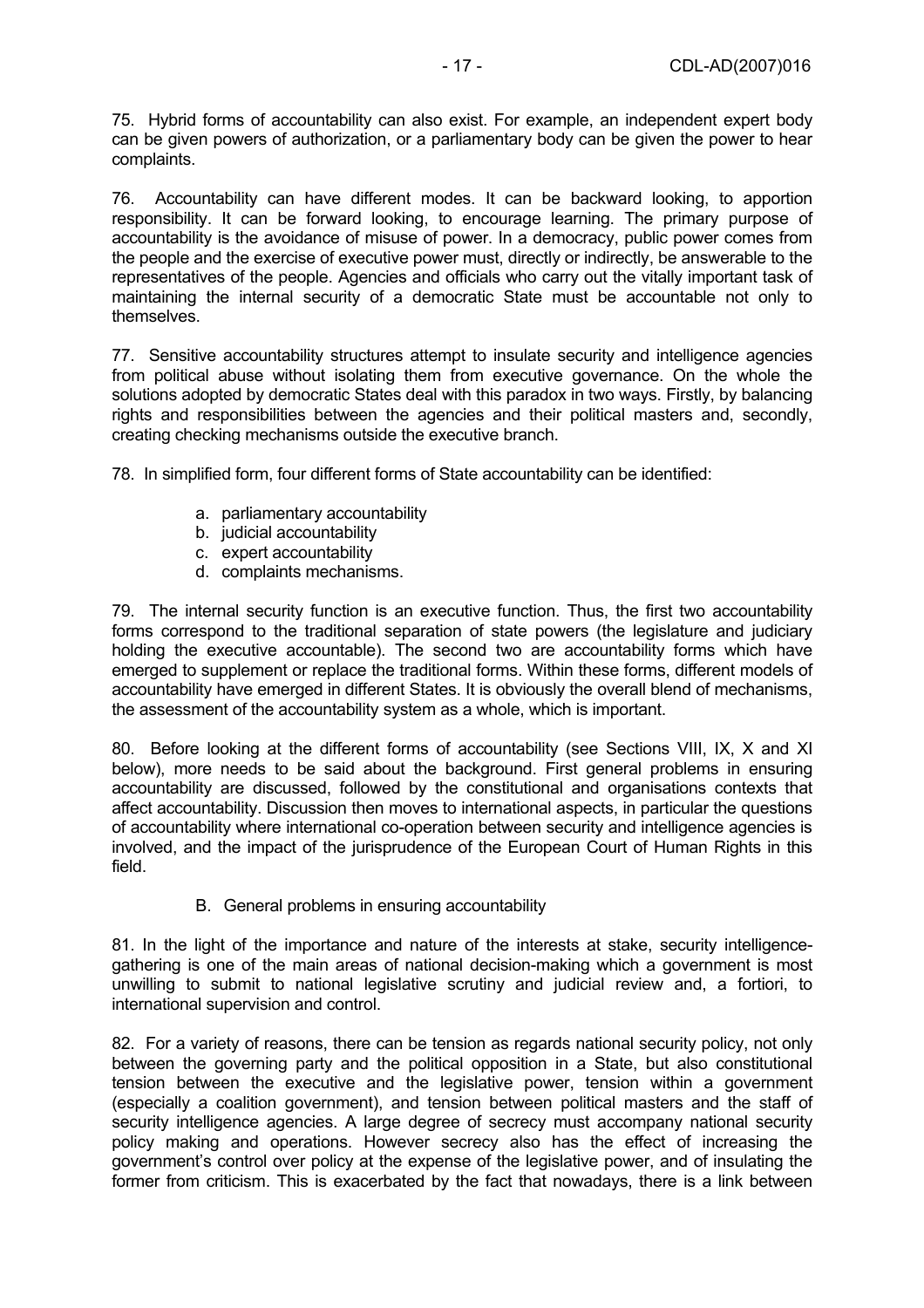"external" and "internal" threats to the State. Accordingly, security and intelligence information tend to forms an indivisible whole.

83. Even the government may lack adequate knowledge of what the security intelligence agencies are doing, and adequate mechanisms for administrative, and budgetary, control over them. The complexity of modern society means that there are often problems for elected governments in properly steering the work of government departments and administrative agencies in general, let alone in security matters. Experts have special knowledge, and government is largely dependent upon these experts. In ordinary areas of administration, e.g. education, environmental control etc. various mechanisms exist for improving governmental control over the bureaucracy. But the necessary secrecy which surrounds the area of security can make this considerably more difficult.

84. The normal legislative mechanisms for controlling the administration work by ensuring accountability of the executive for the actions of the administration. These will obviously not function when the executive itself lacks control. Even where the executive is in control, the parliament may not have its own sources of information to check on the legitimacy of a particular claim made by the executive, and so it will seldom be in a position to challenge it.

85. Where the parliament is not in a position to hold the executive accountable, it becomes even more important that the national courts are able to perform this function effectively. But, for a variety of reasons the ordinary courts are often in poor position to perform adequately this task in the area of national security.<sup>18</sup> Unlike other government authorizations to limit human rights, powers granted governments in this area are often wholly discretionary. Useful statutory definitions of what is meant by the term "national security" often do not exist in domestic legal systems, making it very difficult for the judiciary to rule that an exercise of power fell outside the scope of "national security".<sup>19</sup> Courts may moreover lack the procedural competence (e.g. jurisdictional obstacles) or the will to intervene. Even if they have both, they may feel constrained not to do so. They may feel that, constitutionally, this area belongs to the executive. Or even if this is not formally so, they may consider that the policy element looms large in national security decision making, outweighing the adjudicative element. Or they may reason that they have neither the access to all the relevant information nor the training and experience necessary to evaluate this information properly, if they had it. Or they may feel that the public nature of the judicial process is inappropriate for matters which should be kept secret. Even if they have the jurisdiction, the competence and the will to intervene, they can only exceptionally act *proprio motu* and so must usually wait for an appropriate case to present itself.

86. It is particularly important, as regards the limited scope of parliamentary and judicial control, to note the special nature of security intelligence. The heart of a security agency is its intelligence files. "Hard" data, purely factual information, is insufficient for a security agency, or for that matter, any police organization. It also needs to gather *speculative* intelligence in order to determine which people are, or are probably or possibly, threatening national security. This information can be obtained in different ways. A large proportion of non-open source internal security information comes from informants.<sup>20</sup> Like factual information, such "soft intelligence" can, and must if the agency is to do its job properly, be collated to produce a personality profile of a suspect or an analysis of a suspected activity. This means that the filing system must be constructed in such a way as to facilitate linking of information on the same subject matter filed after considerable lapses of time, as well as allowing synthesis of (apparently) unrelated

<sup>19</sup> See below para 124, regarding the ECtHR position on defining national security.

<sup>18</sup> See below, paras 206-208.

<sup>&</sup>lt;sup>20</sup> Commission of Inquiry into certain activities of the Royal Canadian Mounted Police. 2<sup>nd</sup> Report, Freedom and Security under the Law (1981) ("McDonald Commission Report"), p. 536, US Congress, Senate, Select Committee to Study Governmental Activities. Final Report, Book II: Intelligence Activities and the Rights of Americans (1976) ("Church Report"), pp. 227-228.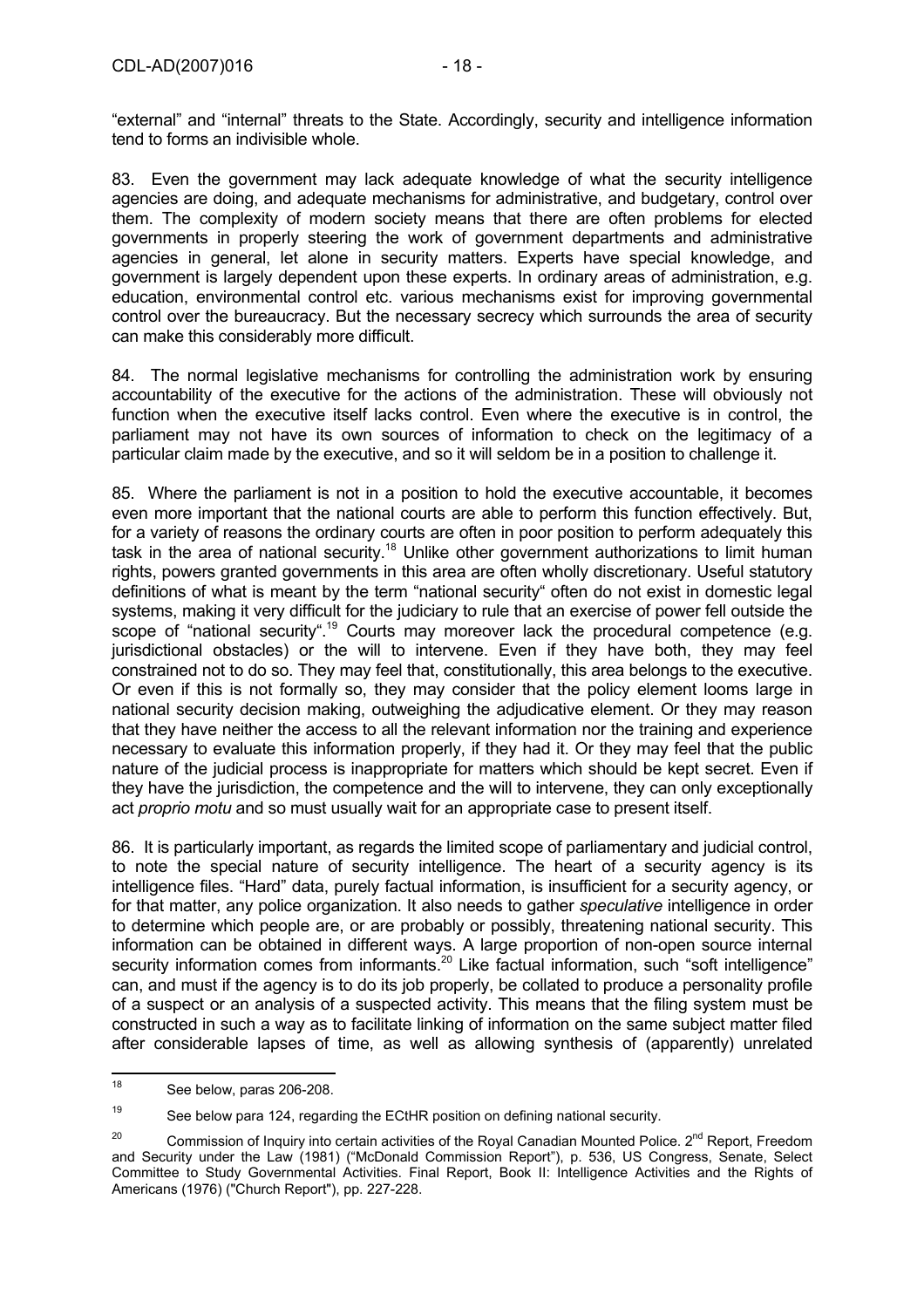information, e.g. to discern patterns of activity. The entries must also be graded to indicate their reliability, and the grading periodically reassessed. It should be noted here that files are obviously not simply person files, but can be a file on a particular phenomenon, event or place (e.g. a suspected meeting place for terrorists or foreign intelligence officers). The data system must also allow all operators to obtain quick overviews of large quantities of data. However, even in the IT society it is reasonable to assume that not all, or even the bulk of, the files are computerised. A standard system would rather be a computerised central register, searchable on a large number of different variables, which in turn refers to paper files containing more details. Security intelligence is often "compartmentalized", meaning that the databases are not automatically accessible to every security official, in order to minimize damage if a security breach occurs. Only those with the correct security clearance will have access to a particular investigation. This can even apply to more senior officials, who may not necessarily have automatic access to all the materials filed by, or used by, junior officials (a factor which has important implications for internal controls, see below para 131).

87. Basically, however, security officials make a value judgment on the available information as to whether a particular person is a security risk, and if so, what exactly he or she is up to. It is a question of risk assessment, and this inevitably involves a large degree of subjectivity. Obviously, it takes a long time for any external monitoring body to penetrate the arcane world of intelligence, to understand what is a "reliable" intelligence assessment, and why this is so. Unless and until they are in a position to make a reasonably informed "second assessment", a monitoring body is not a real safeguard.

- C. Constitutional and Organizational Contexts
	- a. In general

88. The lines of accountability and control of security agencies will depend upon the constitutional structure of the State.

89. In many States, the constitution is firmly based on the separation of powers, which in turn means that the conduct of foreign and defence policy is often the exclusive or primary preserve of the executive.

90. A variety of patterns for organizing security and intelligence exists. *Internal* security agencies can be distinguished from *external* security (or intelligence) agencies, even if the boundary lines between them can at times be difficult to draw. *Military* agencies can be distinguished from *civilian* agencies. The principal mandate of the first may be confined to intelligence collection relating to military threats to the State, and the security/loyalty of the armed forces, although again the boundary line between this and the mandate of a civilian annow tensor, anticaginal summarization of a security agency is located organizationally within the military command structure, this can give rise to special problems of accountability.<sup>22</sup> Lastly, *communications*intelligence agencies should be mentioned. Having grown out of the decryption and signals intelligence agencies of the Cold War period, these agencies now monitor the content and patterns of global telecommunications traffic, so called "strategic surveillance". They may also have responsibility for developing and maintaining communications security,

 $21$ 21 For example, where the State sends troop contingents to peace-keeping operations in areas heavily penetrated by organised crime, the military may want to know about the links which exist between crime in the host area and its own State, and the present and future threats contacts with organised crime can pose to the safety of its personnel, the integrity of the military command structure etc.

<sup>&</sup>lt;sup>22</sup> The Parliamentary Assembly has expressed the view in Recommendation 1402 (1999) Control of internal security services in Council of Europe member States, guideline A(iv) that "Internal security services should preferably not be organised within a military structure. Nor should civilian security services be organised in a military or semi-military way". See further the Parliamentary Assembly, Committee on Legal Affairs and Human Rights, Control of Internal Security Services in Council of Europe Member States, Doc. 8301, 21 January 1999.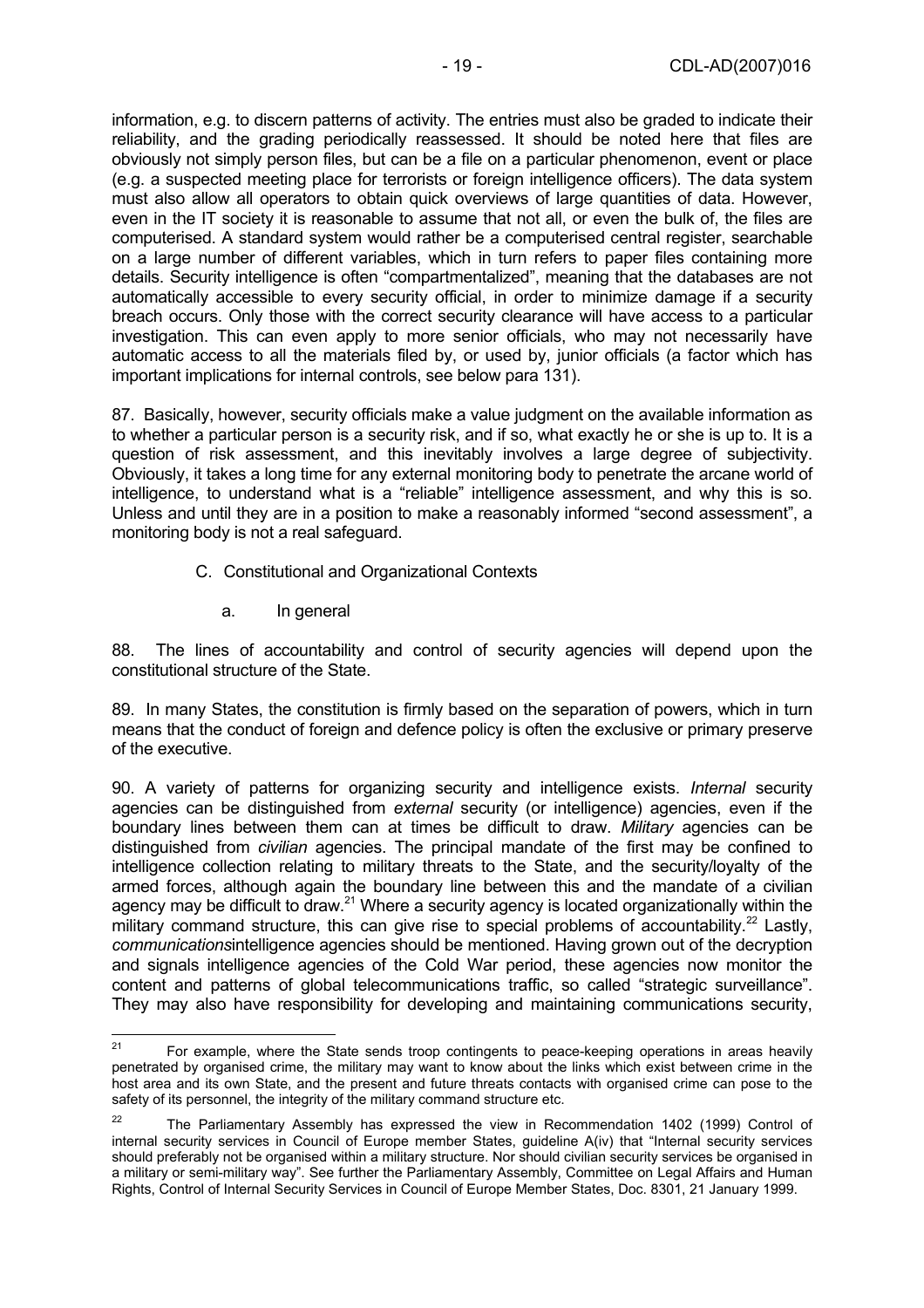e.g. defensive measures against computer network attacks. Communications intelligence agencies have in many States have become large and organizationally independent from the other agencies.

91. It should be noted that the organizational context also determines the actual power or influence of the agency. This will depend partly upon the threats facing the State How pressing are these? How dependent is the State on its security agency? How strong is the political and/or administrative control exercised over it? How large is the budget of the agency? How large is the agency vis-à-vis the police, and other "competing" agencies? To what extent is it dependent on the police and other government agencies and private bodies (e.g. telecommunications companies) for technical and logistical support?

### b. The organisation of the security services

92. Some States (for example, Bosnia and Herzegovina, Spain and Turkey) have a single agency for security and intelligence (both domestic and external). Others have distinct agencies for internal and external intelligence and security, with either separate or overlapping territorial competences, as in Hungary, Germany, Poland, Romania and the United Kingdom. More rarely, a State may have a domestic security agency but no acknowledged or actual foreign intelligence agency, such as Sweden, although Sweden has a communications intelligence agency. A security agency may also be organized as a legal entity or be part of a government department.<sup>23</sup>

93. A State may naturally have more than one agency exercising internal security functions. For example, there may be both a military and civil agency and their mandates may overlap.<sup>24</sup> Or there may be a civilian agency, a military agency and a paramilitary/gendarmerie agency. The advantage of parallel agencies is that they can keep an eye on each other. The disadvantages which will usually outweigh the advantage - are naturally "turf battles", duplication of work and greater, or much greater, difficulties in monitoring and controlling the agencies. While having parallel agencies with overlapping functions is seldom a good idea, dividing functions between agencies e.g. in the field of surveillance, whereby one agency is responsible for requesting surveillance and the other for carrying it out, can have advantages for ensuring strict compliance with authorisation procedures.25

94. A basic difference should be mentioned between European States which grant their internal security agencies police powers, and those which do not. Some European States, such as the Netherlands, Slovenia, the Czech Republic and Germany, have separate security agencies with primary responsibility for security crimes. Such agencies might also be given strategic responsibility for terrorism. These agencies have no police powers. If they wish to make arrests, interrogate suspects etc. they must act through the police, usually a special section of the police.

<sup>23</sup> 23 E.g. the Spanish National Intelligence Center (Centro Nacional de Inteligencia, CNI), regulated by the law 11/2002 of 6 May, provides that CNI constitutes a corporate body under public law and a department of the Ministry of Defense. The French internal intelligence agency (Direction de la Surveillance du Territoire) is a department of the Ministry of the Interior.

<sup>&</sup>lt;sup>24</sup> E.g. in Austria there is a special department (Bundesamt für Verfassungsschutz as a part of the ministry for the interior with branches in the regional police commands (Landesämter für Verfassungsschutz ) for the civil sector and two separate departments for the military intelligence (Heeresnachrichtenamt and Heeresabwehramt) as a part of the ministry of defence.

 $25$  See also below. Section VII.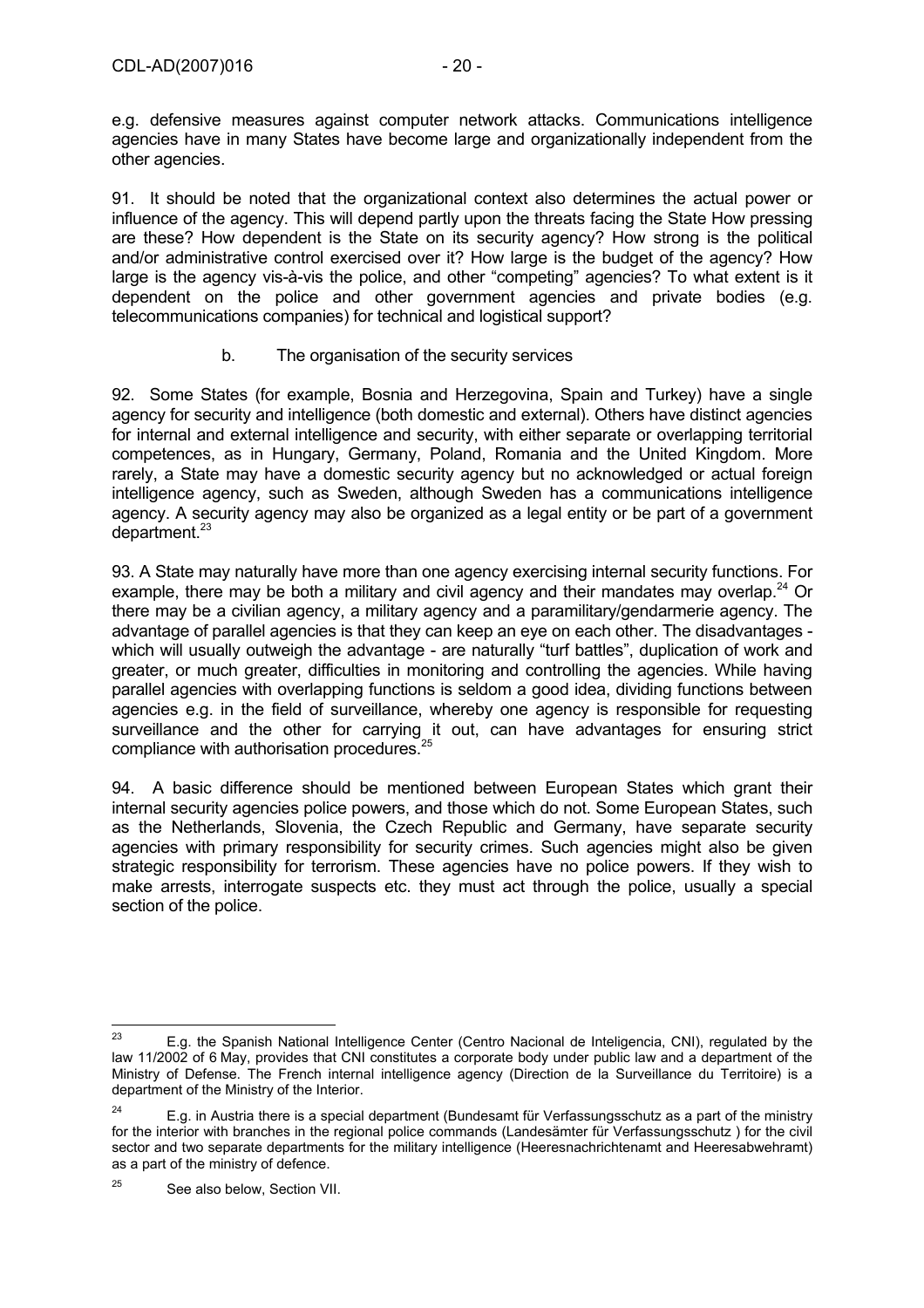95. Other States, such as Denmark, Finland, France, Ireland, Norway, Sweden and Switzerland, have security police, either fully integrated into the command structure of the ordinary police, or as a separate police unit.26 Some States have security agencies separate from the police, but authorize these to arrest and interrogate suspects (e.g. Russian Federation).

96. Aside from constitutional traditions, there are a number of reasons for establishing a separate civilian agency. Without going into these more deeply, the main reasons can be listed as prevention of abuse of power (separation of power), the possibility for a civilian agency to develop greater analytical and other expertise, particularly in political matters and the greater scope for governmental control of the agency, as compared to control over the police (which, depending on the constitutional structure of the State, will usually be less appropriate).<sup>2</sup>

97. However, there is no natural dividing line between security matters and crime, especially in the case of what is generally perceived to be the major security threats to most European States today, namely terrorism. The need for a closely coordinated police-security response to terrorism and the links which can on occasion exist between organized crime and terrorism are, in fact, strong arguments for having a security police. There can thus be problems caused by overlapping competences between police and security agencies in States where there is a separate security agency, and even, it must be said, in States where the security agency is part of the police, between the ordinary and security police.

98. The Parliamentary Assembly of the Council of Europe previously expressed a clear preference for having separate civilian security agencies.<sup>28</sup> Undoubtedly, police powers of arrest, search and seizure can, when combined in the same organization with the powers and capabilities of a security agency, create a very powerful institution. However the acceptability of such an institution from the perspective of accountability and the protection of individual rights, depends upon the adequacy of the control structure created to prevent abuse, or overuse, of power. A strong security police which is subject to tight internal controls and control by independent prosecutors, and, when authorizing special investigative measures, control by judges, cannot be said to be incompatible with Council of Europe principles in general, or the ECHR in particular. $^{29}$ 

c. The form of the mandate of the security services

99. The legal status of the mandate of internal security agencies also depends upon the constitutional structure of the State.

100. In most European States, there are no constitutional rules specifically regulating the relations between internal security services and other organs of the State. These relations are however affected by constitutional rules on the organisation and functioning of the highest State organs, determining how and by whom the organisation, functioning and powers of Government organs, including security organs, are set, and on fundamental and human rights, limiting the competence of the highest State organs to grant powers to other Government organs, including security organs. Especially in the latter respect, constitutional rules are to a

<sup>26</sup> E.g. in Sweden, the security department, RPS/SÄK is an integral though autonomous part of the national police force. The same applies to the French Direction de la Surveillance du Territoire, DST.

<sup>&</sup>lt;sup>27</sup> One of the best discussions of the need for a separate civilian agency can be found in the McDonald Commission report, (at pp. 413-421) although it should be noted that this was written as part of the justification for removing security competence from the police (RCMP).

<sup>&</sup>lt;sup>28</sup> Parliamentary Assembly, Control of internal security services in Council of Europe member States, Recommendation 1402 (1999), point 6.

<sup>29</sup> See Venice Commission, CDL-INF(98)6 p. 5.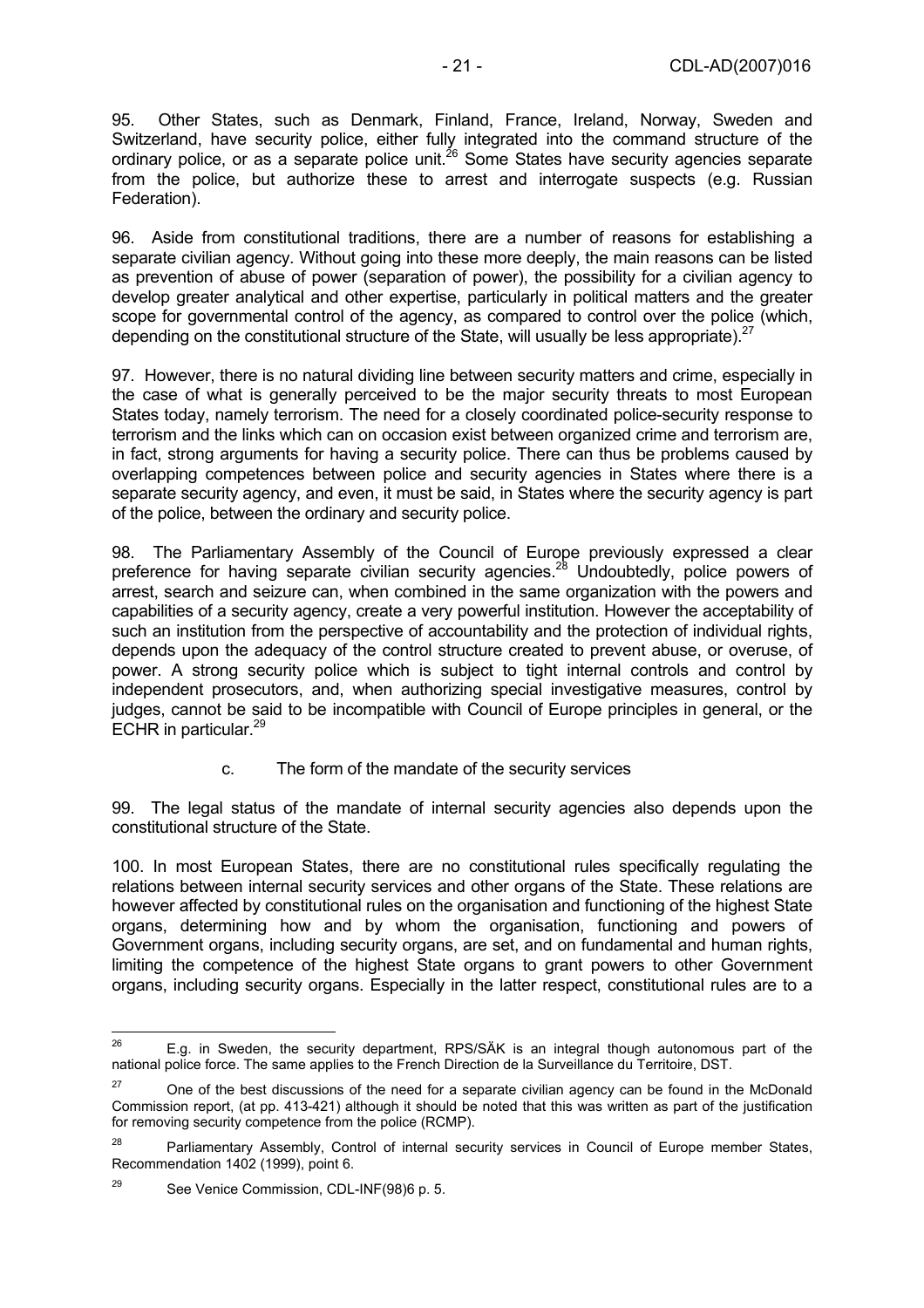large extent supplemented and reinforced by international agreements and by international organs monitoring the application of these agreements.<sup>30</sup>

101. In most States, the tasks and the extent of the exceptional powers of the internal security services are set out in parliamentary legislation, either organic laws (e.g. Spain) or ordinary legislation (e.g. Norway).

102. In those countries in which the security services are part of the general police, the legislation concerning police in general is also applicable to them, in addition to whatever special legislation exists, granting other powers and duties.<sup>31</sup>

103. In addition to legislation, more detailed norms, or guidelines, are normally set out in subordinate legislation promulgated by the executive (which, if in the form of executive orders will usually be published) or by the Head of the security service in question (which will usually be secret).

104. Where defence or foreign policy matters are, according to the constitution, the primary responsibility of the president, this will have implications for the legal status of the norms regulating the agency (as well as the accountability arrangements). In France, for example, there is no parliamentary legislation on the internal security services, the whole organizational structure and powers of these services being set out in executive decrees.

105. The Venice Commission has previously expressed the view that this latter model is undesirable from the perspective of democratic legitimacy; indeed, if it is only "preferable" that the rules concerning the internal security services be enshrined in the laws of Parliament, it is "absolutely essential" that norms concerning the internal security services be as clear and concise as possible so that the tasks they can lawfully engage in are clearly defined and that the regulations should only be allowed to be kept secret to the extent that it is absolutely necessary.32

d. Security priorities

106. The content of the mandates given to security agencies in terms of tasks will obviously vary considerably, largely depending upon the priority of threats, and perceived threats, faced by the State.<sup>33</sup>The priorities of the security agency may be set in different ways.

107. While the threats will of course, in turn, vary considerably, there is a common European core. Without trying to be exhaustive, the following (at times overlapping) factors will influence the roles and priorities of the security agency:

ethnographic factors (the existence of violent groups within ethnic minorities which possess both the willingness and capability to pose a separatist threat, first and second generation immigrant communities which can be threatened by foreign interests and who need to be protected from these, or from which threats can emerge),

 $30$ See Venice Commission, CDL-INF(98)6, p. 2.

<sup>&</sup>lt;sup>31</sup> E.g. Denmark, Finland, France, Ireland, Norway, Switzerland. In Austria a special law governs the security police (the Sicherheitspolizeigesetz).

<sup>&</sup>lt;sup>32</sup> See Venice Commission, CDL-INF(98)6, p.7 and below, paras 125 and 227.

<sup>33</sup> See PC-S-SEC(2002)06rev, Summary of replies to the questionnaire.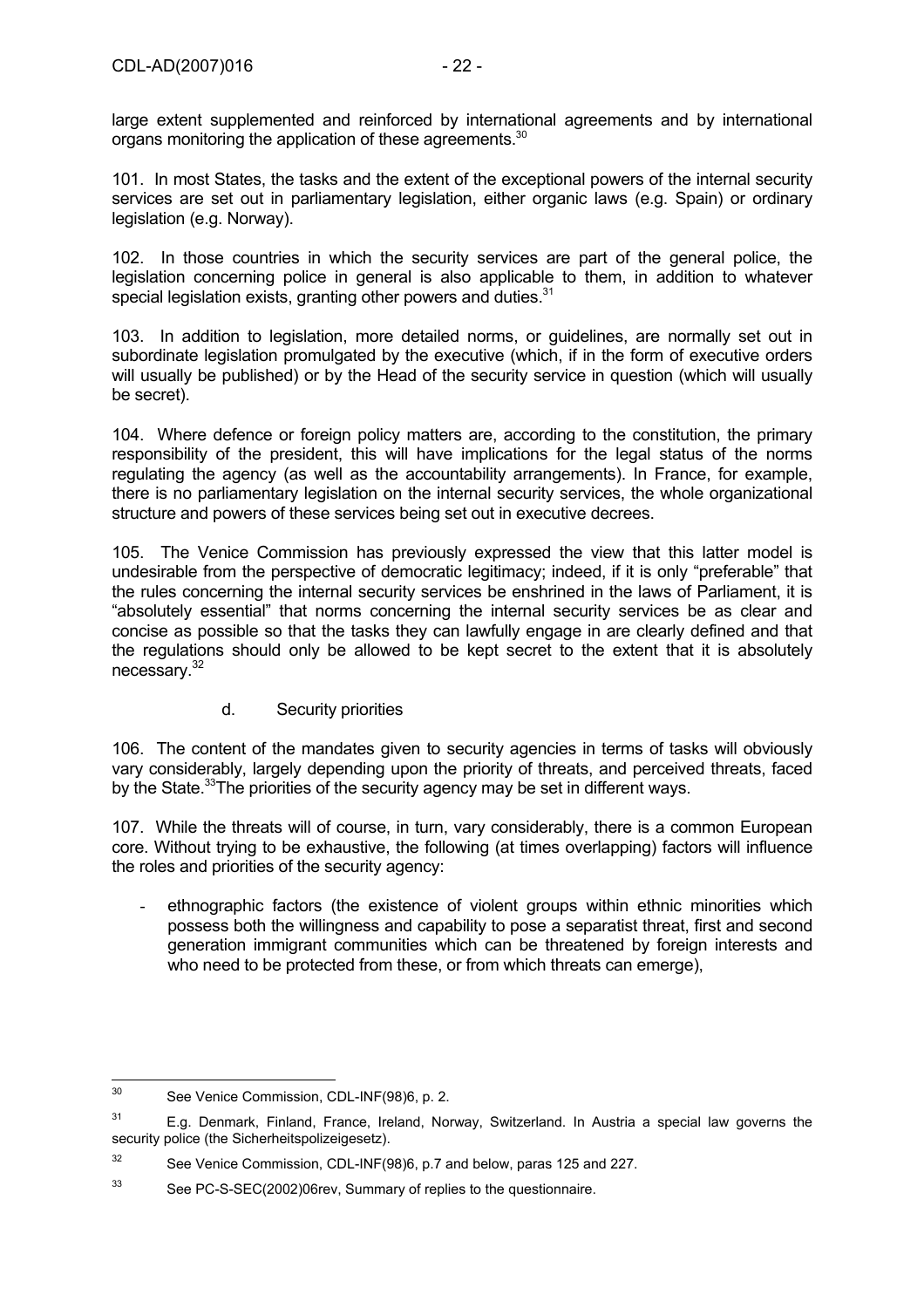- military/political factors (is the State neutral or a member of a military alliance? has it foreign bases? are the internal or foreign policies perceived as hostile to the fundamental values of a group in the State, providing a base for recruitment of terrorist cells? What important military or political information needs to be protected from espionage),
- "pure" political factors relating to the nature of the State itself (does political power change hands frequently, or does one group dominate permanently? where is the State on the spectrum of liberalism – authoritarianism?),
- economic and technological factors (what wealth generating activities need most protection/promotion? what technologies or goods are being produced which should be subject to tight export controls to prevent proliferation of WMD capabilities),
- criminological factors, the extent of threat posed to the State by international terrorism or organized crime,
- historical factors (an imperial past, dictatorships in living memory and so a history of abuse of power by the internal security agency), and
- geographical factors (proximity of unfriendly or unstable States, strategic significance).

108. The content of the mandate can also vary in that the security agency may have either a more pro-active mandate, e.g. to "counter" security threats, or it may be restricted to the gathering and analysis of information.

#### e. Internal control

109. Internal controls consist of two elements. First, there is the control exercised by the security agency over itself, by means of decision-making structures designed to make sure that measures and policies are properly authorized, procedures are followed etc. Second, internal controls mean those controls which operate within the executive itself, i.e. administrative control exercised by the hierarchical superior permanent civil servants in government departments to which the agency may be subordinate, or to which it may report, or, where the agency is involved in investigating security crime, prosecutors.

110. There can obviously be an overlap between "governmental" and "administrative" control in States where the permanent civil service, or the upper ranks of it, are "politicized". Similar considerations apply as regards prosecutors. Depending upon the constitutional structure and legal culture of the State, prosecutors possess varying degrees of independence from both the agency and government direction and can be a useful control over the security agency, to the extent that its work involves gathering evidence for prosecution. However, prosecutors in a State which are not, formally and in practice, a part of the independent judicial branch are nonetheless a part of the executive and as such can only be seen as an "internal" control.<sup>34</sup>

111. Where, for some reason, governmental control is weak, this may operate to strengthen the administrative control. On the other hand, a formal control structure on paper may naturally conceal a large degree of autonomy for the agency in practice. In one sense, a large degree of administrative control can be seen as a safeguard against dangers that the security agency becomes a tool in the hands of the government of the day.

 $34$ 34 See, *inter alia,* Recommendation Rec (2000) 19 of the Committee of Ministers of the Council of Europe on the role of public prosecution in the criminal justice system.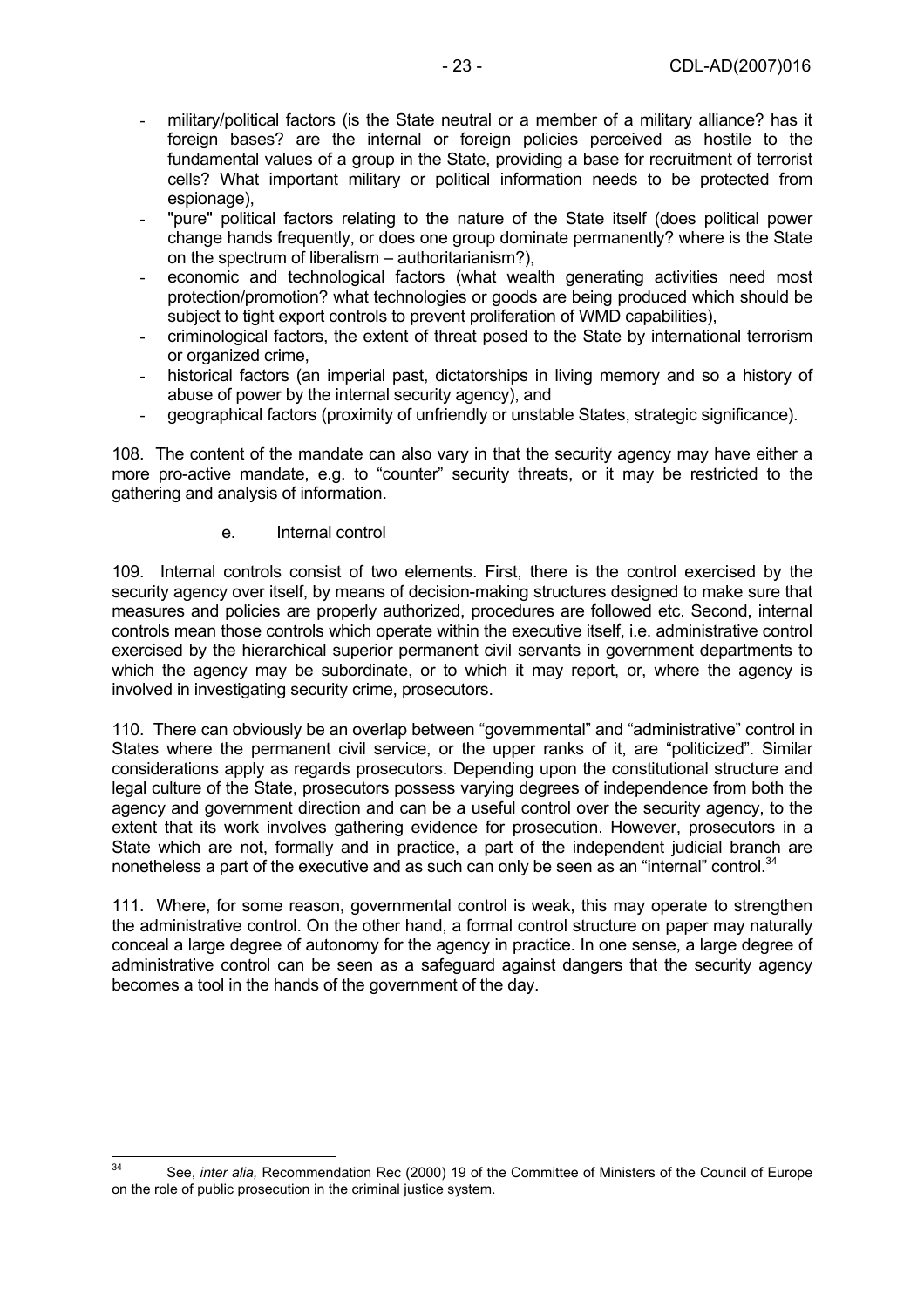#### f. Governmental control

112. As government departments are both "taskmasters" and "consumers" of intelligence, they cannot either be seen as an "external" control over a security agency.<sup>35</sup> A variety of factors influence the form and degree of ministerial or governmental control, i.e. to which Minister(s) the agency reports and how tight the governmental control which is exercised. The fact that intelligence cannot be neatly sorted into "internal", "external", "military" etc. can mean that an agency may have a right of access to, or a reporting responsibility to the Head of State /Head of government, in addition to, or instead of, the Ministers of Defence or the Interior.

113. Where there are different agencies with overlapping functions in internal security matters, e.g. where there is a civilian agency with no police powers, a police force with a degree of responsibility in security crime (e.g. as regards terrorism) and a paramilitary/gendarmerie force, parallel lines of responsibility may exist, to the head of government, the ministry of justice, and the ministry of defence. This, combined with the already mentioned integrated nature of security threats nowadays can cause problems of lack of transparency, overlapping responsibilities, and avoidance of responsibility.36

114. The degree of governmental control exercised depends upon a number of factors which can vary from State to State and from time to time in the same State. An agency may deliberately have been given a statutory, or even constitutional, degree of insulation from day to day governmental or ministerial control. Independence in practice can also arise in particular, where the government in the State is weak for some reason (e.g. governmental power in the State is continually changing hands because of political instability, or voting preferences and the electoral system often result in weak coalition governments). In most, if not all, States, the monopoly of specialist knowledge possessed by the agency will itself grant the agency a considerable degree of autonomy in practice from governmental control. There are examples in the past of agencies more or less setting their own security agendas, despite, in theory, strong governmental control.37

> g. Particular accountability problems relating to International Co-operation between Intelligence Agencies

115. Treaties on mutual assistance between police, customs and judicial authorities are nowadays an important feature of the fight against transnational organised crime. Similarly, as already mentioned, improved international intelligence cooperation is necessary to combat terrorism in particular. However, this necessary improved cooperation can cause problems as far as concerns accountability for security services. Accountability arrangements tend to track the policies or actions of national security and intelligence agencies. Frequently, the legislation contains either express or implied limitations that inhibit oversight or review of arrangements made with the intelligence agencies of other countries.

<sup>35</sup> 35 See Lustgarten, L. and Leigh, I., *In From the Cold: National Security and Parliamentary Democracy*, (Oxford UP, 1994), p. 314.

<sup>36</sup> For a recent official inquiry identifying some such problems see the Dutch *De AIVD in beweging* ("The changing AIVD") from the *Commissie Bestuurlijke Evaluatie AIVD* November 2004.

<sup>37</sup> See, e.g., the Swedish report Personalkontroll, Rapport till regeringen av Registernämnden beslutad den 16 December 1998, p. 75. In practice the question of which individuals had "leading positions" in an organization regarded as undemocratic – which would justify registering the individual in question in the security files – was delegated to the security police, with the result that very many members of the organization were registered. This security police reaction was understandable in a sense: the result was more or less inevitable once the government had identified a particular organization as dangerous to the State. For similar criticisms that policy making in the past has been made at a very junior level see Zybertowicz, A. An Unresolved Game: the Role of the Intelligence Services in the Nascent Polish Democracy, in Born, H., Johnston, L. and Leigh, I. (eds) Who's Watching the Spies, Potomac, Washington, 2005.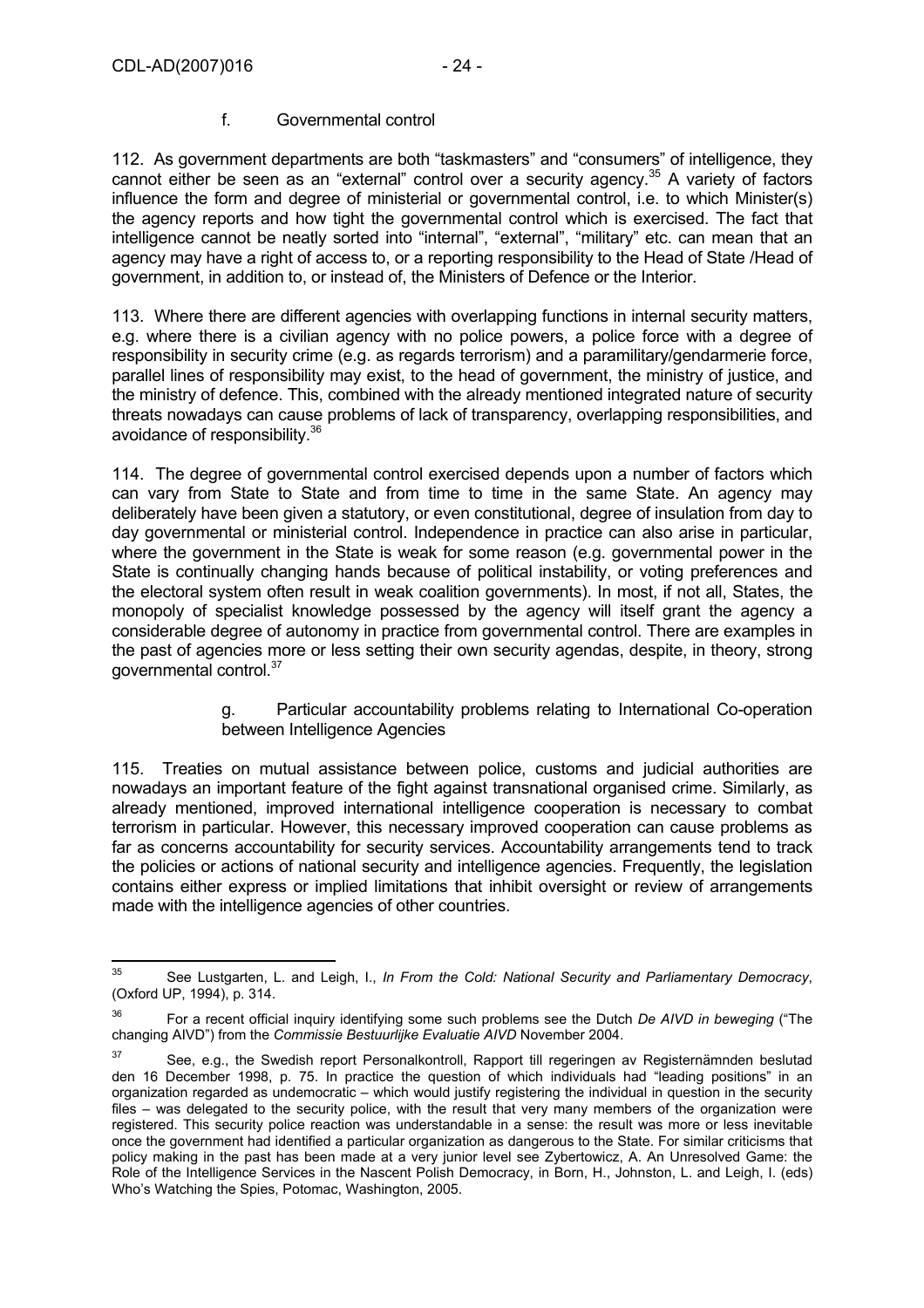116. The detention and interrogation of "enemy combatants" in Afghanistan and at Guantanamo Bay, extraordinary renditions, alleged secret detention centres, torture or the use of information obtained by torture in third countries have led to a growing number of inquiries and reports by national and international bodies.<sup>38</sup> Where foreign agencies operate without permission in another State, then this will be in violation of the national sovereignty of this State, and depending on national law, may give rise to criminal responsibility. Leaving aside this extreme case, it is becoming clear that even collaboration between agencies in different States can give rise to serious concern. National systems of oversight or accountability were designed for a different era and to guard against different dangers of abuse (for instance, interference in domestic politics or civil society by the agencies). They do not address this concern.

117. Concrete examples of abuses involving international exchanges of intelligence are unlikely to come to light, although the recent Maher Arar case is in Canada is an exception.<sup>39</sup> The main obstacles that national accountability bodies face in this task are a combination of "plausible deniability" and lack of powers to supervise such arrangements. Where a security agency merely receives "anonymized" intelligence from an overseas agency with which it has an arrangement, it can argue that it is not responsible for how the information was obtained. A security agency might accept responsibility in theory where it had actively requesting a foreign agency to obtain information from a suspect by means which are not lawful in the receiving agency's State. The problem will be that this level of involvement can rarely, if ever, be substantiated. The receiving agency will almost invariably be able to argue that it had no knowledge of that illegitimate measures have been used to obtain the intelligence, and no reason to suspect that such measures were used. Allegations of illegal or unethical behaviour can be "plausibly denied" since the receiving agency was not responsible for them. A truthful but incomplete denial can therefore be given to any suggestion that the information was improperly obtained by the receiving agency.

118. Moreover, there can be strong incentives for the receiving agency not to inquire into how information was obtained. An agency in a country with limited foreign intelligence gathering capability may be dependent on friendly foreign agencies providing it with intelligence. If the receiving agency asks too many questions, it may well receive embarrassing answers, namely that the material was indeed obtained by unethical means. One could argue that the receiving agency should try to insist that the supplying agency certifies compliance with human rights standards, but the supplying agency may simply refuse.

119. The exercise of police power is primarily national. That means that whatever national restrictions which apply to obtaining information tend only to apply to actions within the territory or to direct actions by State officials. This leaves the clear possibility that an agency may benefit from intelligence collected overseas by another country's agency through means that it would not be legally permitted to use.

<sup>38</sup> See, e.g. Venice Commission, Opinion on the International legal obligations of Council of Europe member States in respect of secret detention facilities and inter-State transport of Prisoners, CDL-AD(2006)009; Bericht der Bundesregierung (Offene Fassung) gemäß Anforderung des Parlamentarischen Kontrollgremiums vom 25. Januar 2006 zu den Vorgängen im Zusammenhang mit dem Irakkrieg und der Bekämpfung des Internationalen Terrorismus, at http://www.bundesregierung.de/Anlage965868/Bericht+der+Bundesregierung+-+offene+Fassung.pdf.; Parliamentary Assembly of the Council of Europe, Alleged secret detentions and unlawful inter-State transfers of detainees involving Council of Europe member States, report of the Committee on Legal Affairs and Human Rights, 12 June 2006, Doc. 10957; European Parliament resolution on the alleged use of European Countries by the CIA for the transportation and illegal detention of prisoners (2006/2200(INI)).

<sup>&</sup>lt;sup>39</sup> The Commission of Inquiry into the actions of Canadian Officials in Relation to Maher Arar, Report of the Events Relating to Maher Arar, 3 volumes, 2006, http://www.ararcommission.ca/.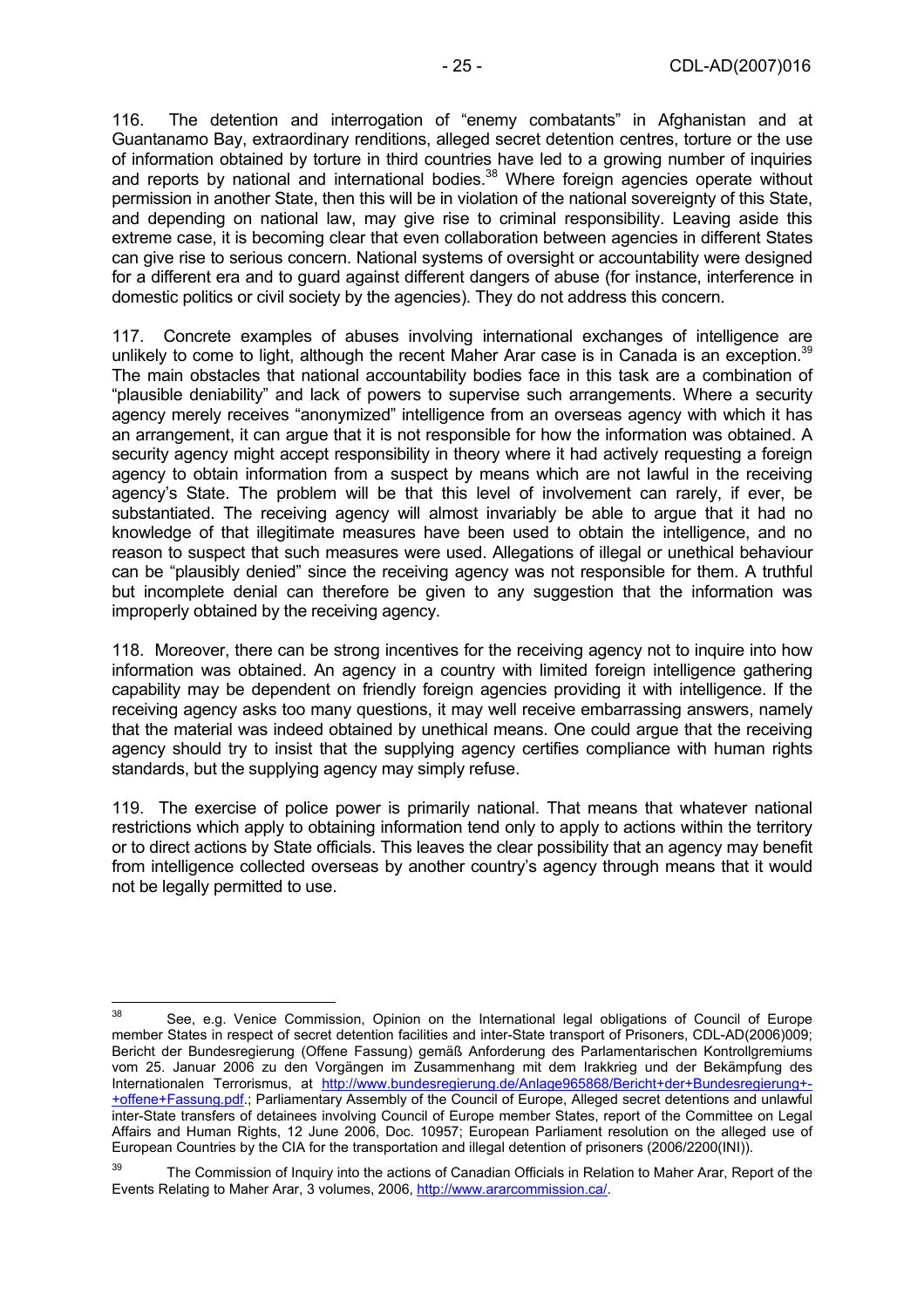120. In so far as one agency supplies information to another country's agency, again accountability is flawed since the information is unlikely to result in a decision that can be directly traced to the supplying agency. Information may be supplied on terms that the source is not revealed to any other body, including the courts or whatever the oversight bodies exist in the receiving State. Even where this is not so the confidentiality of the source of the information may be protected either under legislation in the receiving country or through the actions of its courts in the name of not harming international relations. Where the legal systems of both the supplying and receiving agencies protect the secrecy of international relations in this way, the result is a vacuum of accountability. The supply of information to multi-lateral bodies- for example to the UN Sanctions Committee or, for EU States, under the EU Third Pillar bodies may also suffer from comparable defects of accountability.

121. The case-law of the ECtHR is still developing in the area of the extent to which a State can, and should, bear responsibility for acts with an extraterritorial dimension. It is, however, already evident that a vacuum of accountability is not acceptable. $40$ 

### **VI. Accountability and the case-law of the European Court of Human Rights**

122. The European Court of Human Rights has scrutinized parts of systems of accountability in a number of cases. $41$ 

123. The particular facts of the case provide a strict procedural framework for the Court and this means that it is limited to examining systems of accountability as indirect components of the requirements that a limitation on a given human right be for the "protection of national security", "in accordance with the law", "necessary in a democratic society" and accompanied by "effective remedies" at the national level. The Court is not therefore able to scrutinize the overall accountability system applicable in a State, in the same way as can a national commission of inquiry considering law reform.

124. The Convention institutions have been reluctant to give abstract definitions of Convention terms, and this has also been the case with national security.<sup>42</sup> The Court naturally refuses to accept that issues of security are "outside of the law", although it has also stressed that the Convention is not neutral as regards "enemies of democracy".43 The Court is prepared to take a wide view of national security, holding e.g. that the German system of loyalty tests for teachers<sup>44</sup> and the Greek government's protection of "national cultural and historical symbols" fall within the concept.<sup>45</sup>

 $40$ 40 See, in particular, ECtHR, *Öcalan v. Turkey* judgment of 14 December 2000; *Bankovic and Others v. Belgium* and 16 other Contracting States decision of 12 December 2001; *Assanidze v. Georgia* judgment of 8 April 2004; *Issa and Others v. Turkey* judgment of 16 November 2004; *Ilascu v. Moldova and the Russian Federation* judgment of 8 July 2004. See also below Section V.

<sup>41</sup> See generally Cameron I., *National Security and the European Convention on Human Rights*, (Iustus, Uppsala/Kluwer, Dordrecht, 2000).

The European Commission on Human Rights expressed the view that national security cannot be defined exhaustively. *Esbester v. UK*, No. 18601/91, 18 EHRR CD 72 (1993) and that in the first place it is for member States to decide whether it is necessary to criminalise particular conduct deemed to be damaging to national security. *M. v. France*, No. 10078/82, 41 D.R. 103, 117 (1985).

<sup>43</sup> See ECtHR, *Refah Partisi (The Welfare Party) and others v. Turkey* judgment of 13 February 2003, where the Court stated that Convention freedoms "cannot deprive the authorities of a State in which an association, through its activities, jeopardises that State's institutions, of the right to protect those institutions … some compromise between the requirements of defending democratic society and individual rights [is] inherent in the Convention system" (at para 96).

<sup>44</sup> ECtHR, *Vogt v. FRG* judgment of 26 September 1995, paras 49-51.

<sup>45</sup> ECtHR, *Sidiropolous v. Greece* judgment of 10 July 1998, para 38.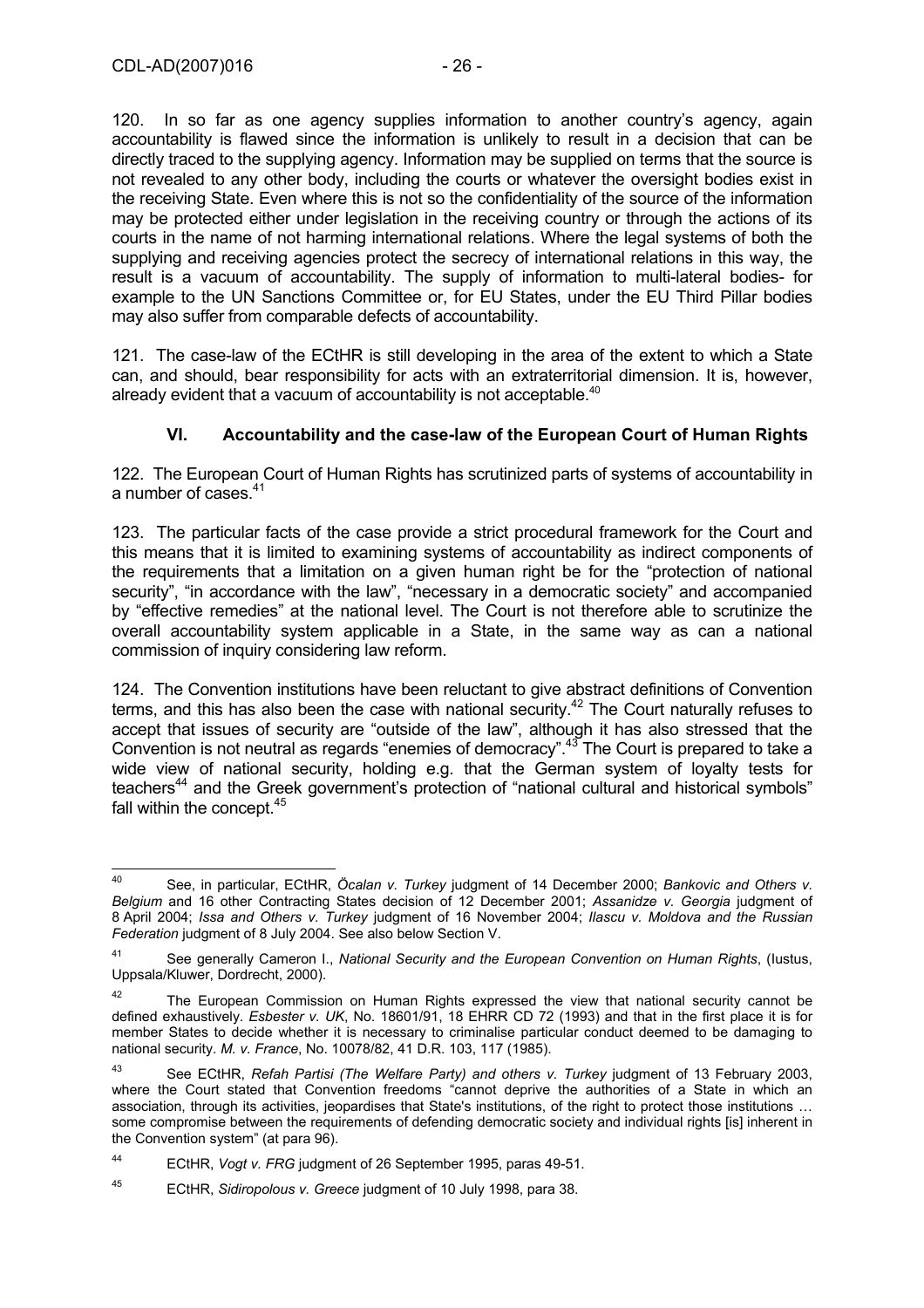125. "Accordance with the law" means that the exercise of State power, in particular coercive power, must have support in statute law, subordinate legislation or case law. The Court has increasingly stressed the need for the law to satisfy qualitative criteria, in particular, minimum standards of foreseeability and for discretionary powers to be drafted carefully, identifying the addressees, the objects of the exercise of power, the limits, temporal and otherwise on its exercise etc. The problem in this area is reconciling the need for flexibility (above para 19) and the need for foreseeability. The "necessity" requirement is essentially a test of the proportionality of an infringement, and involves looking at the control system for preventing abuse of discretionary powers. Where the Court finds that a measure complained of is not "in accordance with the law", then it does not proceed to examine whether the measure satisfies the requirements of "necessity in a democratic society". The majority of cases relating to intelligence accountability have dealt only with the "accordance with law" requirement. $^{46}$  In several European States aspects of the legal basis have been found to be inadequate. This has given legislators the opportunity to address the principles that should govern this important area of State activity and to lay down limits to the work of such agencies. Where this opportunity has been taken properly the security and intelligence agencies have obtained increased legitimacy.

126. The requirement of "effective remedies" in Article 13 is a variable requirement. The more serious the alleged violation of a Convention right, and the more important the right is to the individual in question, the more remedies which should be available. However, in the first significant case involving security intelligence the Court dealt with, Klass v. FRG, the Court considered that Article 13 had a subsidiary character to the substantive rights in the Convention. The Court stated that "an effective remedy ... must mean a remedy which is as effective as can be having regard to the restricted scope for recourse inherent in any system of secret surveillance".<sup>47</sup> Thus, Article 13 could not be interpreted so as to nullify the efficacy of the measures of secret surveillance already found to be compatible with the protection of privacy set out in Article 8.

127. The main Convention article which has given rise to discussions regarding the control systems for security intelligence is Article 8, and in relation to the specific issues of surveillance and records/screening. The leading case on security surveillance is the Klass case (see para 159 below), now supplemented by *Weber and Saravia v. Germany*. 48 As regards security records/screening, the leading case is Leander v. Sweden<sup>49</sup> now supplemented with Segerstedt-Wiberg v. Sweden<sup>50</sup> concerning remedies as regards security screening. In both areas there are also a number of Commission decisions.<sup>51</sup>

128. The ECtHR has furthermore delivered important judgments relating to the use of security material and effective remedies as regards deportations on security grounds (Articles 3 and 8, respectively where the deportee risks torture or inhuman treatment or the deportation interferes with family life)<sup>52</sup> and as regards the availability of judicial remedies for security decisions

 $\overline{a}$ 

<sup>46</sup> See, in particular, ECtHR, *Amann v. Switzerland* judgment of 16 February 2000; *Rotaru v. Romania* judgment of 4 May 2000.

<sup>47</sup> Op. cit. para 69.

<sup>48</sup> ECtHR, *Weber and Saravia v. Germany* judgment of 29 June 2006. See also ECtHR, *Tsavachidis v. Greece* judgment of 28 October 1997 and the *Amann* and *Rotaru* cases, op. cit.

<sup>49</sup> ECtHR, *Leander v. Sweden* judgment of 26 March 1987.

<sup>50</sup> ECtHR, *Segerstedt-Wiberg v. Sweden* judgment of 6 June 2006.

<sup>51</sup> See in particular *Hilton v. UK*, 12015/86, 57 DR 108 (1988), *Nimmo v. UK*, 12327/86, 58 DR 85 (1989), *Hewitt and Harman v. UK*, No. 12175/86, 67 DR 88 (1989) *Christie v. UK*, No. 21482/93, 78A DR 119 (1994), *Brinks v. Netherlands* No. 9940/04, 5 April 2005.

<sup>52</sup> ECtHR, *Chahal v. UK* judgment of 15 November 1996 and *Al-Nashif and others v. Bulgaria* judgment of 20 June 2002.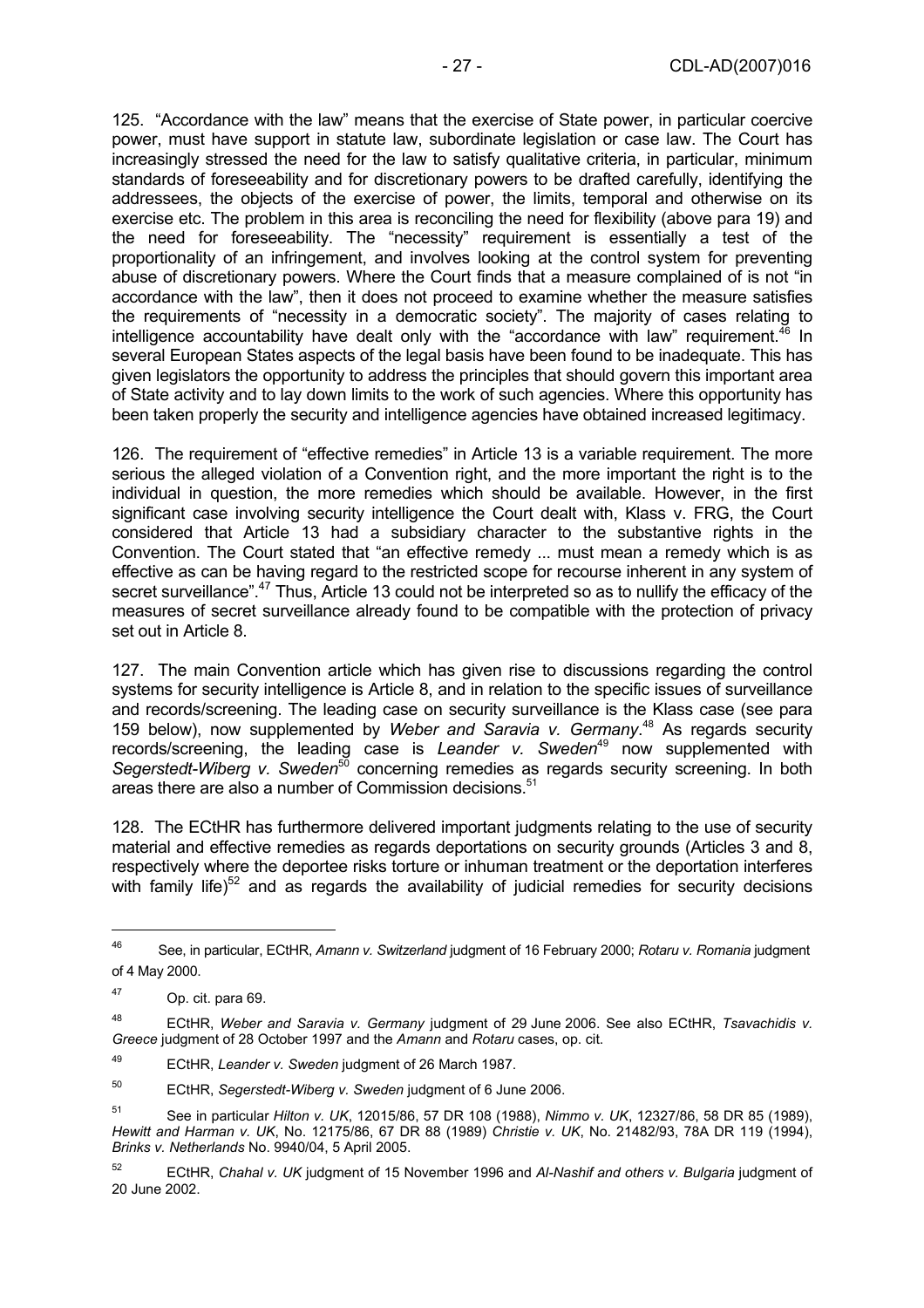affecting "civil rights" and fair trial (Article  $6$ ).<sup>53</sup> In these cases the Court has required the creation of special mechanisms, reconciling the use of intelligence material with the right of fair proceedings, and as such they are relevant to intelligence accountability in the wide sense.<sup>54</sup>

129. As regards remedies, the ECtHR has stressed that, even in the context of national security, the remedy required by Article 13 must be effective in practice as well as in law.<sup>55</sup> The Court has drawn a distinction between the remedies which must be available in the context of measures which are unknown to the alleged victim, notably security surveillance, and measures such as deportation which are known. As regards the latter type of measure, the Court stated in *Al-Nasif v. Bulgaria* that "Even where an allegation of a threat to national security is made, the guarantee of an effective remedy requires as a minimum that the competent independent appeals authority must be informed of the reasons grounding the deportation decision, even if such reasons are not publicly available. The authority must be competent to reject the executive's assertion that there is a threat to national security where it finds it arbitrary or unreasonable. There must be some form of adversarial proceedings, if need be through a special representative after a security clearance. Furthermore, the question whether the impugned measure would interfere with the individual's right to respect for family life and, if so, whether a fair balance is struck between the public interest involved and the individual's rights must be examined."<sup>56</sup>

#### **VII. Internal and Governmental Controls as part of overall accountability systems**

130. Internal control of security services is the primary guarantee against abuses of power, when the staff working in the agencies are committed to the democratic values of the State and to respecting human rights. External controls are essentially to buttress the internal controls and periodically ensure these are working properly.

131. Internal controls mean in the first place that the senior management of the agency must exercise efficient control in practice over the lower ranks of the agency. This would seem axiomatic, but the necessary "compartmentalization" of intelligence (see above para 86) makes effective control more difficult. Moreover, as already mentioned, some States experience problems of deeply divided security agencies. Senior management may not effectively ensure that authorization routines are followed. Worse, senior management may in different ways attempt to avoid taking responsibility for the actions of junior ranks. In such circumstances, relatively junior ranks can, in practice, end up setting policies, or deciding security priorities, exercise of power is concealed and consequently no one is held responsible for abuses of power. In any type of system this is not acceptable.

132. Procedures must be in place, and be followed, to ensure that requests for authorization for the use of special investigative measures and other measures which involve infringements of personal integrity such as the opening of personal files are approved at a high management level of the agency. There must be clear chains of responsibility, so that senior ranks know exactly what junior ranks are doing.<sup>57</sup> Junior ranks must also know that they will not end up

<sup>53</sup> 53 ECtHR, *Tinnelly and McElduff v. UK* judgment of 10 July 1998; *Hulki Günes v. Turkey* judgment of 19 June 2003; *Monika Haas v. Germany* judgment of 17 November 2005.

<sup>&</sup>lt;sup>54</sup> Intelligence material can naturally arise in other contexts, in particular as regards Article 5 (arrest and detention), see Cameron, I., 2000, op. cit., pp. 267-286.

<sup>55</sup> ECtHR, *Al-Nasif*, op. cit., para 136.

<sup>56</sup> ECtHR, *Al-Nasif*, op. cit, para 138.

<sup>&</sup>lt;sup>57</sup> See e.g. Hungarian Act CXXV of 1995 on the National Security Services, Section 26 "The internal organization and the detailed rules of operation of the national security services, as well as their chain of command shall be determined in a such a way that individual responsibility can always be established."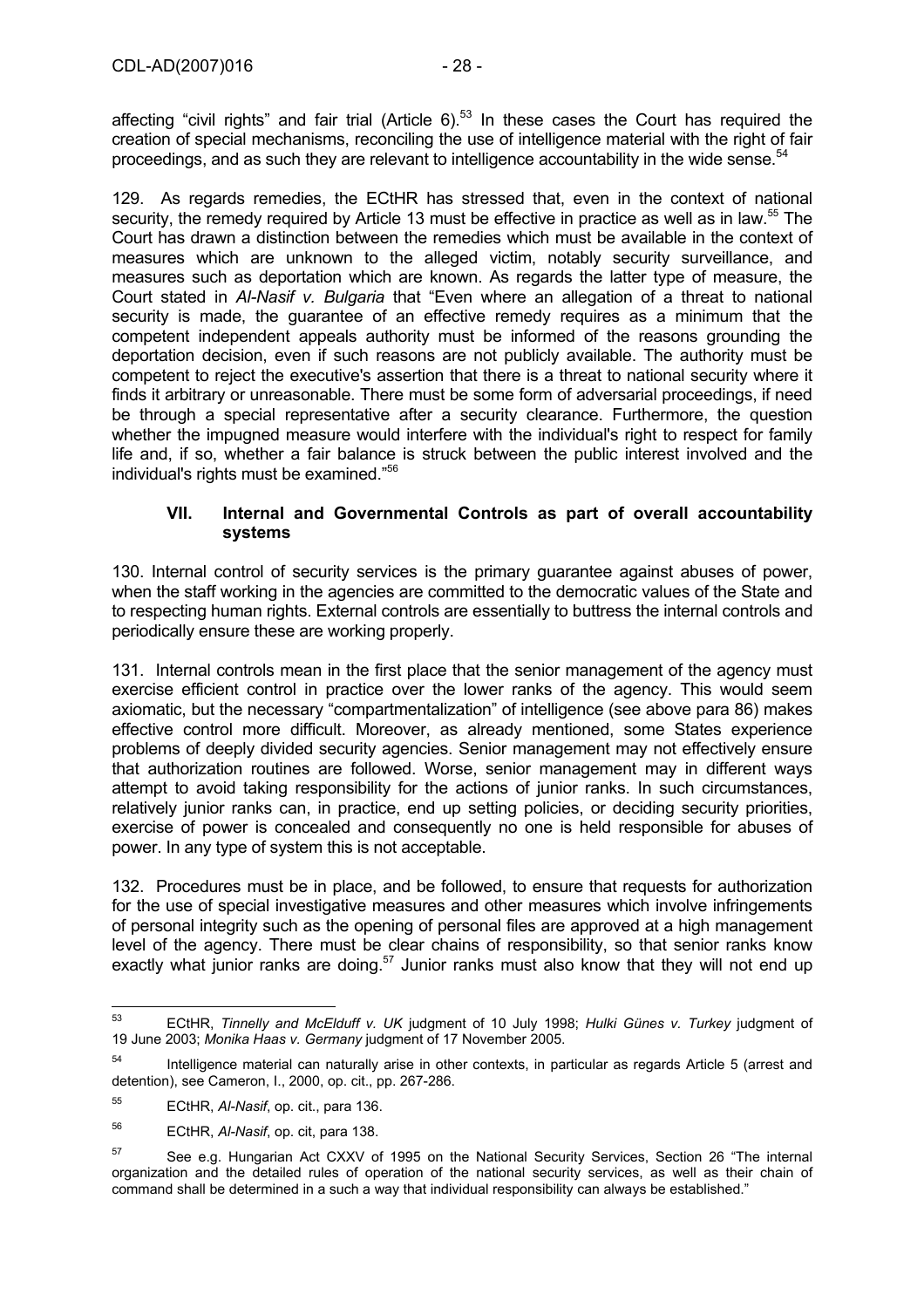bearing the responsibility for measures which have been ordered higher up in the hierarchy. This means that junior ranks must know what sort of measures are lawful and legitimate, so that dubious orders can be identified and officially queried.<sup>58</sup> This, in turn, requires training and, periodic retraining, of all staff in the importance of democratic and human rights values and in awareness of the dangers posed by security work to these values.<sup>59</sup> It means recruiting staff from relatively different political and social backgrounds.

133. The need for competent staff to deal with the complex, transnational problems posed by terrorism also requires a wide form of recruitment and training in social, political, religious contexts.<sup>60</sup> Retaining competent staff requires good working conditions. The staff of a security agency are subject to special psychological stresses as a result of the vital importance of their work and their need to keep matters secret, at times even from close colleagues.

134. Just as strong internal controls are a precondition for effective executive control over the security agency, a strong executive control over the security agency is a precondition for adequate parliamentary accountability, given that access by parliament to intelligence usually depends on the executive. The same is less true for expert review/authorization systems, to the extent that these have their own access to officials and intelligence material. However, as already mentioned, there can be particular difficulties in government exercising control over this particularly closed part of the public administration.

135. One means of exercising control is to provide that the head of the internal security agency is to be appointed by the head of the State or the Government. Other high officials in the system may also be appointed by an executive authority, which normally has the discretion to dismiss the head of the agency and other high officials. This power to hire and fire is intended to keep the agency under control of the executive.<sup>61</sup> This is a power which can obviously be abused and which therefore usually has to be subject to constraints (see below para 190 and Section VIIIE). However, the power to appoint and dismiss the head of the agency will often be insufficient to exercise control over the agency as a whole. As already mentioned, knowledge is a source of power, and security intelligence is, and has to be "compartmentalized" (see above paras 114 and 86). Particularly if the head of the agency is not himself, or herself, an expert in how security intelligence works, and if he or she cannot rely upon a loyal and efficient senior management, a variety of ways exist to keep the head of the agency wholly or partially in the dark about what the agency is doing.

136. The reverse problem can also emerge, namely that the head of an agency has had this position so long, that he or she not only fully controls the agency – which is obviously desirable – but exercises considerable influence over the government – which is not. The formal power to dismiss the head of the agency may not be sufficient, where the government, or administrative officials fear to use it, in case very embarrassing information collected by (or even suspected of having been collected by) the agency is leaked to the press or political opponents. To avoid this risk, some countries therefore provide for a maximum period of tenure for the head of the agency.<sup>62</sup>

<sup>58</sup> See e.g. Hungarian Act CXXV of 1995 on the National Security Services, Section 27.

<sup>59</sup> See, by analogy, the judgment of the ECtHR in *Makaratzis v. Greece* of 20 December 2004, on the need for a legislative and administrative framework for the training of law enforcement officers on the use of firearms. See also Committee of Ministers Rec 2005(10) Chap II p.12.

 $60$  Arar Commission, Report of the Events Relating to Maher Arar, Analysis and Recommendations, op. Cit. p. 327.

<sup>61</sup> Venice Commission, CDL-INF(98)6, p. 5.

 $62$  E.g. in Spain the period of tenure of the Director of the former Spanish intelligence agency, the Centro de información de la Defensa (CESID) was five years. See further, Giménez-Salinas, A. The Spanish Intelligence Services, p. 69 in Brodeur, J.P., Gill, P. and Töllborg, D., (eds*), Democracy, Law and Security: Internal Security Services in Contemporary Europe*, (Ashgate, 2002).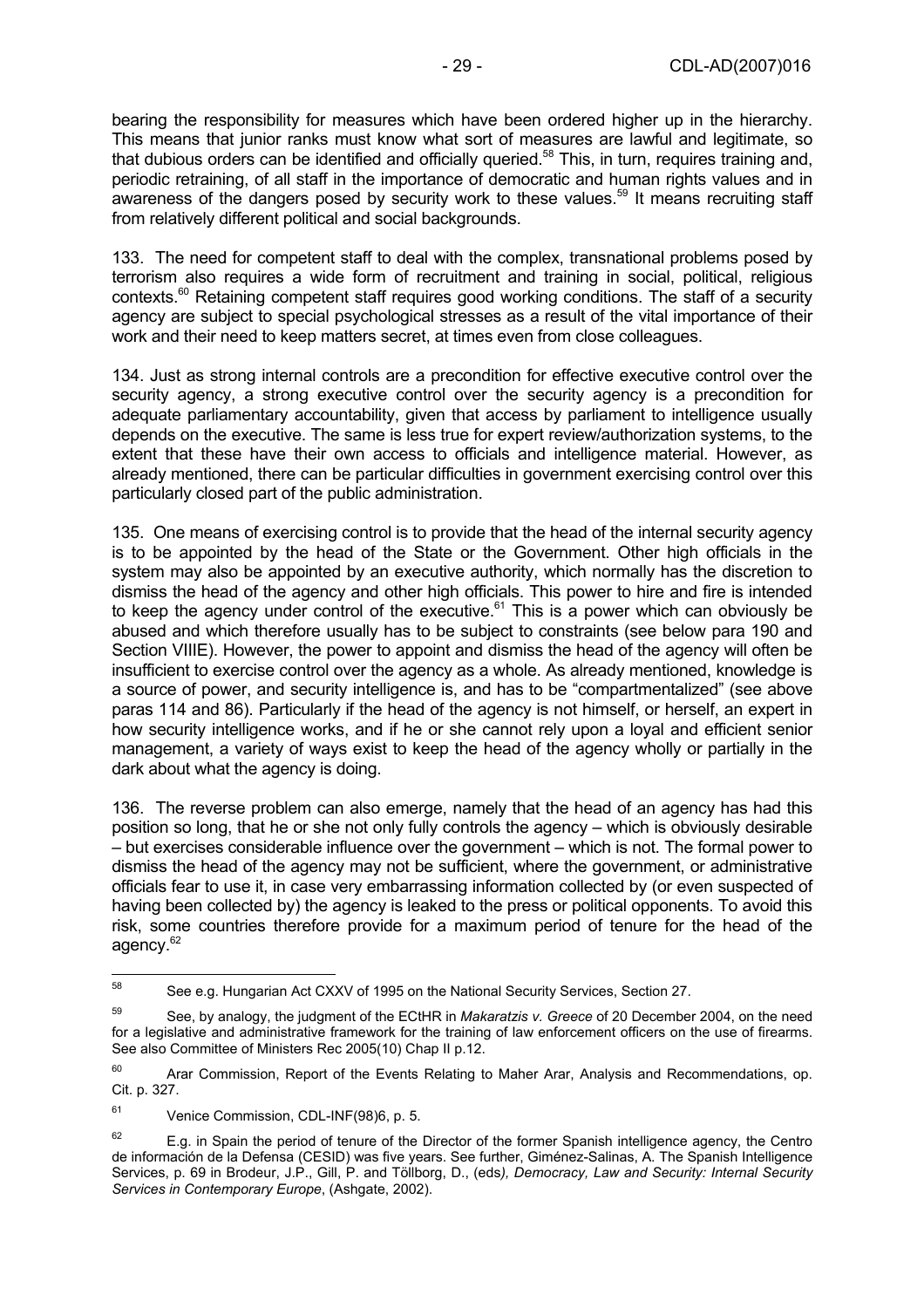137. In order to provide for impartial verification and assurance for the government that secret agencies are acting according to its policies, effectively and with propriety, a number of countries have devised offices such as Inspectors-General, judicial commissioners or auditors to check on the activities of the security sector and with statutory powers of access to information and staff. $63$ 

138. Such mechanisms are particularly prevalent in common law States, and the idea originates from the US intelligence community, which now has around a dozen inspectorsgeneral. All are independent of the agencies concerned. There are, however, significant variations among them: some are established by legislation (for example, the Inspectors-General for the Central Intelligence Agency and the Department of Defense), others are set up by administrative arrangements. Irrespective of this distinction, some report to Congress as well as to the executive branch. A number of these offices have a remit that extends to efficiency, avoiding waste and audit, as well monitoring legality and policy compliance.

139. While the institution may have a common-law origin, the advantages it can bring of increased executive control means that it has been taken up by other jurisdictions.<sup>64</sup> Inspectors-General commonly operate within the "ring of secrecy": their primary function is not to provide public assurance about accountability, but rather to strengthen accountability to the executive. The Canadian Inspector-General is a clear illustration of this type of office and the Inspector-General is entrusted with unrestricted access to information in the hands of the Service in order to fulfill these functions (Canadian Security Intelligence Service Act 1984, Sections. 33.2 and 33.3). Likewise, in Bosnia and Herzegovina the Inspector-General exercises 'an internal control function' (Law of the Intelligence and Security Agency of Bosnia Herzegovina, Art. 32). To this end, the Inspector-General may review the Agency's activities, investigate complaints, initiate inspections, audits and investigations on his or her own initiative, and issue recommendations. The Inspector-General has a duty to report at least every six months to the Security Intelligence Committee and to keep the main executive actors informed of developments in a regular and timely fashion. The Inspector-General's powers include questioning agency employees and obtaining access to agency premises and data.

140. The function of an Inspector-General may be not only to strengthen executive control but serve as the responsible Minister's conscience.<sup>65</sup> An Inspector-General can also, as noted above, to report to, or in different ways assist, parliamentary or external expert bodies (see below para 231) or to play a role in complaints functions (see below para 244).

141. Some States have senior executive officials which are given a general supervisory authority over administrative agencies, which may even include the security agency. While such officials may, depending on the constitutional context, in practice operate with considerable autonomy from the government, the supervision they are able to exercise over a security agency will often be limited. This is because of the special nature of security intelligence, and the need to build up a relationship of mutual trust between the agency and the supervisor.

142. These last two factors strongly favour both a specialized and continuous supervision, rather than the ad hoc investigations an official with general supervisory authority would be able to deliver.

 $63$ 63 UK Parliament, Intelligence and Security Committee *Annual Report for 2001-2*, Cm 5542: Appendix 3.

 $64$  E.g. in the Netherlands, the Supervisory Committee on the Intelligence and Security Services (SCISS) has called for the introduction of an Inspector-General for security, see Annual Report 2005-2006 of the SCISS, p. 8.

<sup>65</sup> Lustgarten, op.cit. p.68.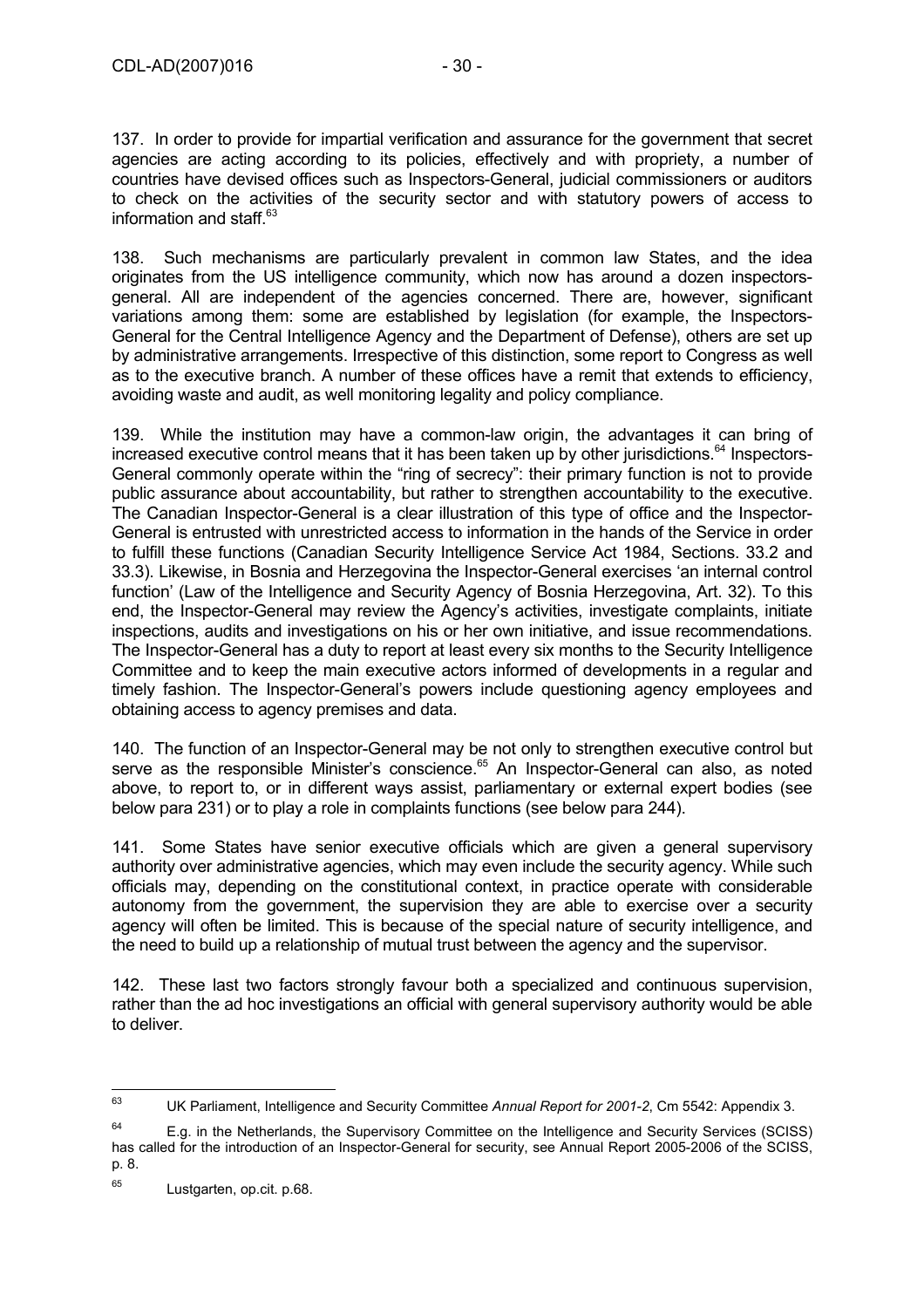143. One example of a body exercising specialised and continuous supervision is the Austrian Rechtschutzbeauftragter. This is an independent expert appointed for a period of 5 years by the President of the Republic on the proposal of the government after having heard the presidents of the Parliament, of the Constitutional Court and of the Administrative Court. The position and tasks of the Rechtschutzbeauftragter are regulated by statute, and he/she reports yearly to the minister of the interior who transmits the report to the special Sub-committee of Parliament.

144. Whether an office of this kind reports to the government or to Parliament, in either case, careful legal delineation of its jurisdiction, independence and powers are vital. Independent officials may be asked to review an agency's performance against one or more of several standards: efficiency, compliance with government policies or targets, propriety or legality.<sup>66</sup> In any instance, however, the office will need unrestricted access to files and personnel in order to be able to come to a reliable assessment. In practice an independent official is unlikely to be able to scrutinize more than a fraction of the work of an agency. Some of these offices work by "sampling" the work and files of the agencies overseen – this gives an incentive for the agency to establish more widespread procedures and produces a ripple effect.

145. One area where the government (and parliament) will want particular reassurance is financial auditing. Both the executive and the parliament have a legitimate interest in ensuring that budgets voted for intelligence are spent lawfully and effectively A precondition for external auditing is obviously that clear internal rules exist on authorisation of expenditure and that these are followed strictly. <sup>67</sup>

146. As already mentioned, strengthening governmental controls over an agency carries with it certain dangers. A variety of mechanisms can be used to limit the potential for political manipulation and abuse of the agency. One method is to give legal safeguards for the agency heads through security of tenure, to set legal limits to what the agencies can be asked to do, and to establish independent mechanisms for raising concerns about abuses. These provisions help against both improper pressure being applied on the head of the agency and abuse of the office. Hence, it is common to find provisions for security of tenure, subject to removal for wrongdoing.<sup>68</sup> Where staff from security agencies fear improper political manipulation it is vital also that they have available procedures with which to raise these concerns outside the organisation. These include the right for officials to refuse unreasonable governmental instructions (for example, to supply information on domestic political opponents) and whistleblowing or grievance procedures.

147. There are also commonsense reasons for a formal separation between executive oversight and managerial control of the agencies and their operations. It will be impossible for political leaders to act as a source of external control if they are too closely involved in day-today matters and the whole oversight scheme will be weakened. There is the danger also of politicising the intelligence cycle, with the consequence that the analysis stage and the endproduct will be less useful. 69

<sup>66</sup> 66 Born, H. and Leigh, I., *Making Intelligence Accountable: Legal Standards and Best Practice for Oversight of Intelligence Agencies*, DCAF/Human Rights Centre, Durham, Norwegian Parliamentary Intelligence Oversight Committee, 2005, chapter 22.

<sup>&</sup>lt;sup>67</sup> See below, Section VIII.E.

<sup>68</sup> See, e.g. Poland, Article 16, Internal Security Agency and Foreign Intelligence Act 2002 and Romania, Law 14/1992. The latter provides for the dismissal of the Director of the Romanian Intelligence Service and of the Foreign Intelligence Service is by vote of a joint plenary session of the two chambers of parliament, on the proposal of the President or at the initiative of at least 1/3 of the senators and deputies (see Secretary-General's report).

<sup>69</sup> See Gill, P., Politicization of Intelligence: Lessons From the Invasion of Iraq, in Born, H., Johnston, L. and Leigh, I. (eds), Who's Watching the Spies, Potomac, Washington, 2005.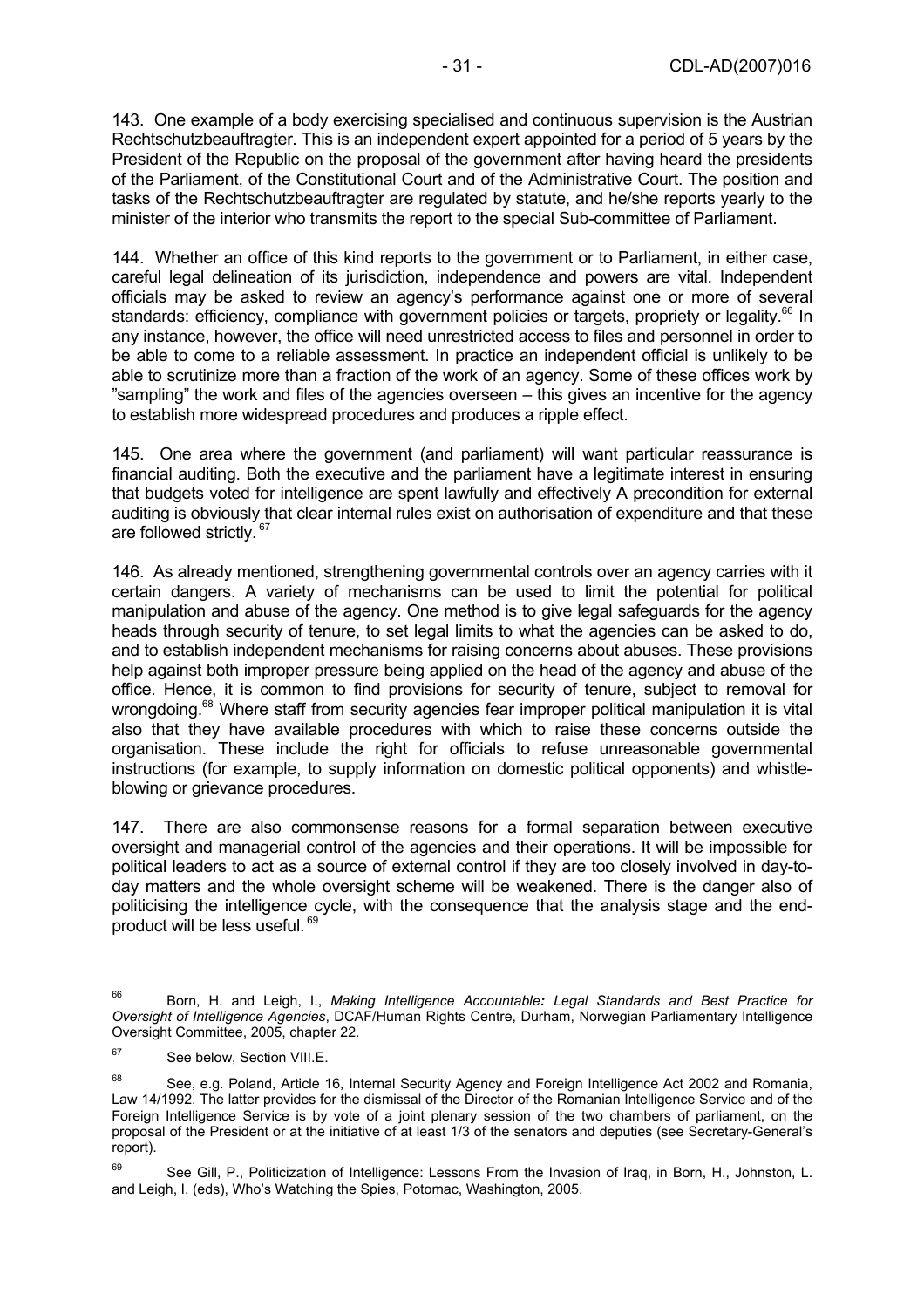148. This suggests that there should be a clear delineation of distinct but complementary roles for the executive and agency heads. Canadian legislation embodies the principle in the Canadian Security Intelligence Service Act 1984, referring to the Director of the Service having "the control and management of the Service" that is "under the direction" of the Minister. Similarly, Polish intelligence legislation clearly distinguishes between the respective competences of the Prime Minister and the Heads of the Agencies (Art. 7 Internal Security Agency and Foreign Intelligence Agency Act 2002).

#### **VIII. Parliamentary accountability**

149. A parliamentary body can be given the role of authorising different types of security operations. This is the case for the US, where the congressional committees must approve certain types of covert action. However, more common is that the parliamentary body is not part of the control machinery, but instead exercises different types of supervision or review. The term "oversight" – originating in the US is often used to denote parliamentary accountability, and the two terms will be used interchangeably in the present study.

### A. In general

150. There are several reasons why parliamentarians should be involved in the oversight of security agencies. Firstly, the ultimate authority and legitimacy of security agencies is derived from legislative approval of their powers, operations and expenditure. Secondly, there is a risk that the agencies may serve narrow political or sectional interests, rather than the State as a whole and protecting the constitutional order, if democratic scrutiny does not extend to them. A stable, politically bi-partisan approach to security may be ensured therefore by proper control, to the benefit of the State and the agencies themselves. Furthermore, the involvement of parliamentarians can also help ensure that the use of public money in security and intelligence is properly authorised and accounted for; this is especially important where agencies' budgets have increased since 9/11.

151. Despite the strength of the argument for parliamentary oversight, there are some dangers. The agencies may become a political football - inexperienced parliamentarians may air accusations and conspiracy theories in the chamber in order to attract publicity. There is the possibility also of sensitive material disclosed to parliamentarians being leaked to the press. The most effective scrutiny of security is detailed and unglamorous work that may be unattractive to politicians who seek immediate public credit for their contribution. Where the institutions of the State are weak (e.g. there is serious corruption in the parliament), granting the parliament insight into, or even a degree of control over, the operations of the security agency may risk compromising it and the secrecy of its work. Where there is a major lack of political stability in the State, resulting in frequent changes of government or very large changes in parties represented in the parliament, it will be difficult to secure the necessary professionalism from MPs and difficult for MPs to build up the continuity of expertise necessary to exercise a proper degree of control over the arcane world of intelligence. A security agency's job is to keep secrets. It is, or should be, good at this. Where it wishes to conceal information from an amateur, part-time investigator, for whatever motives, good or bad, it is probably able to do so. This factor considerably reduces the value of one of the usual parliamentary means of obtaining information from the executive, or executive agencies, namely parliamentary questions. The same point often holds true for another mechanism of parliamentary control, namely an ad hoc parliamentary commission of inquiry. Such commissions can be powerful investigative tools in many States, with considerable powers of obtaining documentation and examining witnesses. However, the difficulty in penetrating the intelligence world for parliamentarians not continuously in touch with it can considerably reduce the value of ad hoc parliamentary commissions of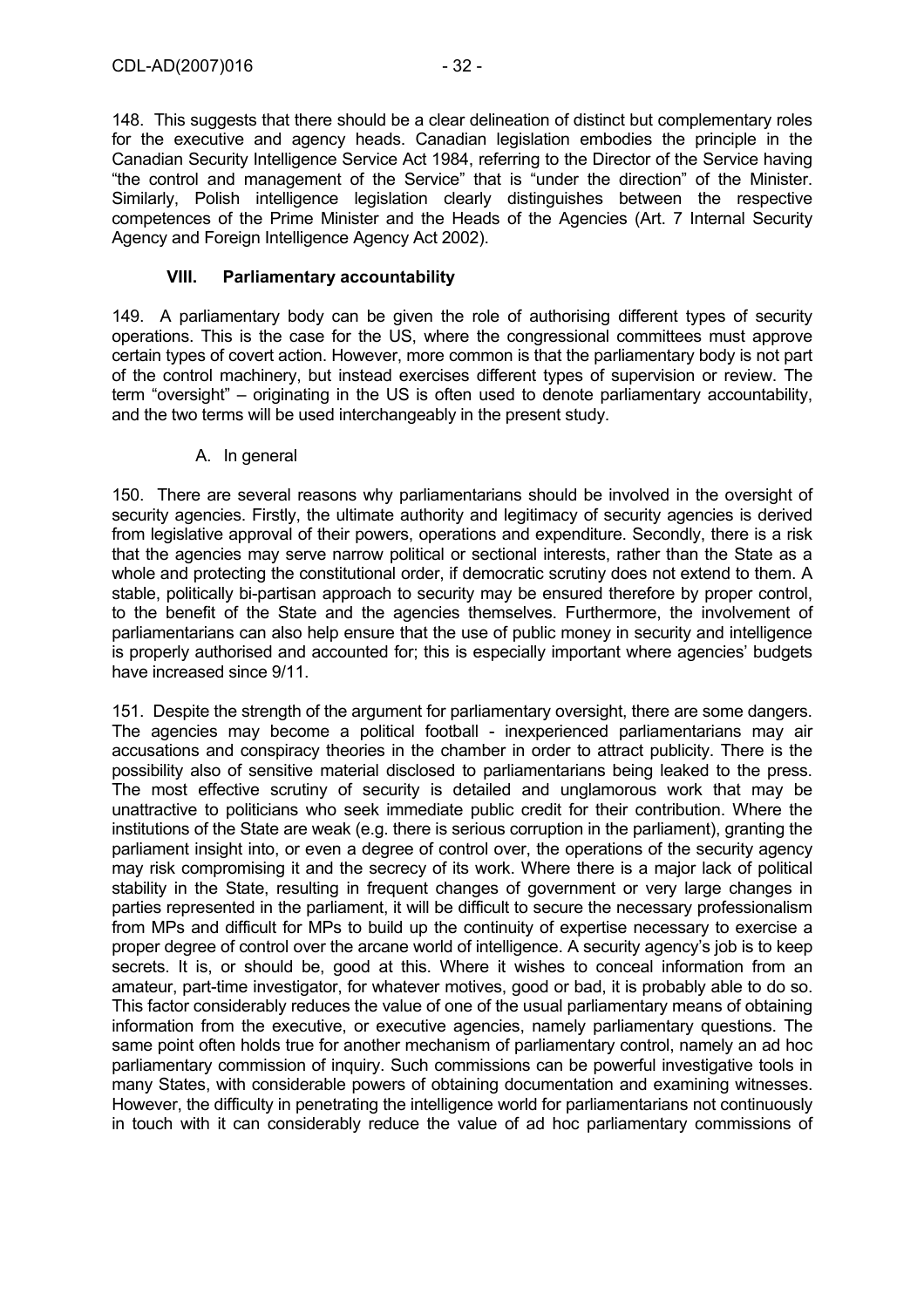inquiry.<sup>70</sup> For this reason, the rest of this section concentrates on the standing, continuous, method of control by a parliamentary oversight body, however designated, designed to deal with security and intelligence matters in particular.

152. The constitutional dimension must be borne in mind here. In a presidential system, the elected president also has a source of democratic legitimacy. The constitution may expressly or impliedly reserve control over internal security matters largely, or wholly, to the executive (with the possible exception of a minimal budgetary control granted to the parliament). An antagonistic relationship with the parliament over "ownership" of internal security can arise, especially where the political majority in the parliament differs from that of the president's party. Oversight over internal security can become party politics. For some or all of these reasons, a State may choose to establish an expert oversight body instead of a parliamentary body. Alternatively, in States where there is a second chamber where members are less party political or where there is longer continuity of membership, a State may choose to establish the body in the second chamber.

B. Mandate and functions of the parliamentary oversight body

153. From a comparative international perspective, the most frequent arrangement is for parliament to establish a single oversight body for all the major security and intelligence agencies, rather than having multiple oversight bodies for specific agencies.

154. The advantage of a single oversight body is that it facilitates seamless oversight. Since different parts of the intelligence machinery work closely with each other, an effective oversight body needs to be able to cross agency boundaries. Correspondingly, oversight arrangements designed to track separate agencies can be hampered if they lead in the direction of information supplied by or to an agency outside the legal range of the oversight body's sphere of operation.

155. There are some significant divergences from the single all-agency parliamentary oversight body model, however. In the US there are separate congressional intelligence committees in the House of Representatives and the Senate, each with legal oversight of the agencies. In the UK, the Intelligence and Security Committee's mandate covers only part of the intelligence establishment. The Defence Intelligence Staff, the Joint Intelligence Committee and National Criminal Intelligence Service all fall outside the formal mandate although in practice, and with the cooperation of the government, the Committee has also examined their work.<sup>71</sup>

156. There is considerable variation in the remit of these parliamentary oversight bodies. Some have the power to scrutinize the operations of intelligence agencies: for example, the US Congressional oversight committees and the Control Panel of the German Bundestag both have the right to be briefed about the operations of the agencies.<sup>72</sup> Where a parliamentary oversight body has the ability to examine intelligence operations it is clearly able to report with greater credibility. Even where an oversight committee is given enhanced powers (for example, to compel the production of evidence) it is unavoidable, however, that some operational detail will have to be excluded from its reports to parliament and the public. The potential disadvantage of an oversight body working within the ring of secrecy in this way is that there may be a barrier between it and the remainder of parliament.

 $70$ American political scientists have called periodic inquiries a "fire alarm" type of control as opposed to the continuous low-key "police patrol". See McCubbins, M. D. and Schwartz, T., Congressional Oversight Overlooked: Police Patrols vs. Fire Alarms, 28 American Journal of Political Science, 165-179 (1984).

 $71$  Leigh, I. 2005, Accountability of Security and Intelligence in the United Kingdom, in Born, H., Johnston, L. and Leigh, I. (eds), op. cit.

<sup>72</sup> German Bundestag, Secretariat of the Parliamentary Control Commission, *Parliamentary Control of the Intelligence Services in Germany*, Berlin: Bundespresseamt, 2001 and generally; Hirsch, A. Die Kontrolle der Nachrichtendienste : vergleichende Bestandsaufnahme, Praxis und Reform, Berlin : Duncker & Humblot, 1996.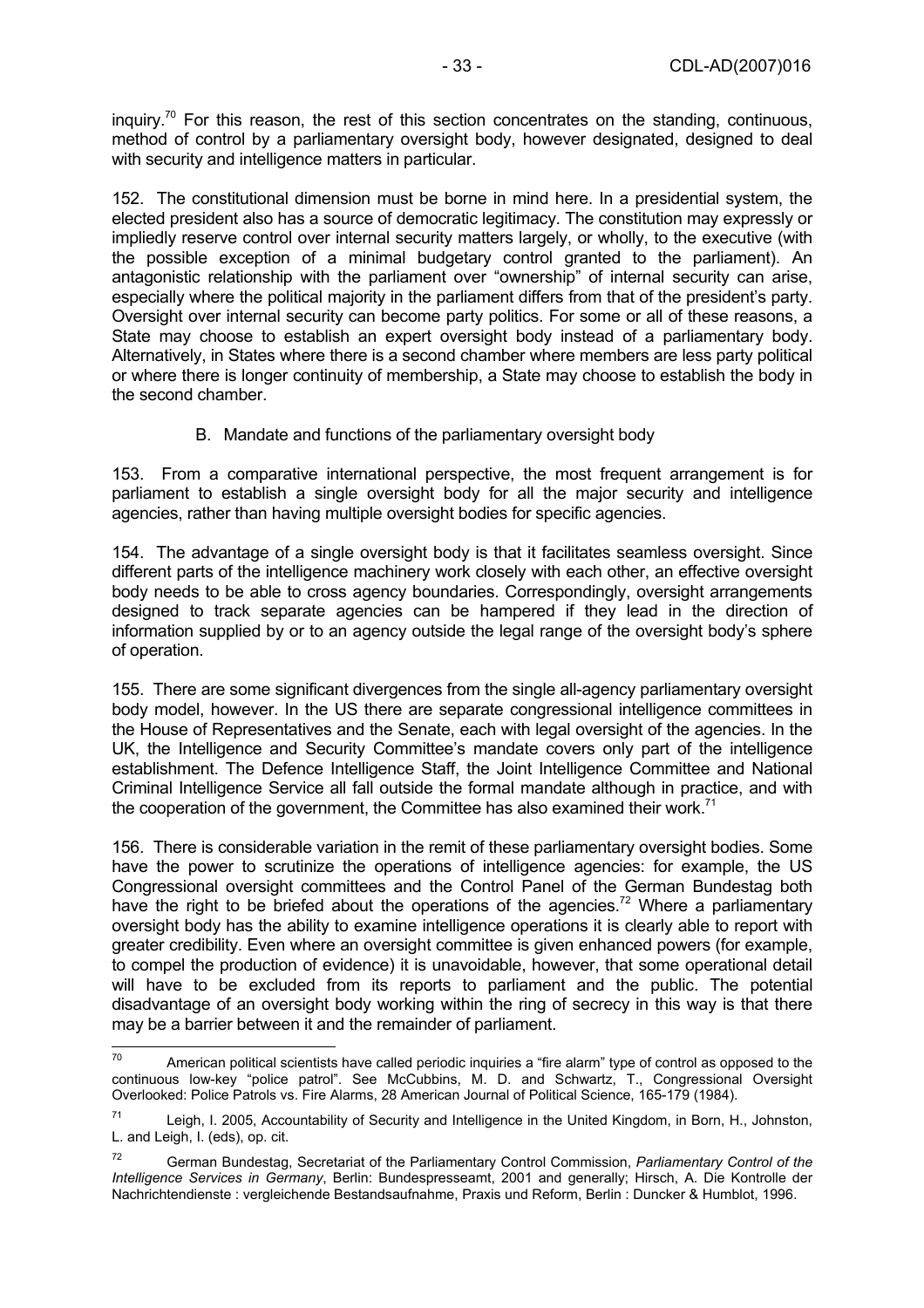157. Too close a relationship between the oversight body and the agencies it is responsible for overseeing may be a potential danger also. Consequently, while a legal requirement that the committee be notified in advance of certain actions by the agency apparently strengthens oversight, it could also inhibit the oversight body from later criticism of these operational matters.<sup>73</sup> Where the oversight body is tasked with approving certain types of operation, e.g. surveillance operations, this makes it part of the control system, meaning that it cannot also perform the function of a complaints body; it should not be investigating itself.<sup>74</sup>

158. It can also be noted in this context that a legal requirement of advance notification of a certain type of operation can serve lull the oversight body into a false sense of security. It is difficult exhaustively to define all the types of operation which notification should cover. New types of threat, and new types of response, emerge. By administratively redefining an existing power or authority, an agency may be able to engage without notification in the kind of operations it was originally intended notification should cover. This is another illustration of how important internal controls, are, and staff commitment to democratic values.<sup>75</sup>

159. Conversely, a parliamentary oversight body limited to scrutinising the policy, administration and finance of the agencies (as is the case in the United Kingdom) is able to work more readily in the public arena and can operate under fewer restrictions on what is disclosed.

160. This approach may detract however from parliamentary scrutiny of the security and intelligence agencies' *effectiveness* in executing government policy. To assess that, access to some operational detail is necessary. This applies also to auditing issues of legality (including compliance with the Constitution, which is the case in Romania)<sup>76</sup> or the agencies' respect for human rights (as is the case with the Norwegian Committee<sup>77</sup>). Unless based on clear evidence about the behaviour of the agency concerned, parliamentary oversight will appear hollow.

161. Even where a parliamentary body has access to operational detail, unless it is part of the approval process (see below para 193) this detail is likely to be ex post facto, and will rarely concern forthcoming or ongoing operations. However, the problem consists in knowing when an operation ceases. The ongoing nature of security operations can easily be used as an excuse to avoid the scrutiny of an oversight body. Again, this requires building up a relationship of mutual trust between the agency and the oversight body.

<sup>73</sup> This was the experience of the former Norwegian oversight body, see the Dokument No. 15. Rapport til Stortinget fra kommisjonen som nedsatt av Stortinget for å granske påstander om ulovlig overvåking av norske borgere, avgitt till Stortingets presidentskap 28 mars 1996 ("Lund Report"), pp. 434-439.

<sup>74</sup> See also below, para 247.

 $75$  In the US, for example, the executive is legally obliged to keep the Congressional intelligence committees fully and currently informed of the intelligence activities. Moreover, the US Congressional Oversight Provisions demand that the President keeps the Congressional intelligence committees informed about all covert actions operations, including significant failures, before initiation of the covert action authorised by the Presidential finding (United States Code, Title 50, Section 413). In the Intelligence Authorization Act of 1991 the President promised to continue to inform the Congress in advance in most instances, but he insisted on flexibility in times of crises. See further Johnson, L., Governing in the absence of angels: On the practice of intelligence accountability in the United States, in Born, H., Johnson, L. and Leigh, I., op. cit., pp. 64-65.

 $76$  Secretary General's report, reply from the government of Romania.

<sup>77</sup> The Act relating to the Monitoring of Intelligence, Surveillance and Security Services. Act No. 7 of 3 February 1995; Sejersted, F., Intelligence and Accountability in a State without Enemies, in Born, H., Johnston, L. and Leigh, I. (eds), op. cit.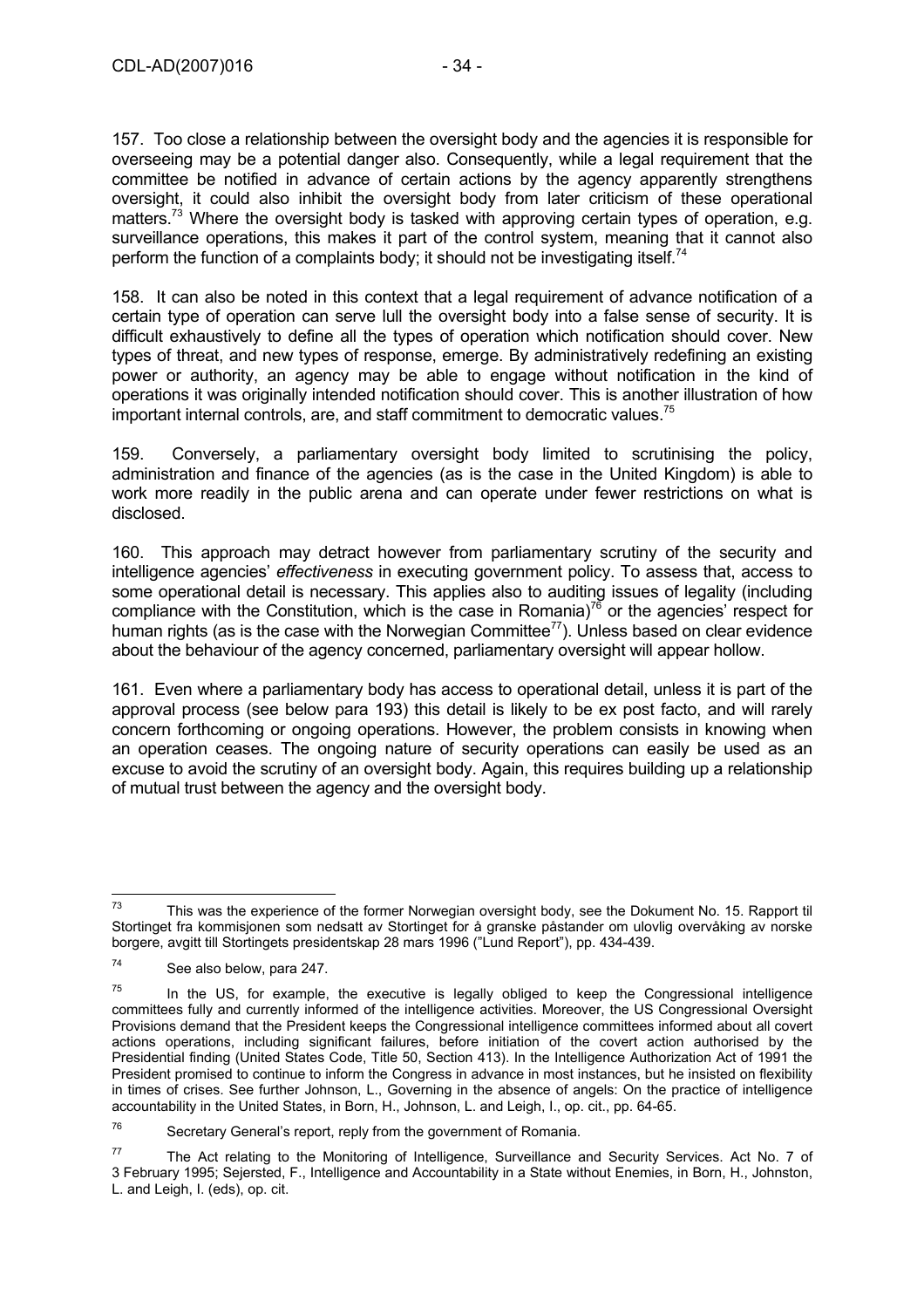162. The powers given to an oversight body will obviously be influenced by the tasks delegated to it. This explains why the approach in some States has been to give a wide remit and then to detail specific matters which may not be investigated.<sup>78</sup> By contrast, other States give comprehensive lists of oversight functions of the parliamentary oversight body (e.g. the US, Section 13, United States Rules of the US Senate Select Committee on Intelligence). The scope for the executive to determine the exact mandate of a parliamentary body may naturally be limited by the constitution, or constitutional traditions regarding parliamentary privilege.<sup>79</sup>

163. An oversight body whose functions include reviewing questions of legality, effectiveness and respect for human rights will require access to more specific information than one whose remit is solely policy. Similarly, it will have a stronger case for a right of access to documents (rather than information or testimony from identified witnesses). Access is also related to the question of the security screening (vetting) of members, considered in the next section.

164. Systems vary also in how they handle reporting of sensitive material. For example, in the US, the onus of being informed not only rests with the oversight body, but with the executive as well. Another useful example is the Norwegian hybrid independent/parliamentary control committee which may request the information it feels it requires, including operational information. However, where the security agency notifies the committee that such information is particularly sensitive, the committee in practice exercises restraint in requesting it. The committee retains the last word in deciding which information it requires, but the government can, ultimately choose not to order the security agency not to release this. This would involve an open conflict with the committee, which all parties want to avoid. $80$  As already mentioned, such a system presupposes a high level of mutual trust between the committee and the security agency.

165. How great an independent investigative capability of the oversight body should have depends on its functions and the degree to which it feels it can rely on the material it receives from the government and the security agencies being monitored. Where an oversight body examines more than policy, it should have access to at least a residual investigative capability of its own. This involves having some staff. On occasion, security officials might have to be interviewed systematically, and their replies compared and analysed. Information an oversight body has received, e.g. a threat assessment, might on occasion usefully be compared with other sources, e.g. academic studies and comparative material.

166. Some countries have stipulated explicitly that the oversight body is also entitled to obtain information and documents from experts, e.g. in think tanks or universities. For example, in Luxembourg the Parliamentary Control Committee can decide, with two-thirds majority and after having consulted the Director of the Intelligence Services, to be assisted by an expert.<sup>81</sup> This allows for alternative viewpoints to those of the government and the services to be considered. Another useful source of information is the public reports of the different national parliamentary and expert bodies. Although the constitutional context will vary considerably between States, there may be great similarities in the types of intelligence and security issue which arise, and the problems involved in oversight. As explained below, there may even be scope for more institutionalized cooperation between national oversight bodies, even on more confidential issues, within the limits of the secrecy legislation which governs their activities.<sup>82</sup>

<sup>78</sup> E.g. the United Kingdom, Intelligence Services Act 1994, Section 10. Cf Germany, PKGrG § 1(1).

 $79$  See e.g. Germany where the Law on the Parliamentary Control of Activities of the Federal Intelligence Services 1978, as amended, (hereinafter PKGrG) § 4 para 2. provides that the number of the PKGr's members, its composition and its working practices shall be laid down in a parliamentary resolution of establishment.

<sup>80</sup> See Sejerstedt, op. cit.

<sup>81</sup> Article 14 (4), Loi du 15 Juin portant organisation du Service de Renseignement de l'Etat, Memorial-Journal Officiel du Grand-Duché de Luxembourg, 2004, A-No. 113.

<sup>82</sup> See also below, para 189.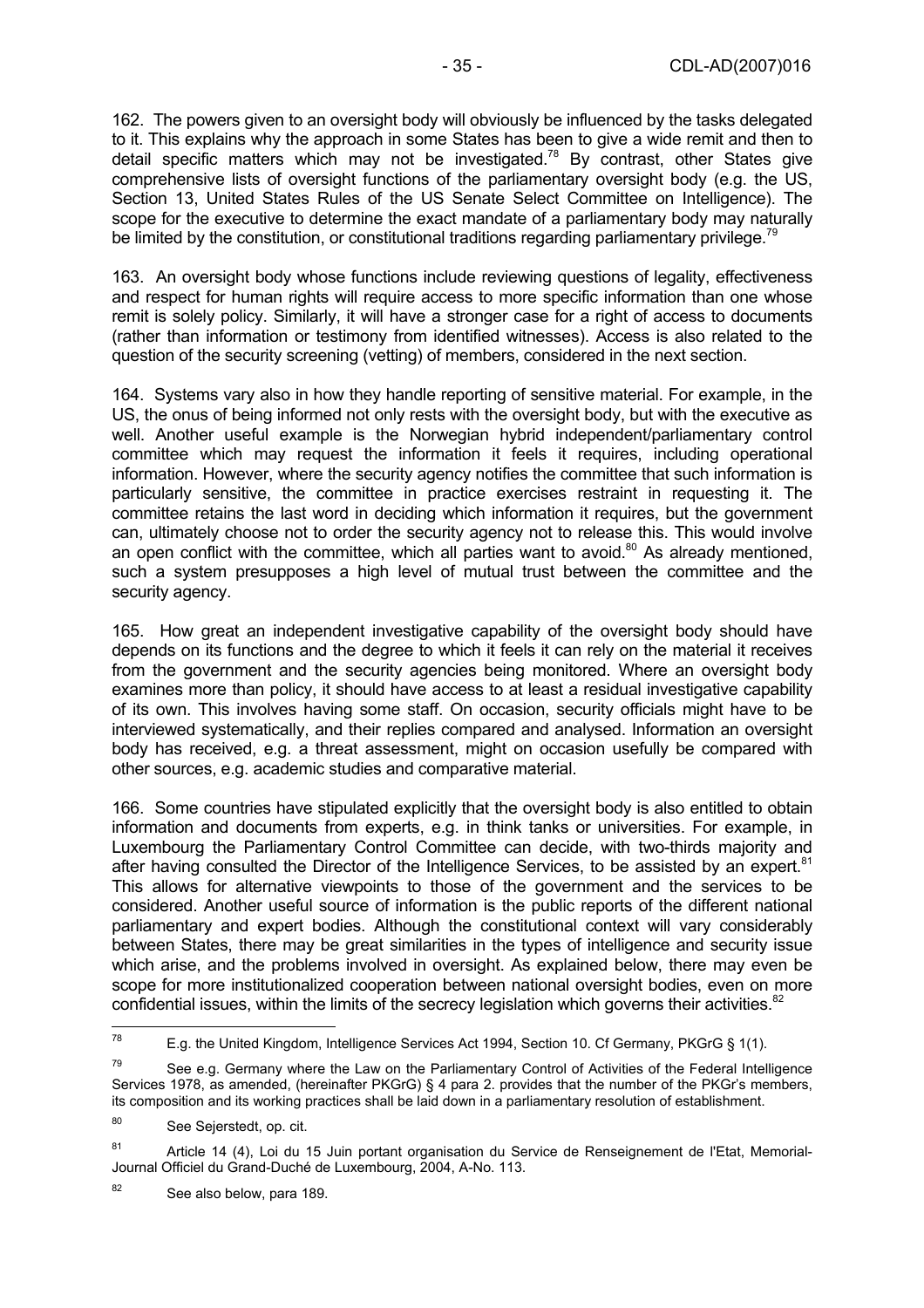167. Whatever the degree of access to information they are given, oversight bodies obviously need to make great efforts to protect from unauthorised disclosure information and documents related to sensitive issues (about persons) and/or about national security. Unauthorised disclosure of information may not only harm national security interests, but may also harm the trust which is necessary for an effective relationship between the oversight body and the services. Unauthorised disclosure by a member of an oversight body may involve penalties under applicable secrecy legislation.<sup>83</sup> It is also, however, partly a matter of proper behaviour of the members of the oversight body in dealing with classified information with care and attention. Leaks of sensitive material will almost certainly adversely affect oversight.

168. It is possible to provide for different mechanisms for assisting a parliamentary body in obtaining information. As already mentioned, a parliamentary body can have its own staff, which naturally will need expertise in the area. This will usually mean that these have previously served in intelligence-related functions, although to avoid divided loyalties and too close a relationship with the agency being supervised ("agency capture"), it will not usually be appropriate to have staff members who are still serving in the agency, and are simply seconded to the expert body.

169. Staff who are former intelligence officials, as long as these are loyal to the oversight body, can also be important in building up mutual trust between the oversight body and the security agency. Such staff can also serve an important purpose in maintaining continuity of expertise, where the composition of the parliamentary body changes.

170. An alternative to, or an addition to, giving an oversight body its own staff is to permit it to task an executive-appointed Inspector-General to investigate a particular issue and report back to the oversight body. An Inspector General can also be given a function of submitting a general report to parliament as a whole, as is the case in South Africa. An office of this kind in effect bridges the ring of secrecy by providing public assurance that an independent person with access to the relevant material has examined the activities of the security or intelligence agency even if, as is inevitably in the case with a general report, most of the material on which an assessment of the agency's work is made has to remain unpublished. In some States, however, there may be constitutional difficulties in having an executive officer, responsible to the government, also serving on occasion parliament or a parliamentary body.

171. One final issue to be noted in relation to the mandate of the oversight body concerns its report. In most cases, a parliamentary body will report to parliament, and will be able to decide both when it reports, how often it reports and the content of its report. Publicity, or the threat of it, is a means of trying to ensure that the government is responsive to whatever problems the oversight body has identified, and whatever criticism or recommendations it makes for dealing with these. Having said that, the content of a report can obviously be sensitive and different methods exist for reconciling openness with the need for security. The German system can be mentioned in this respect: the report of the Control Panel is secret, but the panel can, by 2/3 majority, waive this requirement.<sup>84</sup> In this way, it retains an important bargaining tool in its relationship with the government, at the same time as minimizing the risk of criticism being made on party political grounds.

<sup>83</sup> See, e.g., the already mentioned Norwegian Act relating to the Monitoring of Intelligence, Surveillance and Security Services, 1995, Section 9. See also United States Code Section 413. General Congressional Oversight Provisions, (d).

<sup>84</sup> PKGrG, as amended, § V, 1.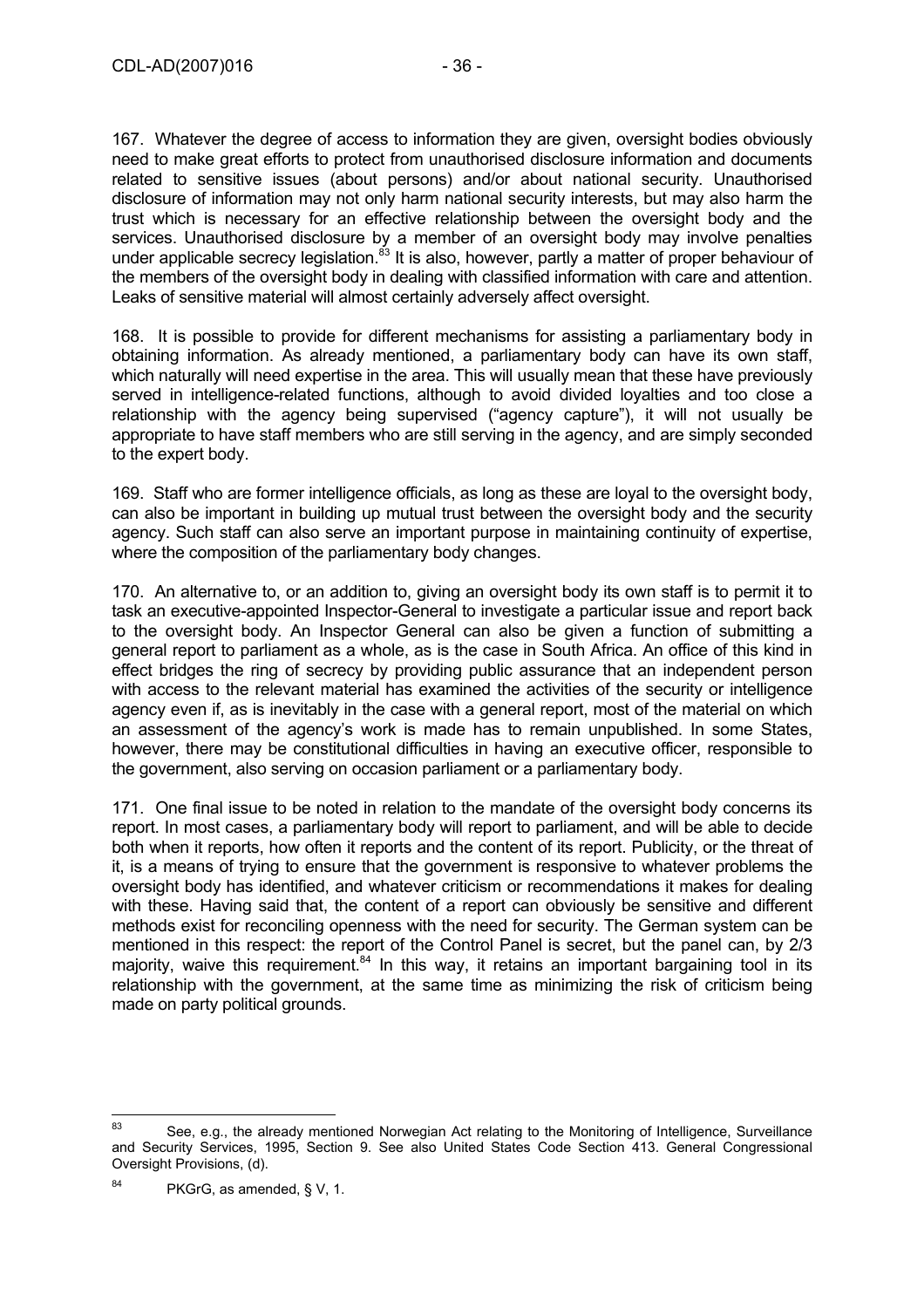172. Even where a parliamentary committee has the final word on the content of a report, its need for a professional working relationship with the security agency will mean that it can usually be expected to accept the security agency's request not to reveal particular information. A parliamentary body which only has the power to produce an annual report, and not a special report, is unable to draw public and parliamentary attention to activities which require an urgent response. A parliamentary body which cannot control the timing of its report risks, at least on occasion, its report losing all political impact. Finally on reports, where these identify problems, then some follow-up response from the agency and/or the government is obviously expected. The oversight body must be free to respond to the follow-up and give its views on whether identified problems are, or are likely to be, solved.

#### C. Membership of the Oversight Body

173. The arrangement for appointing members of an oversight body will inevitably be a key factor affecting public confidence in and the success of the arrangements. Autonomy enhances legitimacy in two distinct ways. First is the question of "ownership" of the oversight arrangements - for example, reflected in the power of the parliament to make appointments and cross-party representation. Secondly there is the need for a clear demarcation between the oversight body and the agencies overseen; this is often part of a more general "civilianisation" of transitional societies. The presence of former members of the security agencies on the oversight body (as opposed to simply on the staff of the oversight body) may be a particular difficulty which arises in some transition States and is likely to undermine confidence, especially where the services were implicated in maintaining a repressive former regime. Overlap of this kind is best avoided - if necessary by a legal prohibition.

174. There is a distinction between those States where legislators themselves take on the oversight role through a parliamentary committee (for example, Argentina, Australia, South Africa, United Kingdom and the USA) and those where an expert committee has been set up outside the parliament, the members of which are not parliamentarians, but which reports to parliament (e.g. Belgium, the Netherlands and Portugal). As already mentioned, hybrid bodies can exist (such as in Norway or Sweden), and some States have both parliamentary committees and expert bodies (such as Germany). Expert bodies are considered in Section X.

175. In some systems, parliamentary rules on committee membership generally may mean that there may be little scope for a "tailor-made" parliamentary oversight body. As already mentioned, considerable time is usually needed to build up expertise in security matters. This would be undermined by a rule requiring rotation of committee members every parliamentary term. The ability of the oversight body to command the respect of both the security agency being monitored, and from parliamentary colleagues and the public, will usually be enhanced if its members are relatively experienced and senior. However, seats on committees are often distributed within parties according to seniority, and as there is often little public credit to be derived in this area, there is an evident risk that senior members may choose other committees on which to serve. Another problem relates to constitutional doctrines on parliamentary privilege. The parliament may refuse to allow the vetting of its members. This in turn will mean that the oversight body will face difficulties in its access to information.

176. Variations exist concerning the appointment of members of parliamentary oversight bodies. The head of government may appoint (in the case of the United Kingdom, after consultation with the Leader of the Opposition, see Intelligence Services Act 1994, Section 10). The executive may nominate members but parliament itself appoints (as in Australia; after consultation of other party leaders by the Prime Minister, Intelligence Services Act 2001, Section 14). In other countries responsibility for appointment rests solely with the parliament, as in Germany and Norway.<sup>85</sup> It can be noted that in Germany, in order to improve legitimacy, the

<sup>85</sup> See respectively PKGrG, § 4 para 1, Instructions for Monitoring of Intelligence, Surveillance and Security Services (EOS), 1995, Section 1.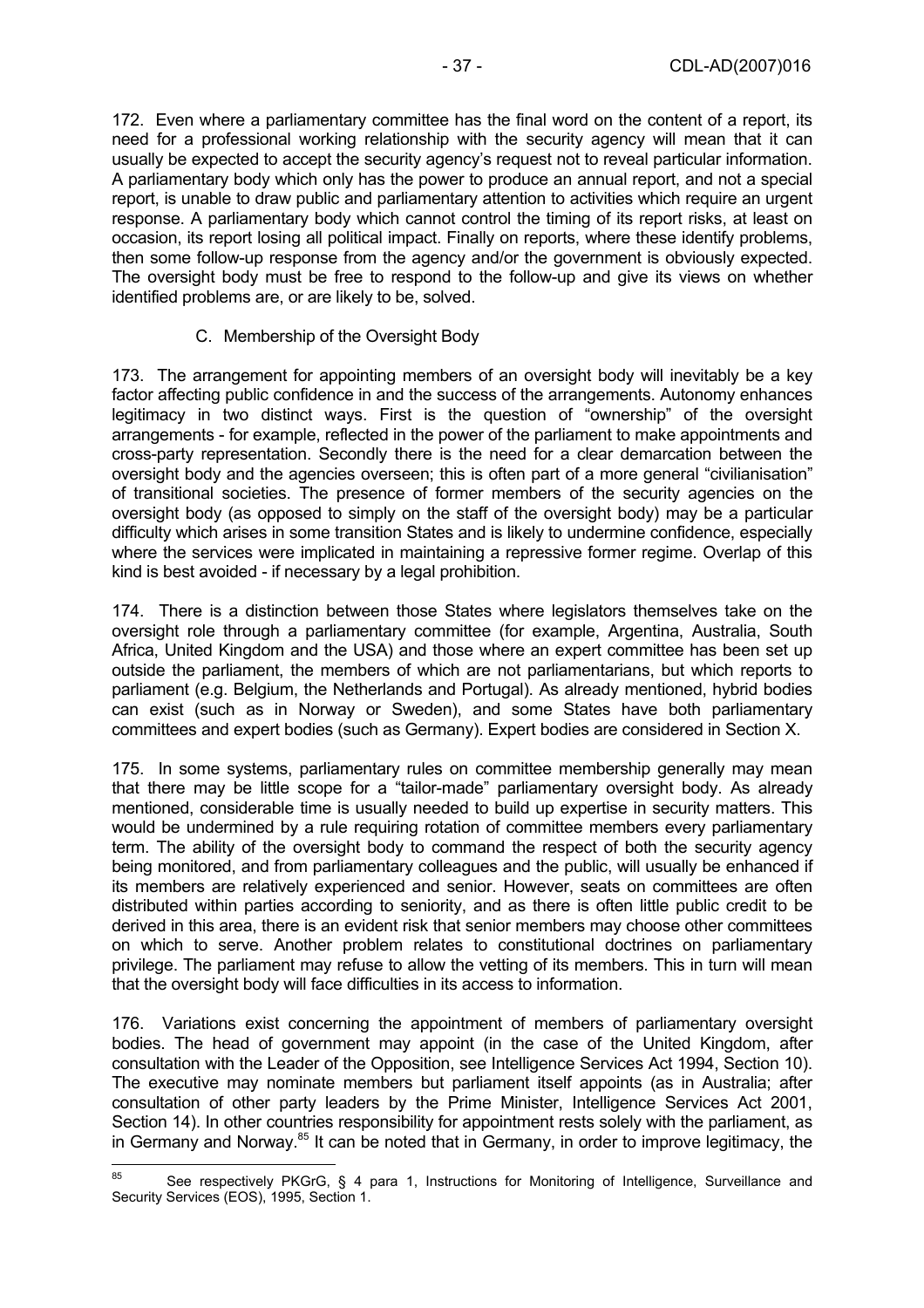Bundestag votes by majority to accept each individual member of the Parliamentary Control Commission.<sup>86</sup> Finally, although traditions vary within parliamentary systems concerning the chairmanship of parliamentary committees, the legitimacy of a parliamentary oversight body is usually enhanced if, rather than being appointed by the government, the chair is chosen by the committee itself. Legitimacy is also strengthened if the chairman or chairwoman is a member of the opposition (as in Hungary, Section 14, 1, Act No. CXXV of 1995 on the National Security Services), or if the chairmanship rotates between the opposition and the government party (as is the German practice).

#### D. Oversight and International Co-operation

177. As previously explained, there can be a vacuum of accountability as regards international cooperation in security matters. Legislators may be able to aid accountability by creating a legal framework in which co-operation with foreign agencies is only permissible according to principles established by law and where authorised or supervised by applicable parliamentary, or expert control bodies.

178. As the Secretary General has pointed out in his report, this is an area where there are relatively few known examples of rules, agreements or best practices. The Venice Commission will therefore rather try to identify abstract models allowing an adequate oversight of international co-operation.

179. As regards a foreign agency's exercise of public power (e.g. use of special investigative means, arrest, detention, interrogation) in another State's territory, it is vital that this, if it is to be allowed at all, only occurs in accordance with applicable constitutional rules on transfer of authority.

180. Limited transfers of public power are a feature of a number of modern treaties on police and customs cooperation.87 However, it is vital that the procedure to make a grant of permission to foreign security agencies to exercise police, or security, powers is set out in the constitution, or at least in statute. Decisions to grant authority in a specific case should normally be made only by the competent authority of the State, which will usually be the government, or a government minister, and properly registered.

181. Accountability structures must be in place to ensure that a foreign security agency is not granted permission to exercise security or police functions in another State by junior or middle-ranking officials of that other State. Administrative, and where applicable, criminal responsibility should apply to unauthorised attempts to transfer police or security powers, or passivity when an official knew, or should have known about a foreign agency's unauthorised exercise of police or security powers in the territory of the State. The Secretary-General's report recommends that parliamentary bodies oversee all such decisions to transfer police or security powers. The Venice Commission considers that, although there may, exceptionally, be grounds for not notifying the parliament in advance of a transfer of authority to exercise police or security powers in a specific case, there must afterwards be full governmental accountability to the parliament for all such decisions. <sup>88</sup>

<sup>86</sup> PKGrG § 4 para 3.

<sup>&</sup>lt;sup>87</sup> See, e.g., Article 41 of the Convention applying the Schengen Agreement of 14 June 1985 between the governments of the States of the Benelux Economic Union, the Federal Republic of Germany and the French Republic on the gradual abolition of checks at their common borders, 1990, 30 I.L.M. 84 (1991).

<sup>88</sup> See, e.g., the Law on the Intelligence and Security Agency of Bosnia and Herzegovina, 2004, Articles 70 and 71, Secretary-General's report.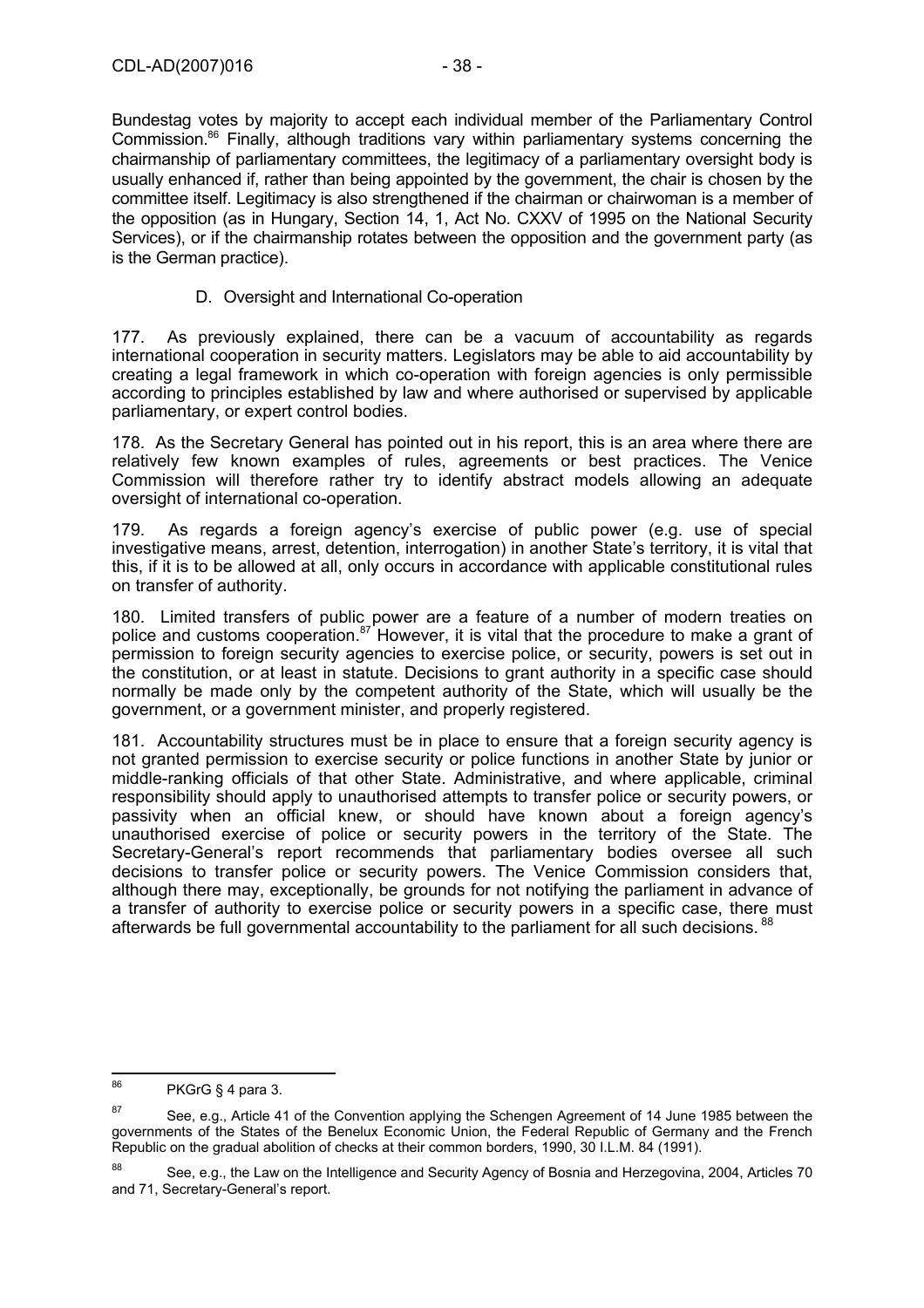182. As regards the question of transfer of data, this should be regulated in statutory or other rules to avoid a vacuum of responsibility. Both the supply and receipt of data must be regulated by agreements in writing made by the proper authorities.<sup>89</sup> These should be submitted to parliamentary or expert oversight bodies.<sup>90</sup> Conditions should be attached to intelligence transferred. Limits must be placed both on the type of intelligence which can be transferred $91$  and requirements must exist to check the reliability and accuracy of the intelligence, before it is transferred and also, for a receiving agency, to check reliability and accuracy when information is received from another State.<sup>92</sup> An example of a supply rule can be found in the German statute governing the BundesVerfassungsschutz, namely "The Agency may provide foreign security and other appropriate foreign services, as well as supra and international organisations, with data regarding citizens, provided that the supplying of this data is essential for the pursuit of its duties or because prevailing security interests of the receiving institution necessitate this. The supplying of information ceases when this would run counter to the predominant foreign concerns of the Federal Republic of Germany or where the pre-eminent interests of the affected private persons deserve to be protected. The supplying of data ought to be recorded in public files. The beneficiary is to be instructed that the information is transmitted on the understanding that the data may only be used for the specific purpose for which it was sent. The Agency reserves the right to request information on the usage of data by the beneficiary."<sup>93</sup>

183. Another, more far-reaching method is to require that information should only be disclosed to foreign security and intelligence agencies or to a supranational body if they undertake to hold and use it subject to the same controls that apply in domestic law to the agency which is disclosing it (in addition to the laws that apply to the agency receiving it).<sup>9</sup> As regards receipt of information, then it should be held subject both to the controls applicable in the country of origin and those standards which apply under domestic law.<sup>95</sup>

184. Foreign-source data should in principle not be excluded from the supervision of whatever data monitoring arrangements exist for data of national origin. However, it may be that especially stringent security arrangements may be permissible for access to such data. $96$ The complicating factor is that, as already mentioned, assessing the reliability of intelligence often involves looking at the "raw" intelligence material, not simply the "refined" product. The

93 Bundesverfassungsschutzgesetz (BVErfSchG), Germany, 2002, Art. 19 (Unofficial translation).

<sup>89</sup> 89 See, e.g. the Dutch Intelligence and Security Services Act 2002 (De Wet op de inlichtingen- en veiligheidsdiensten) Article 36(1)(d), 40(1) and 42.

<sup>&</sup>lt;sup>90</sup> See e.g. Canadian CSIS Act, Section 17(2) which requires that the oversight body, the Security Intelligence Review Committee (SIRC) be given copies of all CSIS agreements with foreign governments and international organizations.

 $91$  See, e.g. Article 9 (conditions and limits on supply of data) of the Agreement on Co-operation Between the Republic of Bulgaria and the European Police Office http://www.europol.europa.eu/legal/agreements/- Agreements/15977.pdf which specifies inter alia that "Personal data revealing racial origin, political opinions or religious or other beliefs, or concerning health and sexual life as referred to in Article 6 of the Council of Europe Convention of 28 January 1981 for the protection of individuals with regard to automatic processing of personal data shall only be supplied in absolutely necessary cases and in addition to other information."

See Article 10 of the Europol-Bulgaria Agreement, ibid. (assessment of the source and of the information). See also Arar Commission, Report of the Events Relating to Mahar Arar, Analysis and Recommendations, op. cit, p. 334.

<sup>94</sup> See e.g. Law on the Intelligence and Security Agency of Bosnia and Herzegovina, 2004, Article 65. A similar purpose could obviously be achieved if common standards could be agreed upon, assuming that these are not the "lowest common denominator".

<sup>95</sup> See Born H. and Leigh, I. *Making Intelligence Accountable: Legal Standards and Best Practice*, chapter 12.

<sup>96</sup> The European Commission on Human Rights accepted in Volpi v. Switzerland (No. 25147/94, 84 DR 106 (1996)) as regards transfer of data that particularly stringent restrictions can apply to allowing access to foreign-source data. However, it meant that foreign-source data could be excluded from members of the public who had been granted access to their own (no longer active) security files, not excluding access to such information to even the State's data protection bodies.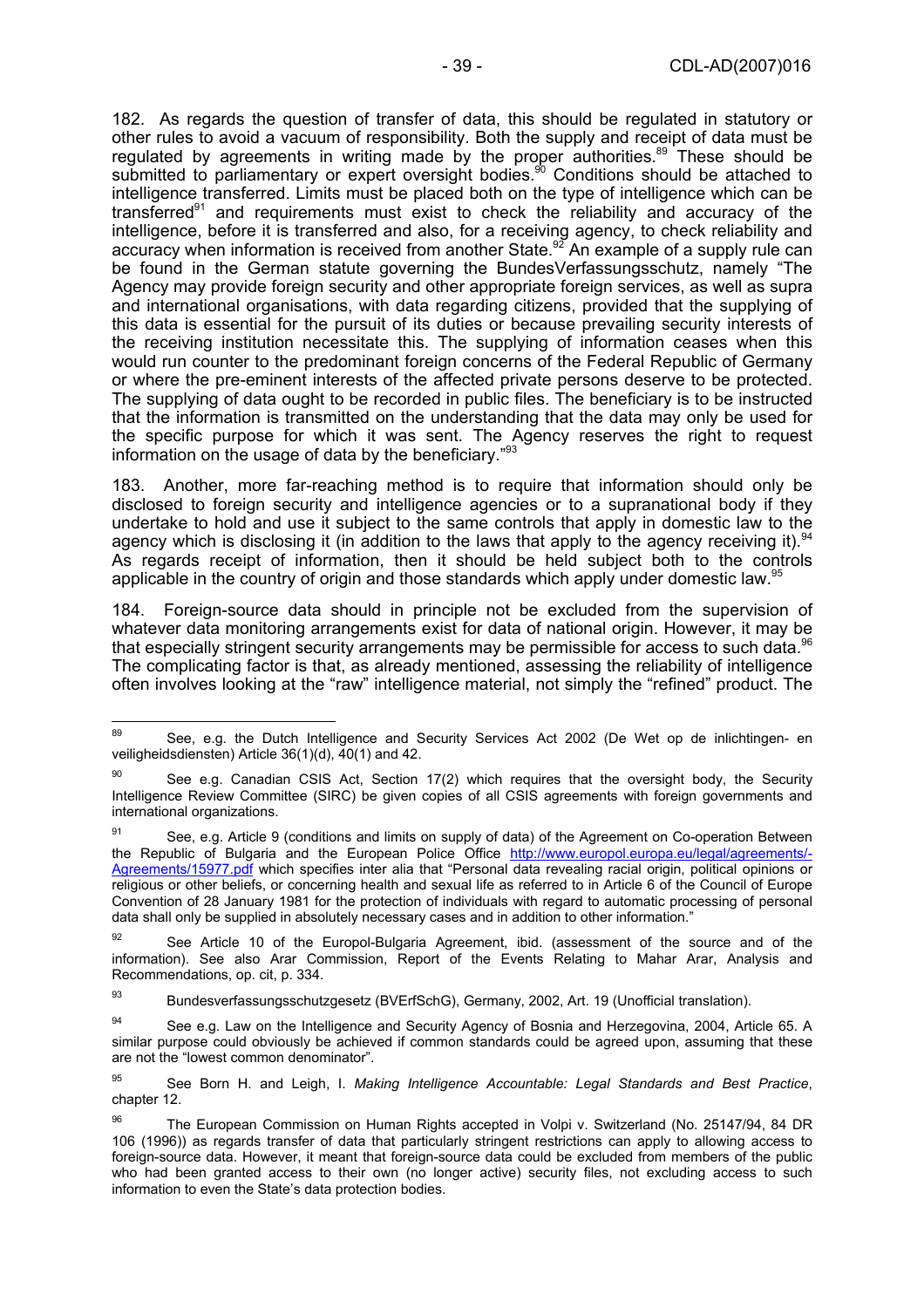same applies to assessing the lawfulness of the methods for obtaining the information (illtreatment during interrogation etc). A foreign agency may be prepared to transfer the product, e.g. that it considers a particular person to be linked to terrorism, or that an attack on a given target imminent, but not the basis for this product.

185. The situation is likely to arise increasingly that a supervisory authority or oversight body in one State is denied access to important foreign-source data which forms part of the reasons behind the general policies or specific operations of its own security agency and which it accordingly considers that there is a pressing need to examine.

186. Where a supplying agency refuses to accept that the information supplied is subject to the standards and supervision applicable in the receiving State, there are a number of options. The first is that the receiving agency is required to refuse to accept information which the sending agency would refuse to permit the supervisory body to examine, if it chooses to do so. This option will be very unpopular with the receiving agency, especially if it is in practice partially dependent on foreign-source data to do its job of securing the security of its State and individuals in it.

187. The second option is that the supervisory authority or oversight body in the receiving State accepts that it has no access to the raw material or even the refined product transferred, but that it instead accepts a certification issued by whatever equivalent independent supervisory authority or oversight body exists in the sending State that the data is reliable according to the standards applied in the sending State, and that it was lawfully obtained.

188. This option will not exist inter alia where transferring data to, or receiving data from, a State with a suspect human rights record, as there will be no independent supervisory body in the transferring State. In such cases, where the agency nonetheless feels that security considerations require such transfer/receipt of data, it should be a requirement on the agency to take into account the human rights implications of this transfer/receipt before it takes place, and to mitigate whatever risks might arise as a result of such cooperation.<sup>97</sup> This latter option is not optimal, but it is a minimum standard which would reconcile security, and human rights concerns.<sup>98</sup>

189. Finally, it should be stressed that the networking which security agencies engage in is a legitimate, and necessary, response to the problems of network threats, such as some modern forms of terrorism. The correct response on the part of national parliamentary oversight and/or expert oversight bodies which exist is also to engage in networking. Parliamentary and expert bodies may be able to overcome hurdles to accountability by sharing information that they acquire about intelligence co-operation, obviously within the limits of the secrecy rules applicable to them. At the very least, they can exchange information on "best practices" in general terms on trends and problems which have emerged in their work and in making available to one another the published evidence from equivalent investigations and reports. A model for such cooperation can be found in the periodic meetings which are held of police oversight bodies in European States.<sup>99</sup>

<sup>97</sup> Arar Commission, Report of the Events Relating to Mahar Arar, Analysis and Recommendations, 2006, p. 348.

<sup>&</sup>lt;sup>98</sup> It would not, however, solve the problem of transfer of data by supranational bodies, unless and until supranational supervisory bodies are created. Having said this, the supranational bodies which do exist have little or no independent intelligence gathering capacity at the present time, and thus mainly, or exclusively, receive information.

 $99$  See, for the most recent published conference of Police Monitoring and Inspection Bodies, http://www.igai.pt/publicdocs/Papers\_Conference2005.pdf.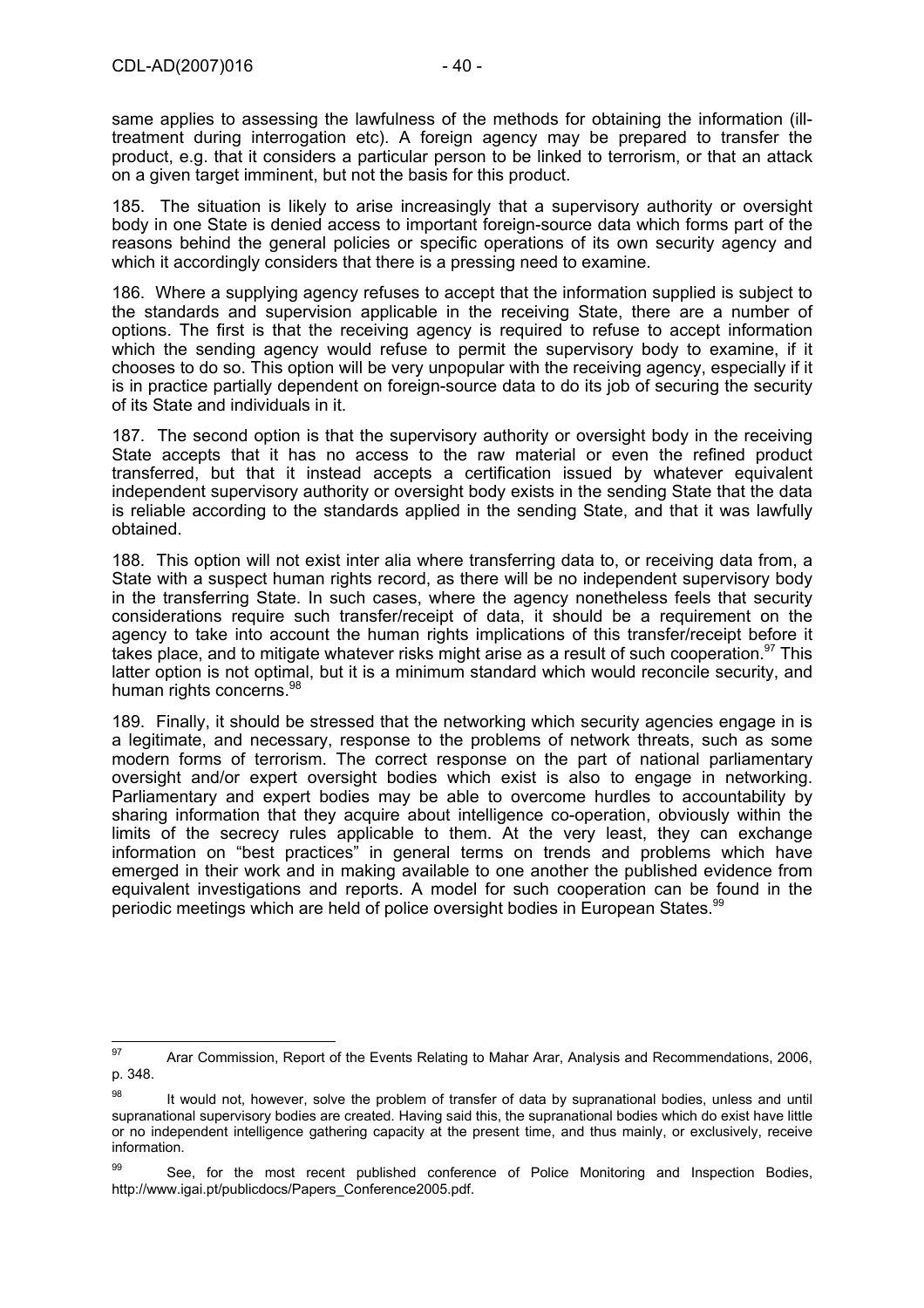#### E. Other Areas where the Parliament can be given a role in Accountability

190. The purpose of embodying checks and balances on executive governance of the agencies is to enlist either a cross-section of political opinion or to involve politically neutral institutions. In both cases, the legitimacy of the agency, and the quality of its decision-making, may be improved. These checks may take two basic forms: external approval or confirmation of certain decisions or a, weaker, duty to inform external actors of sensitive or controversial matters. The mere existence of such duties may serve as a deterrent and act as safeguard for the agency.

191. External involvement or scrutiny of the appointment of the Director of the security agency can be a safeguard of kinds. The process of appointment of an agency head can be used to reinforce and guarantee the status of the position and to ensure the necessary qualities of leadership, integrity and independence. In some countries (for instance, the United Kingdom and Sweden) the safeguards against abuse in official appointments such as this rest on conventions which, if broken, lead to political criticism. Other countries employ formal confirmation or consultation procedures, to allow the parliament to either veto or express their opinion on an appointment. There may be a constitutional requirement either that official appointments must be approved by parliament or, at least allowing them to be blocked by a parliamentary vote (e.g. the practice in the US). Arrangements to achieve a broad political backing for the Director's appointment may include swearing the oath of office before the chairman of the parliamentary committee (as in Belgium, Act Governing the Supervision of the Police and Intelligence Services, 1991, Art. 17).

192. Another area for safeguards concerns political instructions. A legal requirement that certain ministerial instructions be put in writing100 can act as an aid to accountability by preventing "plausible deniability" and even some questionable instructions from being given in the first place, because to do so would involve a "paper trail".101 In addition, a requirement that ministerial instructions must be disclosed outside the agency may act a checking device. Examples can be found in Canadian law, which requires them to be given to the Review body, and Australian legislation, requiring them to be given to the Inspector-General of Intelligence and Security as soon as practicable after the direction is given (Canadian Security Intelligence Service Act 1984, s. 6(2), and Australian Inspector-General of Intelligence and Security Act, 1986, Section 32B, respectively). As already noted (see above paras 117-119), a paper trail is especially important as regards international cooperation arrangements.

193. One important consideration in maintaining a bi-partisan approach to security and intelligence is to include prominent opposition politicians within the "ring of secrecy". Such constitutional or statutory requirements can be found in a number of countries.102 The danger of such briefings is cooption. It becomes more difficult later to criticize a policy – even one of dubious legality – of which one has previously been informed.

 $100$ See e.g. Act on the National Security Services 1995, Hungary, Section 11, the Dutch Security and Intelligence Services Act 2002, Article 19 and the Canadian Security Intelligence Service Act 1984, Sections 7(1) and (2).

<sup>&</sup>lt;sup>101</sup> See above para 132. See also the Australian Intelligence Services Act 2001, s. 8(1) which requires the ministers responsible for the Australian Secret Intelligence Service, and the responsible Minister in relation to the Defence Signals Directorate, to issue written instructions to the agency heads dealing with situations in which the agencies produce intelligence on Australians.

 $102$  For example, in Sweden there is a formalised mechanism in the Instrument of Government Chapter 10, Section 6 for briefing the leaders of the opposition parties of important home and foreign policy matters in the Council on Foreign Affairs (Utrikesnämnden). A similar duty to inform periodically opposition parties of major security issues can be found in Portugal, Internal Security Act, Article 7 (Secretary General's Report).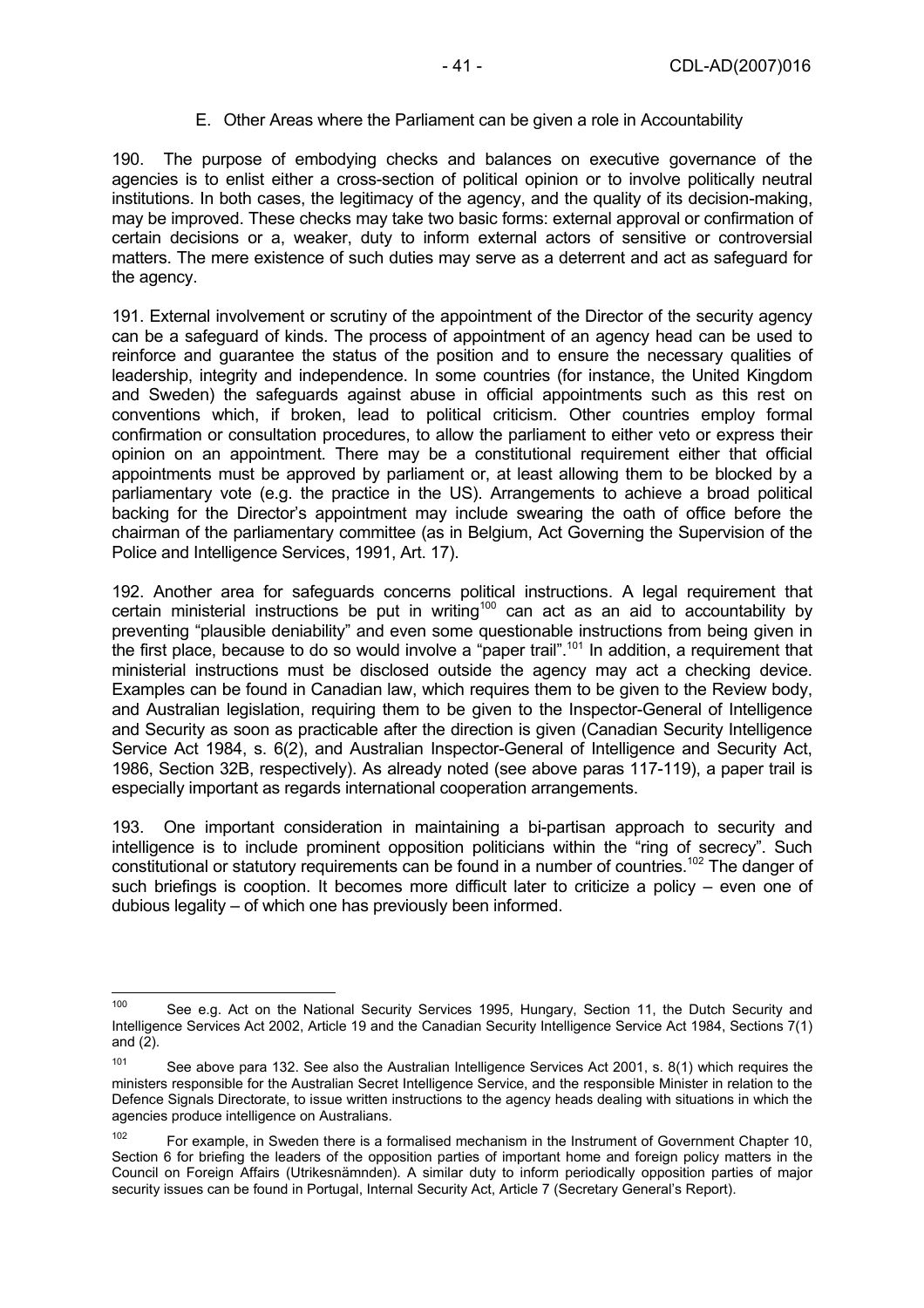194. Another role for parliamentary control is audit. The difference between the auditing of security and intelligence services from other public bodies is primarily in the arrangements for reporting. In many countries, the public annual reports of the security and intelligence service (e.g. in the Netherlands) or of the parliamentary oversight body (e.g. in the United Kingdom) include statements about the outcome of the financial audits. Special reporting mechanisms are usually in place, designed to protect the continuity of operations, methods and sources of the services.<sup>103</sup> However, as with the handling of complaints, it requires some ingenuity to devise systems for protecting secrecy while nevertheless ensuring that auditors have the wide access to classified information necessary to certified whether the services have used government funds within the law. Understandably, limited restrictions to protect the identities of certain sources of information and the details of particularly sensitive operations may be imposed on the access granted to an Auditor-General.<sup>104</sup> Even here, an Inspector-General can have a role to play.

### **IX. Judicial Review and Authorization**

195. Judicial control over internal security services can take different forms. First, there is prior authorization in a pre-trial phase, and/or post hoc review, of special investigative measures, such as telephone tapping, bugging and video surveillance.<sup>105</sup> This is the normal practice in European States.<sup>106</sup>

196. Secondly, the judiciary naturally operate as a control in court cases concerning security issues, in particular, criminal trials for security-related offences, but also as regards constitutional, civil or administrative claims brought by someone alleging impropriety on the part of the security agency.107 A fair trial in civil and criminal cases is a requirement of Article 6 of the ECHR (see below para 212). The extent to which the courts can operate as a control in civil and administrative cases depends upon various factors, inter alia the "accident of litigation", public immunity, national views on justiciability and standing requirements.

<sup>103</sup> For example, in Georgia, a group of five members of parliament carries out budget control over the special programs of the secret service (Secretary-General's report). In the United Kingdom only the Chairman of the Public Accounts Committee and the Intelligence and Security Committee are fully briefed about the outcome of the financial audit (including the legality and efficiency of expenditure, occurrence of possible irregularities, and whether the services have operated within or have exceeded the budget).

 $104$  In Spain, in accordance with article 11 of the law 11/2002 a special Committee in the Parliament is established to control CNI´s budget and be informed generally about its activities and the progress of tasks given to it by the Government. The Director of CNI attends to the Committee on his or the Committee's request. The only official secrets kept from this committee are the CNI's sources and means of gathering information and the information received from foreign intelligence agencies or international organisations. For other models see Born and Leigh, op. cit. chapter 20.

 $105$  There is no unified definition of what constitutes a "special investigative technique". Used in a technical sense it means telephone tapping, bugging, video surveillance and other electronic measures for monitoring suspects. This is an area under constant technological development. Used in a more general sense it covers any technique for which national law (on the basis of constitutional provisions and practice) regards as sufficiently serious to require judicial permission. As such it can also cover such matters as the use of infiltration, secret identities, secret searches and Crown witnesses. See Council of Europe, Terrorism: Special investigative techniques, 2005 pp. 13-17. See also the definition given in Committee of Ministers Recommendation 2005(10) Chap I.

<sup>106</sup> Law and practice in this field is collected in Terrorism: Special investigative techniques, ibid.

<sup>&</sup>lt;sup>107</sup> For recent examples, see the decision of the French Conseil Constitutionnel on requisition of telecommunications data, 275-332, 19 January 2006; the decision of the German Constitutional Court on preventive data screening, 24 May 2006, 1 BvR 518/02. preventive data screening, 24 May 2006, 1 BvR 518/02, http://www.bundesverfassungsgericht.de/entscheidungen/rs20060404\_1bvr0 and the judgment of the Supreme Court of Canada on security detention, Charkaoui v. Canada, 2007 SCC 9.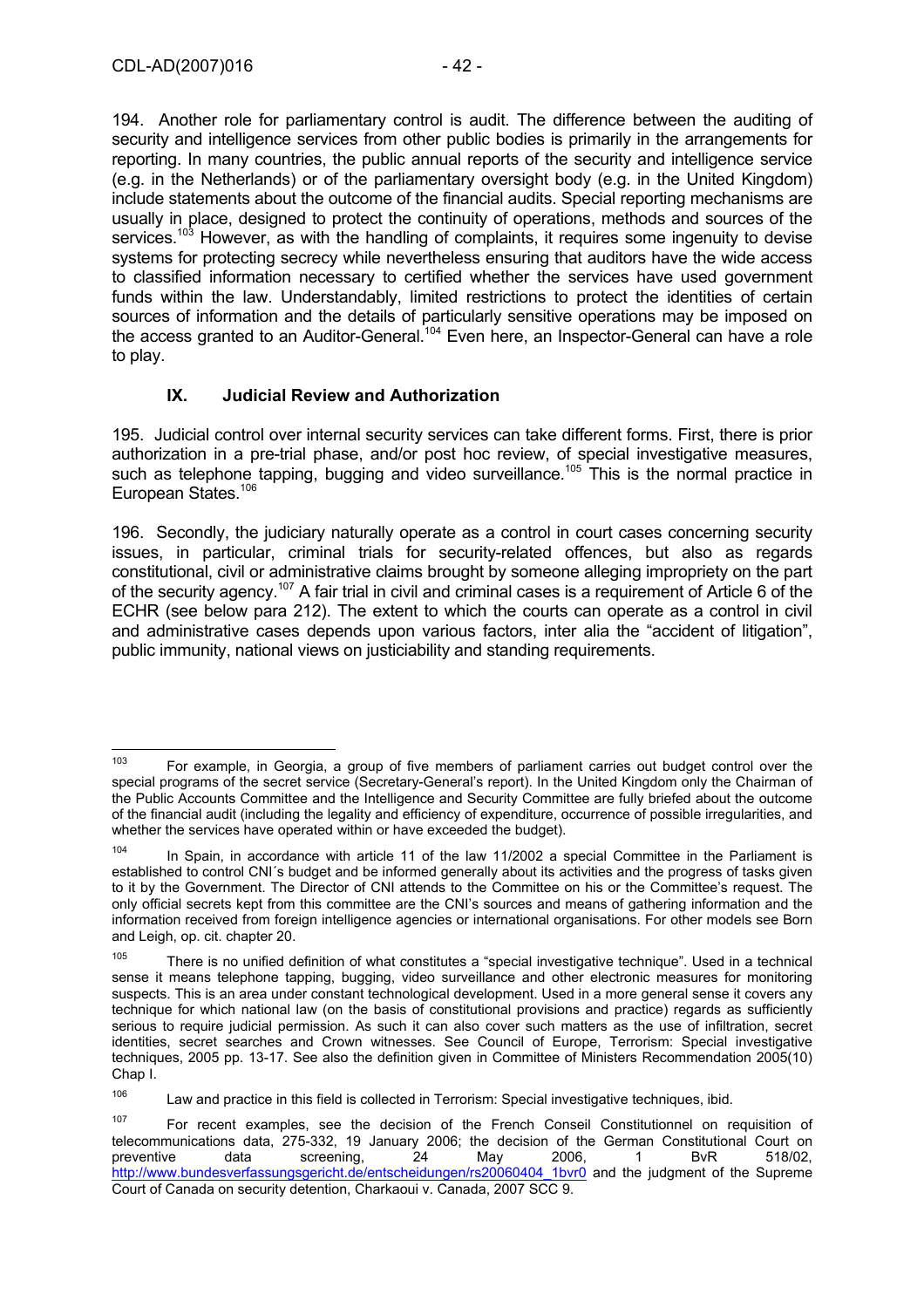197. Thirdly, in some States (e.g. France) investigating magistrates, who may be specialists in security issues, can be given a general supervisory control over ongoing security investigations. This supervisory control may be in addition to the (semi-) independent role the State grants to the prosecutor, who, as already mentioned, may, constitutionally speaking, belong to the judicial branch of the State.

198. It can also be noted that, in some States (e.g. United Kingdom), judges, because of their prestige and expertise in criminal procedure, may also be given the role of chairing ad hoc commissions of inquiry into alleged wrong-doing by internal security services. Alternatively, where such bodies exist, serving or retired judges may be given the role of members in, or chairing, standing expert authorization/review bodies (dealt with below, Section X). These last two examples should not, however, be seen as judicial review or authorization, but as judicial involvement in expert or parliamentary standing or ad hoc inquiries.

199. As regards judicial authorization of special investigative measures, State approaches to exactly what measures are regarded as sufficiently serious to require judicial approval tend to vary somewhat, depending on the scope and strength of the constitutional rights recognized in the State in question, in particular, the scope of the right of privacy. The case law of the ECtHR on Article 8 also naturally affects this issue.<sup>108</sup> In some States, such as the UK, judges are not involved in security crime investigations beyond authorizing or reviewing special measures. In other States, specialist judges can exercise a relatively tight control over crime investigations in general. How tight this control is in practice depends first, on the degree of control exercised over police operations by the prosecutor, and second, the degree of control exercised by the judge over the investigation, or certain parts of it. Crucial to the second issue is at what point in time the investigation is seen as becoming "judicial" in nature. However, even in such States, there may be special types of measure (e.g. security surveillance) which are classified as "administrative" or "intelligence" rather than criminal investigative in nature and which fall within another, non-judicial, authorization/review procedure.<sup>109</sup>

200. In its judgment in the case of *Klass v. FRG*, the ECtHR expressed a clear preference for a system of judicial control, stating that "The rule of law implies, inter alia that an interference by the executive authorities with an individual's rights should be subject to an effective control which should normally be assured by the judiciary, at least in the last resort, judicial control offering the best guarantees of independence, impartiality and a proper procedure".<sup>110</sup> The ECtHR, however, went on to accept that strategic surveillance and intelligence surveillance (not designed to lead to criminal prosecution) may be subject to the authorization or review of an expert body instead, subject to certain conditions.

201. The ECtHR thus emphasizes judicial control as a mechanism for protecting individual rights. However, much security work may not be regarded as affecting a person's constitutional rights, or his or her rights under the relevant rules of criminal procedure (e.g. gathering information on individuals from databanks or public sources). Depending on the constitutional system in question, the act of opening a thematic, or organisational, or even an individual file,

<sup>108</sup> See Venice Commission, Opinion On Video Surveillance in Public Places by Public Authorities and The Protection Of Human Rights, CDL-AD(2007)014, and the judgments of the ECtHR, in particular *Peck v. the United Kingdom* of 28 January 2003 and *Tsavachidis v. Greece*, op. cit.

<sup>109</sup> See, e.g. as regards France, Terrorism: Special Investigative Techniques, op. cit., p. 157 and as regards Germany, the ECtHR judgment in the case of *Weber and Saravia*, op. cit.

<sup>110</sup> ECtHR, *Klass v. FRG* judgment, para 55. The Court continued as follows: "in a field where abuse is potentially so easy in individual cases and could have such harmful consequences for democratic society as a whole, it is in principle desirable to entrust supervisory control to a judge" (para 56). The compatibility of the reformed German legislation was confirmed in *Weber and Saravia v. Germany*, op. cit.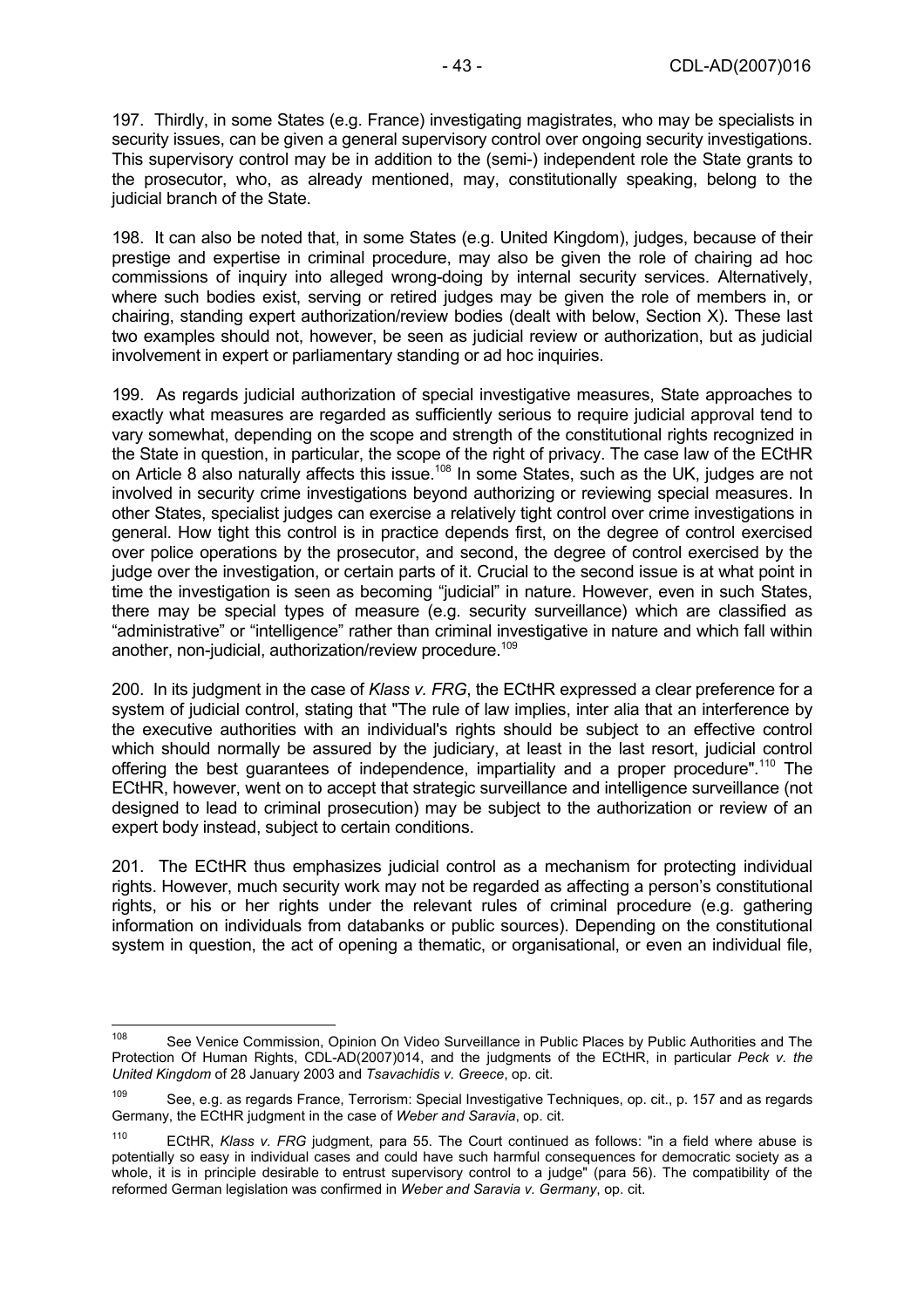may not be seen as raising an individual rights issue, even if the ECtHR has now clarified that this does involve a limitation under Article  $8(1)$  which must be justified under Article  $8(2)$ .<sup>111</sup>

202. The phenomenon of "data mining" in particular should be mentioned here. The investigations made by many European police and security agencies are targeted on individuals in the sense that there must be indications, at least, that a serious criminal offence is being committed, or planned, by an individual to collect data on him.<sup>112</sup> Other States, however, allow police or security agencies to engage in the matching of data banks according to a number of variables without any suspicion of a concrete offence. The data obtained is then subjected to analysis, and the search variables further refined. The information finally obtained can be used to form the basis of subsequent intelligence or criminal investigations directed at individuals or groups. There may be no judicial involvement in this process at all, unless and until a criminal investigation is formally opened, or a criminal prosecution is formally brought. The use of data in this way as well as the development of sophisticated proactive surveillance technology (CCTV, biometrical data etc), programmed with such search variables, has given rise to considerable concern for human rights, particularly as regards racial profiling.<sup>113</sup>

203. Thus, a fair amount of security work is not directed towards pre-trial legal procedures and it is therefore likely to remain unchecked by judicial control over these processes.<sup>114</sup> This applies even in countries which have security police, and which formally speaking only investigate security crime, such as Switzerland, Sweden and Norway. It also applies, albeit to a lesser extent depending on the primacy of a judicial (criminal) investigation over an intelligence gathering investigation, in countries where investigating magistrates exercise relatively tight control over security operations in general.

204. Nonetheless, there is an obvious advantage of requiring prior judicial authorization for special investigative techniques, namely that the security agency has to go "outside of itself" and convince an independent person of the need for a particular measure. It subordinates security concerns to the law, and as such it serves to institutionalize respect for the law. If it works properly, judicial authorization will have a *preventive* effect, deterring unmeritorious

 $111$ 111 ECtHR, *Amman v. Switzerland*, op. cit., paras 65, 69 and 70. See also *Rotaru v. Romania*, op. cit. and *Tsavachidis v. Greece* op. cit.

 $112$  Having said this, the extent to which this is a meaningful safeguard depends on a number of factors, inter alia the level of the suspicions necessary and how the offences in question are structured. Security offences have a tendency to "begin" early. When combined with the general part of the criminal law (attempt, conspiracy, aiding and abetting) relatively little may be required in the way of concrete suspicion that a specific criminal offence is ongoing.

<sup>&</sup>lt;sup>113</sup> The European Commission against Racism and Intolerance (ECRI) is preparing a general policy recommendation (No. 11) advocating the definition and prohibition of racial profiling by law where there is no objective and reasonable justification for this, and which would require a reasonable suspicion standard in the exercise of police investigation powers. The recommendation also proposes providing the police with training on the definition of racial profiling and on the use of reasonable suspicion standards. See also the reports on ethnic profiling released in December 2006 by the EU network of independent experts on fundamental rights http://cridho.cpdr.ucl.ac.be/AVIS%20CFR-CDF/Avis2006/CFR-CDF.Opinion4-2006.pdf, and the UN Human Rights Council, Report by Martin Scheinin, Special Rapporteur on the promotion and protection of human rights while countering terrorism, 29 January 2007, at: http://www.ohchr.org/english/bodies/hrcouncil/docs/4session/A.HRC.4.26.pdf. The usefulness of racial profiling has also been questionedsee, *inter alia*, Bakker, E., Jihadi terrorists in Europe, their characteristics and the circumstances in which they joined the jihad: an exploratory study, The Hague, Clingendael Institute, 30 January 2007**.** Another aspect of such "preventive" technological approaches which deserves further study is the extent to which they are promoted by corporations interested in selling their own products, capitalizing on governments' need to meet citizens' (real or exaggerated) fears of insecurity. See Bigo et al, op.cit.

<sup>114</sup> Cf. Arar Commission, A New Mechanism for the RCMP's National Security Activities, 2006, p. 439 "the choice of targets, the methods of information collection and exchange and the means of investigation generally will not be subject to judicial scrutiny, media coverage or public debate". See also Lustgarten, op.cit. who points out that the judicial paradigm of adjudication is far removed from the continuous oversight of the conduct of an organization; its priorities; policies etc. (p. 57).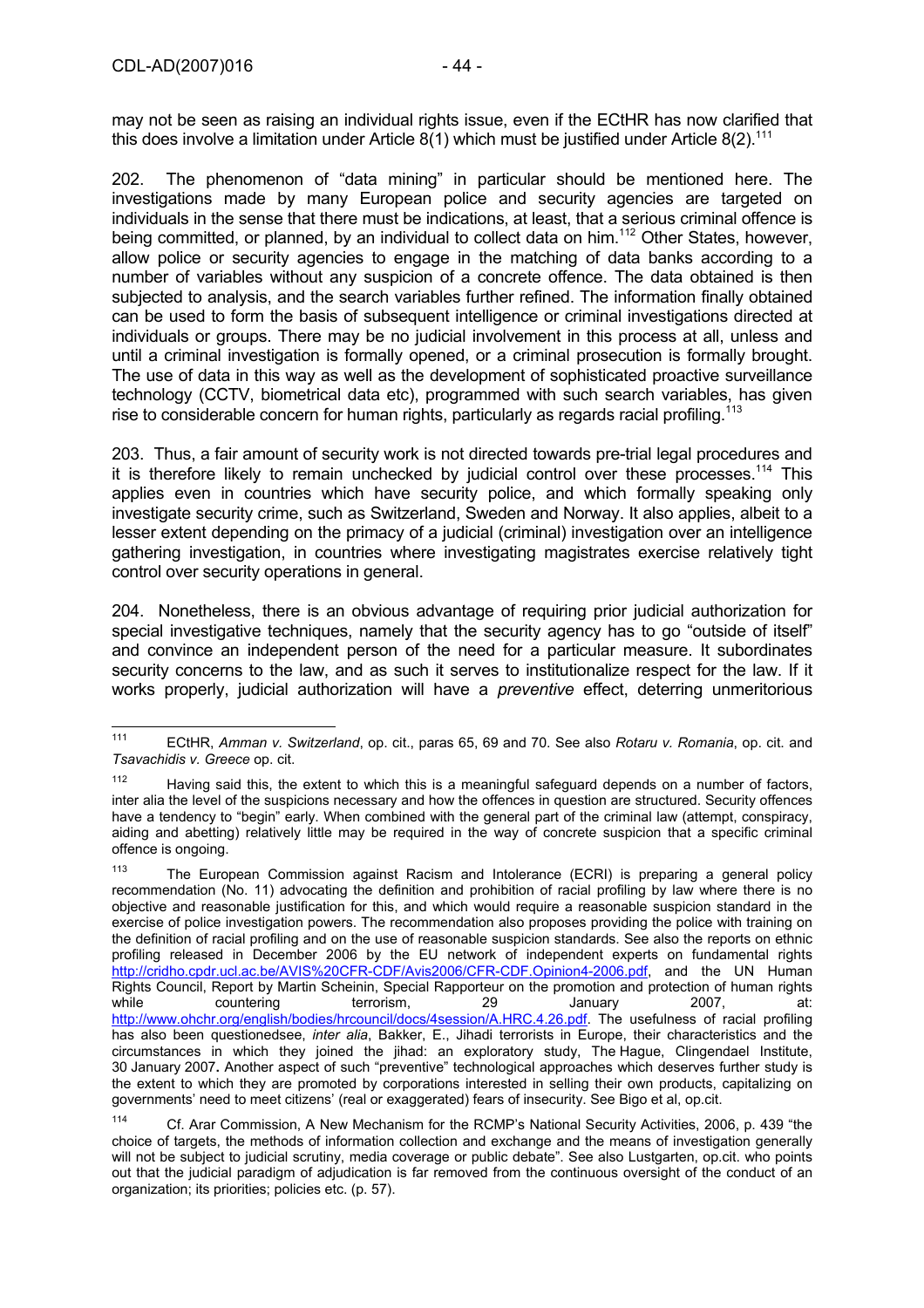applications and/or cutting down the duration of a special investigative measure.<sup>115</sup> The Parliamentary Assembly has earlier expressed a clear preference for prior judicial authorization of special investigative measures (depending on the type of measures).<sup>116</sup>

205. The mere involvement of judges in the authorization or review process, however, is not always an effective guarantee for respect for human rights. First, the value of judicial control obviously depends upon the *independence*, in both law and fact, the judges possess from the executive in the State.<sup>117</sup> This in turn depends upon the constitutional law and practices of the State in question, and its legal and political culture.

206. Secondly, the value of judicial control depends upon the *expertise* the judges in question have in assessing risks to national security and in balancing these risks against infringements in human rights. A judge who is experienced in criminal law develops an ability to go to the heart of an issue, and pose the correct, awkward, questions. Moreover he or she also has experience of weighing the probative value of evidence, and an awareness of the fundamental importance of not balancing away the suspect's rights against the public interest, especially when the individual in question is not in a position to defend himself or herself.

207. It must be said however that terrorist offences, while resembling organized crime in some ways, are different in others. As regards identifying terrorist support networks, special political (and religious) knowledge, as well as common sense, are necessary to distinguish people on the outer limits of radical but essentially non-violent dissent from those who actively embrace terrorism.<sup>118</sup> Moreover, security surveillance usually comes in at a very early stage in an investigation and is of an exploratory nature, tending to be for identifying networks rather than gathering specific evidence of specific crimes against specific suspects. In other words, there may not be much in the way of concrete suspicions to go on at the time when surveillance is requested but other means of obtaining information may be regarded as impracticable.

208. Even for a specialised judge, the invocation of "national security" is very potent, conveying as it does a need for urgent and decisive action. National security can obviously be abused as an argument, but there is also an inbuilt tendency to overuse it. The security agency, if it wishes to do its job properly, will naturally tend to err on the side of caution and give priority to the need for information obtained by surveillance over the personal integrity of the group of persons – possibly quite large – subjected to the surveillance.119 It is likely to be a strong-minded judge with considerable prior experience of dealing with previous applications who is able to question the proportionality of the experts' assessments and stand firm against the temptation to balance away integrity almost every time. Psychologically speaking, a tendency to grant authorizations is likely to be strengthened where the State , for example for reasons of separation of powers, has no procedure for checking up on, let alone criticizing, the number and duration of judicial authorizations granted.

<sup>115</sup> This was the conclusion drawn by a study comparing the number of warrants issued under the old (pre-1984) Canadian system of ministerial authorisation with the new system of both ministerial and judicial authorisation. See Brodeur, J. P., "Parliamentary vs. Civilian Oversight", in Töllborg, D. (ed), *National Security and the Rule of Law*, (Gothenburg University, 1997) at p. 88. The author concludes "Whatever the shortcomings of judicial control these data suggest that we are better off with it than we are without it".

<sup>116</sup> Recommendation 1402 (1999)1, Control of internal security services in Council of Europe member States.

<sup>117</sup> See Venice Commission, Judicial Appointments, CDL-JD(2007)001rev; CCEJ Opinion No. 1(2001) on standards concerning the independence of the judiciary and the irremovability of judges; Committee of Ministers Recommendation No. R (94) 1 on the independence, efficiency and role of judges.

<sup>118</sup> See, e.g., the McDonald Commission Report, p. 868. This in turn argues for specialized and specially trained judges. See also Marin, J.C., Lutte contre le terrorisme et état de droit, vingt ans d´expérience française, unpublished conference paper, Ottawa 9 February 2006 and above paras 132-133.

<sup>119</sup> See, e.g. Feldman, D, Human Rights, Terrorism and Risk: The Roles of Politicians and Judges, 2006 Public Law 364.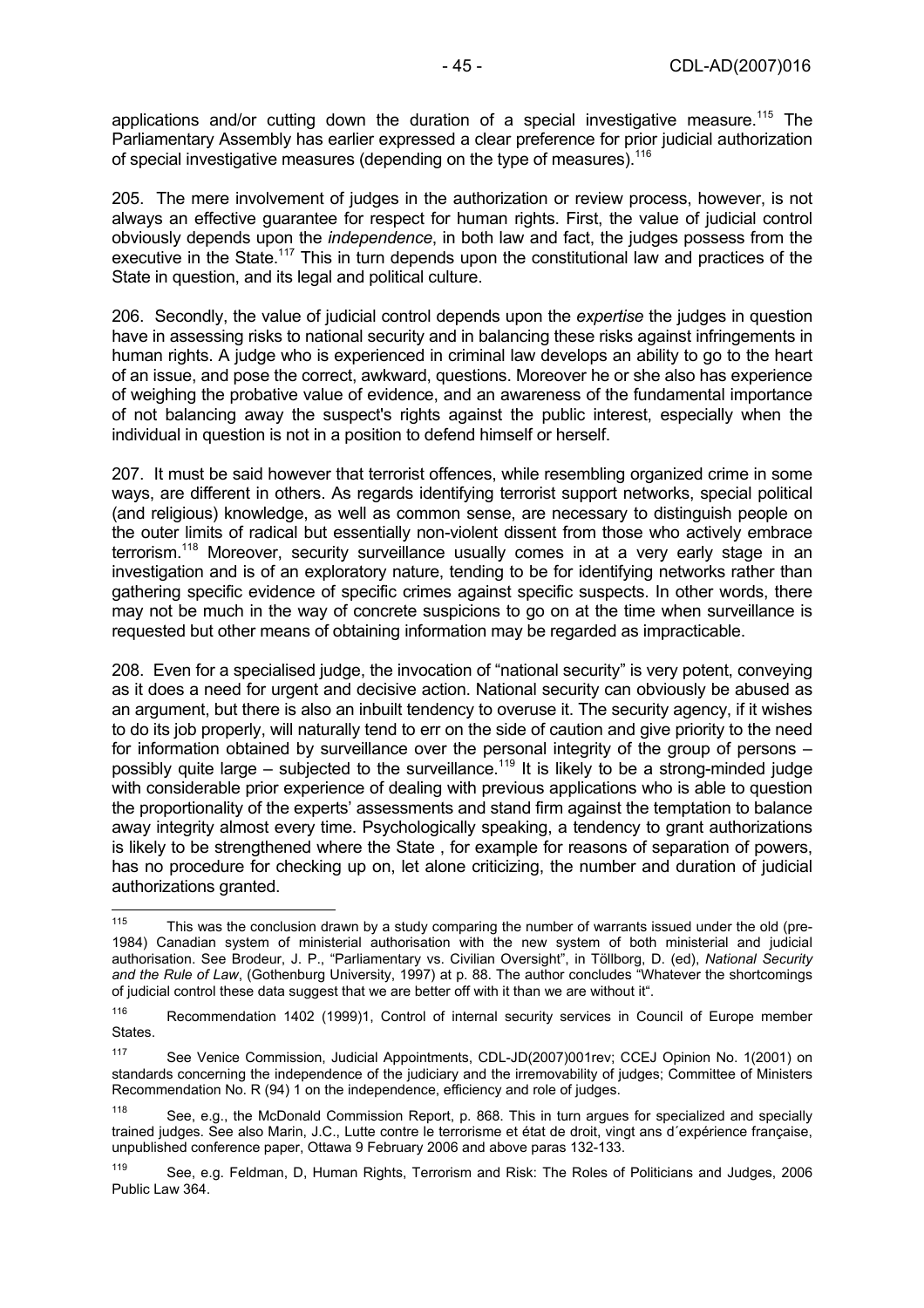209. One important restraint in many States on the use made by the ordinary police of special investigative techniques is that these will eventually be notified to the suspect and/or may risk being criticised in a subsequent criminal trial. But in most States, the majority of security cases do not end up in court. And any notification requirements which might exist at national law will likely not apply either because there is an explicit exception for security crimes or because the investigation will be regarded as ongoing.<sup>120</sup> In such situations, an authorizing judge may be tempted to conclude that no one is likely to find out about the surveillance, so no "harm" is done. The experience of a number of countries, such as Norway and Sweden, was that judges, in the past, were too willing to accept security agencies' threat assessments.<sup>121</sup> This has prompted the introduction in these States of expert follow-up mechanisms in addition to judicial authorization procedures, assessing the number of such permissions granted and the time the infringement of integrity went on against the useful intelligence which resulted from the measure (see below paras 237-239).

210. There exist several devices restricting a court's ability to consider all the evidence, or to go to the heart of the issue: the legitimacy of the measure in question. Declaring certain essential documents to be secret, or limiting in different ways the scope of the review can preserve the shell of judicial control while emptying it of substance.<sup>122</sup>

211. Bearing in mind the importance of expertise in this area, very strong arguments exist for a degree of specialisation and specialist training for judges dealing with authorisation procedures, and/or supervision of investigations generally as well as for courts dealing with civil, criminal and administrative security cases. This is indeed the approach taken in a number of States such as France with the concentration of security crime investigations and prosecutions to specialist judges and investigating magistrates at the Tribunal de Grand Instance in Paris, or Spain, with a similar concentration of security crime cases to the Audencia Nacional. Similarly, in Canada it is specially designated Federal Court judges who hear surveillance applications from the Canadian Security Intelligence Service and deal with immigration and freedom of information cases with a security dimension. In the US, judicial warrants are necessary for criminal investigations, and, as regards "agents of a foreign power", the Foreign Intelligence Surveillance Act has given specialist judges the role of approving intelligence-related surveillance for nearly two decades.<sup>123</sup> In the UK, designated judicial Commissioners deal with authorisation/review of surveillance under the Regulation of Investigatory Powers Act 2000.

212. At the same time, there are also risks involved in specialisation. Some may view with suspicion the taking away of security matters from the ordinary courts, to courts with specially chosen and appointed judges and investigative magistrates/prosecutors.<sup>124</sup> Having said this, the European Court and Commission of Human Rights have accepted specialist tribunals, even in security matters as long as adequate guarantees of judicial independence from the executive exist and proceedings are otherwise fair.<sup>125</sup>

<sup>120</sup> The EctHR accepted that this was a legitimate reason for non-notification in *Klass v. Germany*, op.cit. para 58.

<sup>121</sup> Norway: Lund Report, pp. 352-355, Sweden: Säkerhetstjänstkommission, SOU 2002:87, pp. 365-383.

<sup>122</sup> Lustgarten, L. and Leigh I., op cit, chapter 12.

<sup>&</sup>lt;sup>123</sup> For a survey of the work of the FISC see Manget, F., Intelligence and the Rise of Judicial Intervention, in Johnson L.K., (ed.), *Handbook of Intelligence Studies*, (Routledge, 2006), 333.

<sup>&</sup>lt;sup>124</sup> See principle 22 of the Johannesburg Principles on National Security, Freedom of Expression and Access to Information, adopted by an NGO coalition in 1998 (in 20 HRQ, 1998).

<sup>125</sup> The standard test laid down by the Court (ECtHR, *Campbell and Fell v. UK* judgment of 28 June 1984, para 78) is that the requirement of independence entails safeguards relating to "the manner of appointment of judges, the duration of their office, the existence of guarantees against outside pressures and the question whether the body presents an appearance of independence." In Eccles, *McPhillips and McShane v. Ireland* No. 12839/87, 59 DR 212 (1988), the Commission considered that the judges on a special criminal court dealing with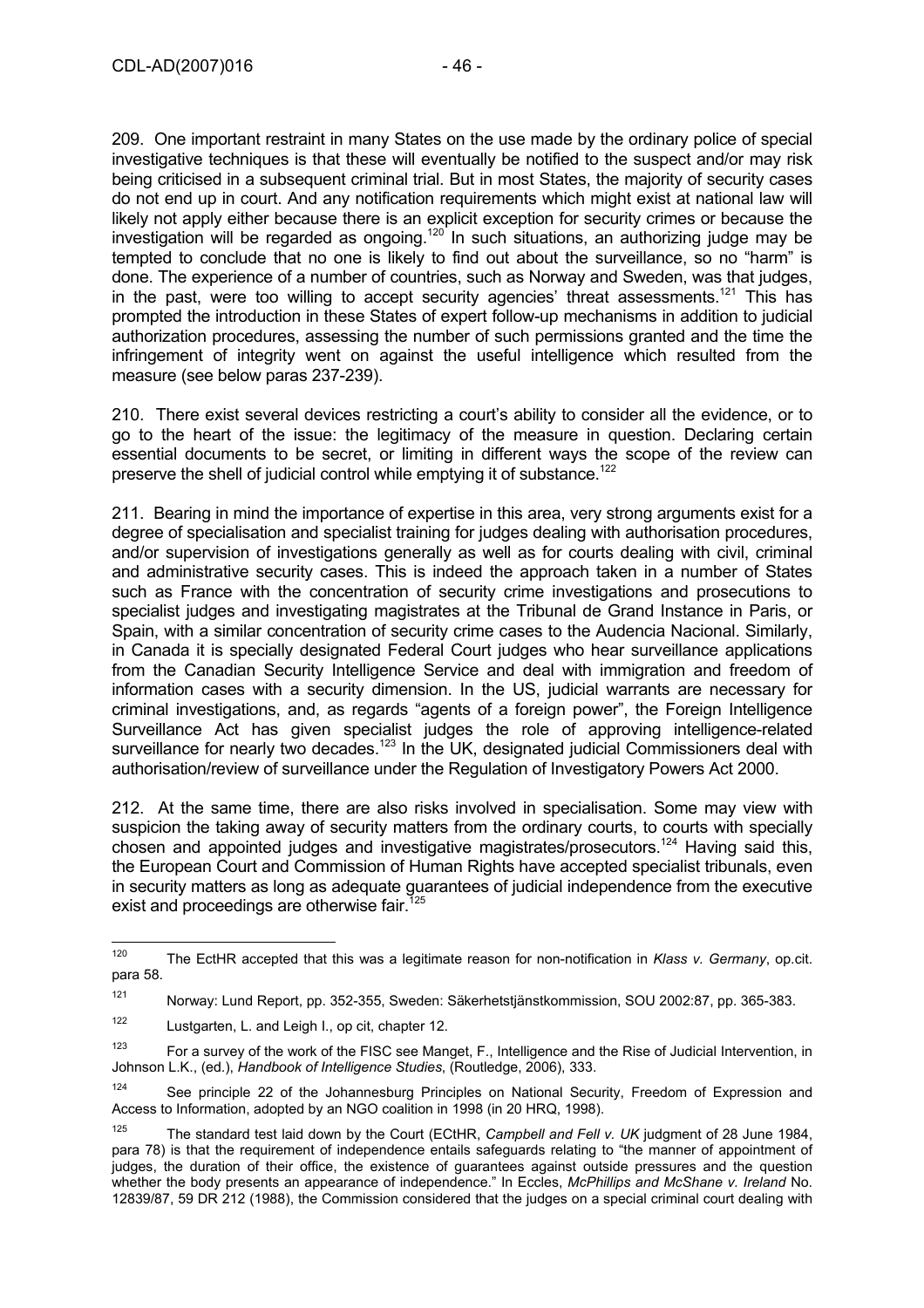213. Another risk is "case hardening". The group of security cleared judges and prosecutors can be so small that it is almost "incestuous", and they may come to identify more with the people with whom they are in daily contact – the security officials – rather than their judicial colleagues. There is a danger that these judges become so used to the types of techniques, information and assessments they see every day that they lose their qualities of independence and external insight through a process of acclimatisation. The necessary awareness of the suspect's rights may gradually be lost over the years spent in the isolated world of security intelligence. This implies that some form of appeal or follow-up mechanism should exist for even judicial authorization of special investigation techniques. It also suggests that, unless special reasons exist, the number of years spent as a judge authorising or reviewing security surveillance should not be too long.<sup>126</sup>

214. The need to balance "open justice" with the State's security interests has led to a number of innovations in some States. One idea is the use of special, security-cleared advocates, in deportation and employment, and (increasingly) in criminal cases.<sup>127</sup> This gives protection for State secrets without totally excluding any opportunity of challenge to the evidence on the applicant's behalf. It allows a vetted lawyer to test the strength of the government's case even where the complainant and his lawyer are excluded from parts of the legal process on security grounds. Such procedures have been noted by the ECtHR as a means of satisfying Article 6 (the right to a fair and public trial, in particular the principle of equality of arms), in security  $cases$ <sup> $128$ </sup>

215. There is, however, an obvious problem with having such a mechanism in proceedings such as surveillance where the target is unaware of the proposed measure, and where, in addition, the need for urgent action is alleged. While the special advocate can question the evidence on which a decision to grant surveillance is based, he or she can obviously not contact his or her "client", in order to seek further information. As much security surveillance is based on more or less well supported speculation as to the reality or dangerousness of a particular threat, it is important to be able to counter this with a convincing argument of innocence. The compartmentalisation of security intelligence makes this even more difficult. The risk is that the advocate becomes a hostage of the proceedings, and serves simply as a legitimisation of a - foregone - conclusion.

 $\overline{a}$ 

terrorist cases were sufficiently independent in practice. In *Ciraklar v. Turkey*, 28 October 1998 and a number of subsequent cases the Court did not consider that the State Security Courts as then constituted in Turkey satisfied the requirements of Article 6. See also the International Bar Association Task Force on International Terrorism, International Terrorism: Legal Challenges and Responses, 2003, pp. 73-75.

 $126$  For example, in the US, judges on the FIS court have a maximum period of 7 years in office (50 USC Section 1803(d)).

<sup>127</sup> See UK Treasury Solicitor, *Special Advocates: a Guide to the Role of Special Advocates* (London, 2005).

<sup>128</sup> ECtHR, *Chahal v. UK*, op. cit.; *Al-Nashif and others v. Bulgaria*, op. cit.; *Tinnelly and McElduff v. UK*, op. cit.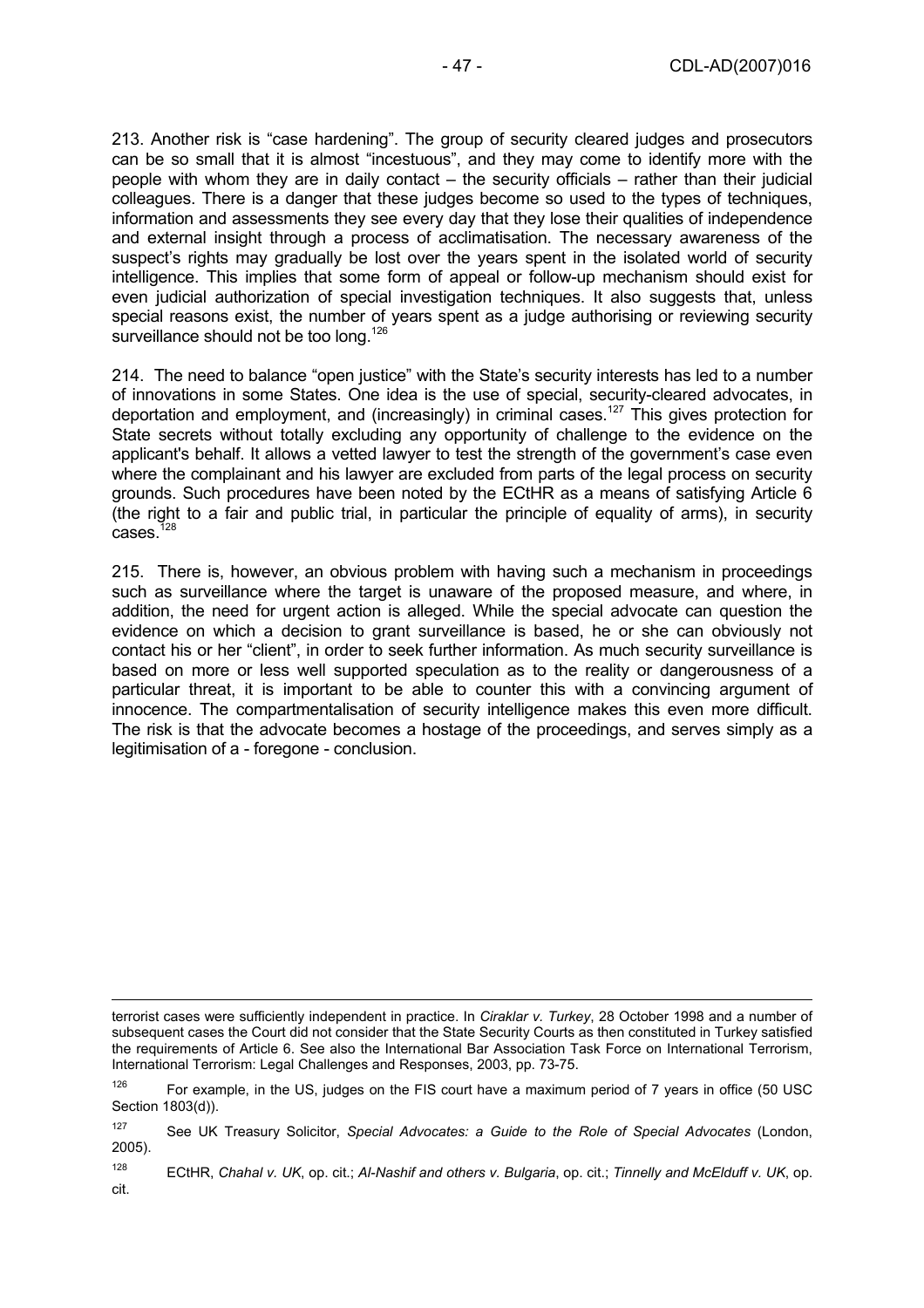216. The mechanism of security screened advocates has, for these reasons, received more critical responses in recent years.129 The ECtHR has also, more recently, drawn a distinction between the degree of legitimate secrecy in special investigative measures the use of which obviously have to be kept secret from the suspect and other administrative measures, such as deportation which can be subject to a greater degree of disclosure.<sup>130</sup> The main value security cleared advocates can have would seem to be in adversarial civil and administrative court proceedings concerning security issues where the measure taken is known to the parties, but for one or other reason, the full file cannot be disclosed to one of the parties. In criminal proceedings, the scope for limiting access to the file is generally more limited. The ECtHR has allowed the concealment of security information (e.g. the identify of an informer) only when there are concrete dangers to the life of the person involved, where there is other information on which a conviction is based and where there are strong evidential safeguards to compensate for imbalances which might arise in the equality of arms.<sup>131</sup> In a criminal case, providing a security-cleared advocate is, by itself, most unlikely to satisfy the requirements of Article 6. In criminal case involving limited disclosure the Court has stressed the special responsibility of the trial judge in sifting these claims.<sup>132</sup>

217. These innovations apart, for the reasons discussed control by the ordinary courts does not appear as the best instrument of accountability for or redress against security and intelligence agencies. This leads naturally to a discussion of other processes for accountability (see below Section X) and for handling complaints (see below Section XI).

# **X. Accountability to Expert bodies**

218. Expert bodies can serve as either a supplement or a replacement for parliamentary bodies or judicial accountability. The general issues for expert bodies have thus already been raised under the previous headings. They can also be given complaints functions and this is dealt with in the next section. However, a number of extra points need to be made, relating to mandate/powers and membership of these bodies, the relationship between an expert body and parliament and the connection with judicial accountability.

219. An expert body allows for greater expertise and time in the oversight of security and intelligence services and avoids the risks of political division and grand-standing to which parliamentary committees can be prone. The body may be full or part-time, but even if it is parttime, the supervision exerted is likely to be more continuous than that exercised by a parliamentary body, the members of which have many other political interests and responsibilities. The members' tenure can be made longer than the standard electoral period, something which is particularly important as intelligence has, as already mentioned (see above para 77), a relatively long "learning curve".

220. Like parliamentary oversight, the mandate of an expert body can be institutional, meaning that it can be established to exercise supervision only over a specific internal security body (this is in contrast to functional review discussed below). An example of this is the Canadian Security Intelligence Review Committee (SIRC) which supervises the Canadian Security Intelligence Service (CSIS). SIRC has been an important source of inspiration for various European States in creating their own expert bodies.

<sup>129</sup> 129 UK Constitutional Affairs Select Committee, *Seventh Report for 2004-5, The operation of the Special Immigration Appeals Commission (SIAC) and the use of Special Advocates*, HC 323-I.

<sup>130</sup> *Al-Nashif and others v. Bulgaria* op. cit.

<sup>131</sup> See e.g. *Monika Haas v. Germany*, op. cit.

<sup>132</sup> See in particular *Rowe and Davis v. UK*, No. 28901/95, 16 February 2000 and Cameron, 2000, op. cit. pp. 308-318.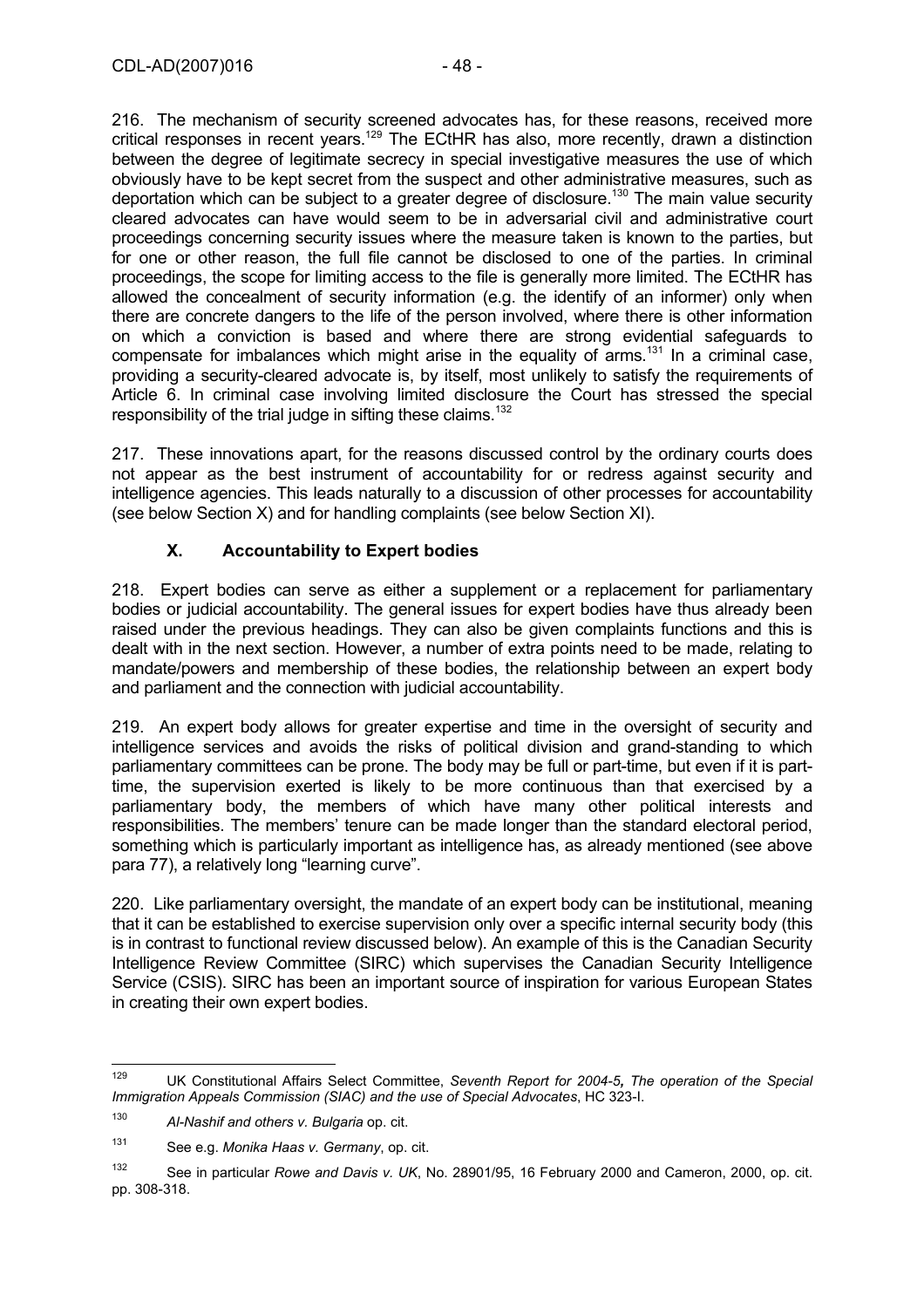221. However, as mentioned before, the problem nowadays with giving an expert body an agency-specific mandate is that different security agencies cooperate with each other in a "security spectrum". In particular, the police and a security agency can act jointly, as an integrated response, or act through one another. In Canada, this gap has been apparent for a while and proposals have recently been made to supplement SIRC's monitoring with a review body able to look at all national security activities under the control and direction of the police.<sup>133</sup> A better approach, found in e.g. the Dutch legislation, is to give functional powers of review.<sup>134</sup>

222. It is, however, important that the scope of the review is drawn carefully, to avoid disputes as to whether a particular activity falls within the body's mandate and to avoid overlaps with other accountability mechanisms, in particular judicial controls over police powers and Ministerial accountability to parliament.<sup>135</sup>

223. The scope of the mandate, i.e. the type of the supervision exercised, can also vary. Comparatively, at least six different types of general supervision, partially overlapping, can be identified, ensuring legality, efficacy (that the agency is actually securing its objectives), efficiency, budgeting and accounting, conformity with relevant human rights conventions and finally policy/administrative aspects of the intelligence services.<sup>136</sup>

224. In addition, the mandate of an expert body may also be framed more narrowly to cover only certain activities of the security agency, or agencies, such as their use of a particular form of surveillance e.g. the French *Commission Nationale du Contrôle des Interceptions de Sécurité* (CNCIS) or the content of security databanks, e.g. the Swedish Register Board, (*Registernämnd*) or the Austrian *Rechtsschutzbeauftragter*.

225. Particularly important, as regards general supervisory bodies, is the distinction which also applies to parliamentary oversight between review of overarching policies and review of operational activities. There will probably be not the same problem of vetting the members of an expert body, as compared to a parliamentary body. Thus, generally speaking, it will be easier to give an expert body access to very sensitive operational material.

226. The membership of the expert body will depend partially upon its mandate. Where the focus of the body is ensuring that the security agency abides by the law, it is reasonable to assume that several of the members will be lawyers, or legally trained. Lawyers are trained to have good judgment, weighing different interests against one another. However, they may, depending on the legal culture of the State, be less inclined to question the legitimacy of discretionary judgments, so long as these fall within the acceptable span of decision-making. Where the body has a broader mandate, this will favour appointing experts from different walks of life, historians, criminologists, political scientists etc.

 $133$ 133 Commission of Inquiry into the Actions of Canadian Officials into Mahar Assar, op. cit, pp. 477-479.

<sup>&</sup>lt;sup>134</sup> The oversight body, the SCISS, supervises the General Intelligence and Security (AIVD) Service, the Defence Intelligence and Security Service (MIVD), other bodies, such as the police *to the extent that these carry out AIVD and MIVD activities* as well as the coordinator for the intelligence and security services which falls under the authority of the Prime Minister's office (see Intelligence and Security Services Act of 7 February 2002, Articles 1 and 4.

<sup>135</sup> For example, the mandate of the Belgian "Committee R" was originally drafted widely, and was narrowed somewhat by statute in 1999. See van Outrive, L., Intelligence Services in Belgium: A story of legitimation and legalisation, at p. 50 in Brodeur, J.P., Gill, P. and Töllborg, D., (eds*), Democracy, Law and Security: Internal Security Services in Contemporary Europe*, (Ashgate, 2002).

Born and Leigh, op. cit. chapter 15. For an example see, Section 2 of the Norwegian Act relating to the Monitoring of Intelligence, Surveillance and Security Services. Act No. 7 of 3 February 1995 which provides that the purpose of the monitoring is: "to ascertain and prevent any exercise of injustice against any person, and to ensure that the means of intervention employed do not exceed those required under the circumstances, to ensure that the activities do not involve undue damage to civic life, to ensure that the activities are kept within the framework of statute law, administrative or military directives and non-statutory law (…)".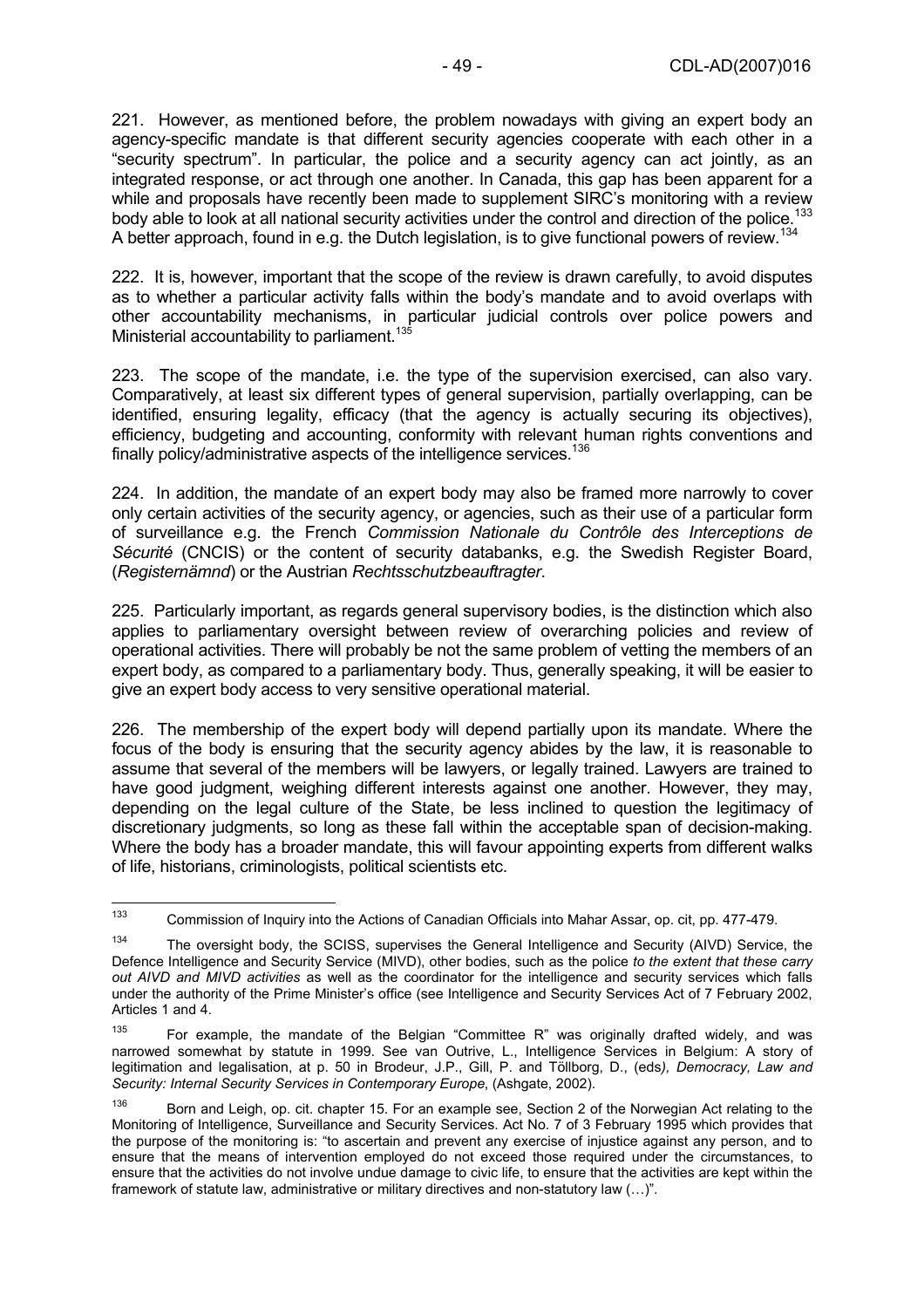227. If the problem for parliamentary accountability bodies can be summarized in the word "competence", the problem for expert bodies can be summarized in the word "legitimacy". This affects both how the body is established, how members of the body are chosen and to whom or what the expert body reports. As regards establishment of the body, it is greatly desirable for the legitimacy of the expert body, and its good relations with parliament, that it is created by statute. This applies even in States where the constitution, or constitutional traditions, give an elected President primacy in foreign policy and defence matters. Only where the parliament has voluntarily accepted that accountability is better exercised by an independent expert body, rather than a parliamentary body, will the former be in a position to give plausible reassurance to both the parliament and the public that misuse of powers is not occurring. Moreover, in order to maintain parliament's confidence in the expert body it is necessary to provide for institutional links between the two.

228. As regards membership, an expert body will not consist of politicians having earned a reputation for competence and integrity during a number of years in the public gaze, and having been elected, usually repeatedly, by the people they represent. They will instead usually be figures who are less well known to the public. As the expert body will rarely be in a position to reveal to the public the basis for its conclusions, the public have to trust it. One way of improving the basis for this trust is to reveal, as much as security considerations make possible, the reasons for its conclusions. Another way is to involve the parliament in both choosing the members of the body and by making, or letting, the body report to the parliament. Different ways of involving the parliament in choosing the members exist. For example, the government can appoint the members but after a process of consultation with all the parties represented in parliament, or at least the leaders of these parties. Parliament itself can choose and appoint the members. The government can appoint the members from a list chosen by the parliament. Whatever the methods chosen, it is vital for the legitimacy of the expert body that its members are either generally regarded as apolitical or, where instead members have political affiliations, that there is an appopriate political balance in the body.<sup>137</sup>

229. As regards its powers, an expert body which performs general supervisory functions should be able, like a parliamentary oversight body, to decide its own agenda. Likewise, it should be able to make special reports, as well as producing an annual report. One reason for having an expert rather than a parliamentary body is that the government can task the former to investigate and report a specific matter, whereas it will not be in a position to order a parliamentary body to do so. However, as mentioned, an important part of an expert body's legitimacy is its ability to show it is doing its work, by publishing its report. Where the government decides whether or not the report – or even an edited version of it - shall be published, the body will be perceived as the government's body. Even the government's control over the timing of the report can diminish its legitimacy, as the government can obviously decide to publish the report at a time when it has least political impact. Mechanisms for determining disagreements over the content of the report have already been discussed above (see above, para 171).

230. One solution for the difficulty of reconciling government tasking with the independence, and so legitimacy, of an expert body is to allow *both* government tasking and investigations proprio motu. In the case of the former, the government would have a degree of control over the agenda, and full control over the publication of the final report. In the case of the latter, the expert body has the final say. In States where such a dual model has been chosen, such as

See van Outrive, op.cit. for critical remarks concerning the politicisation of the Belgian Committee R.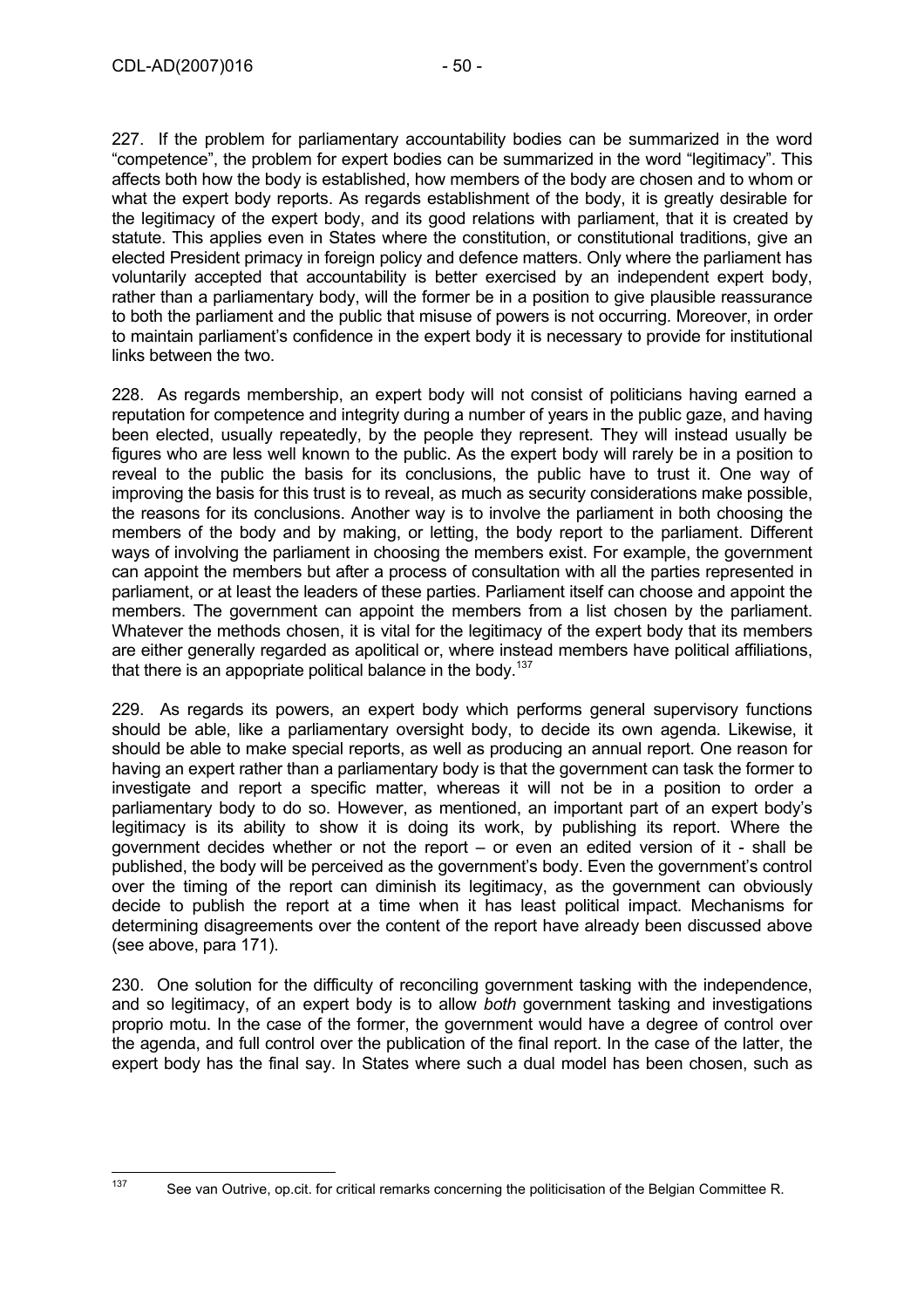Belgium, tasking has in practice not occurred, precisely because of the proprio motu power of investigation.<sup>138</sup>

231. As already mentioned in the context of parliamentary oversight, it is important that the body is supported by a small number of experienced staff.<sup>139</sup> This is particularly important where the expert body is part-time. Staff provide an element of continuity, and also help build up a relationship of trust with the agency being supervised. As noted, it is also possible to give an Inspector-General the function of assisting an expert body in investigating a particular security issue. The extent to which this is seen as possible and appropriate will depend upon the constitutional structure of the State, in particular to what extent it adheres to the principle of the separation of powers, and where the main problem of security oversight is envisaged as lying: is it oversight of the government's use of the security agency (political policing), or is it the impenetrability of the agency itself (the State within the State)? Where the Inspector-General is envisaged as being very definitely in the executive branch, for different reasons in different States it may not be regarded as appropriate to make an expert or parliamentary body dependent on the executive branch in such a crucial area as access to information on possible wrongdoing.

232. As regards the relationship an expert body with general supervisory powers has with the parliament, it is important to stress that there must be mutual respect and a rational division of labour between the two types of body. Where there is this, then there can be important advantages in having both a parliamentary oversight body and an expert body. The expert body is operating fully within the "ring of secrecy", and as such, it can get out of touch with political and social developments, and political priorities. Moreover, it will not usually be in a position to defend itself vis-à-vis the press and public or the parliament as a whole. A parliamentary body with a good relationship with an expert body, with better, but not full access to intelligence material, and with better expertise in intelligence matters than parliament as a whole is in a position for two-way communications, reassuring the parliament as a whole and the public that the expert body is in touch with political developments and is doing its job properly.

233. By contrast, where there is no rational division of labour problems can arise. Two different situations may be discerned. The first is where the expert body has been given an explicit reporting duty to a parliamentary committee established specifically to monitor security and intelligence matters, or to existing parliamentary committees with broad competence to look at justice and defence matters. In such a situation it is important to avoid overlapping jurisdiction, leading, in the worst case to conflicts between the two bodies concerning, e.g. which body is entitled to investigate an issue and why. The second type of situation is where there is no such formal relationship to a parliamentary committee and the reporting duty is only to the government. This can have a number of negative implications, at least where there is a parliamentary committee which considers that it has some form of supervisory competence in the field of security (which will almost invariably be the case, as both defence and justice matters are a traditional preserve of parliamentary scrutiny). Not involving parliament in some way can easily lead to resentment and tensions, e.g. parliament may want greater access to intelligence material, and might try to compel the expert body to reveal this.<sup>140</sup>

<sup>138</sup> Tasking can occur under Article 32 of the Act of 18 July 1991 on the supervision of the police and intelligence services. As regards the absence of such tasking in practice see Permanent Committee for Supervision of the Intelligence Services (Committee R) Annual Activity Report 2004, www.comiterib.be at p. 5.

<sup>139</sup> Above paras 132-133. For comments on the Canadian and Norwegian experience in this respect see S. Farson, Parliament and Their Servants: Their role in scrutinizing Canadian Intelligence, 15 Intelligence and National Security 225-256 (2000) and Sejerstedt, op. cit.

<sup>&</sup>lt;sup>140</sup> See Farson, S., Canada's long road from Model Law to Effective Oversight of Security and Intelligence, in Born, H., Johnson, L. and Leigh, I., op. cit., pp. 99-118 on the experience of SIRC.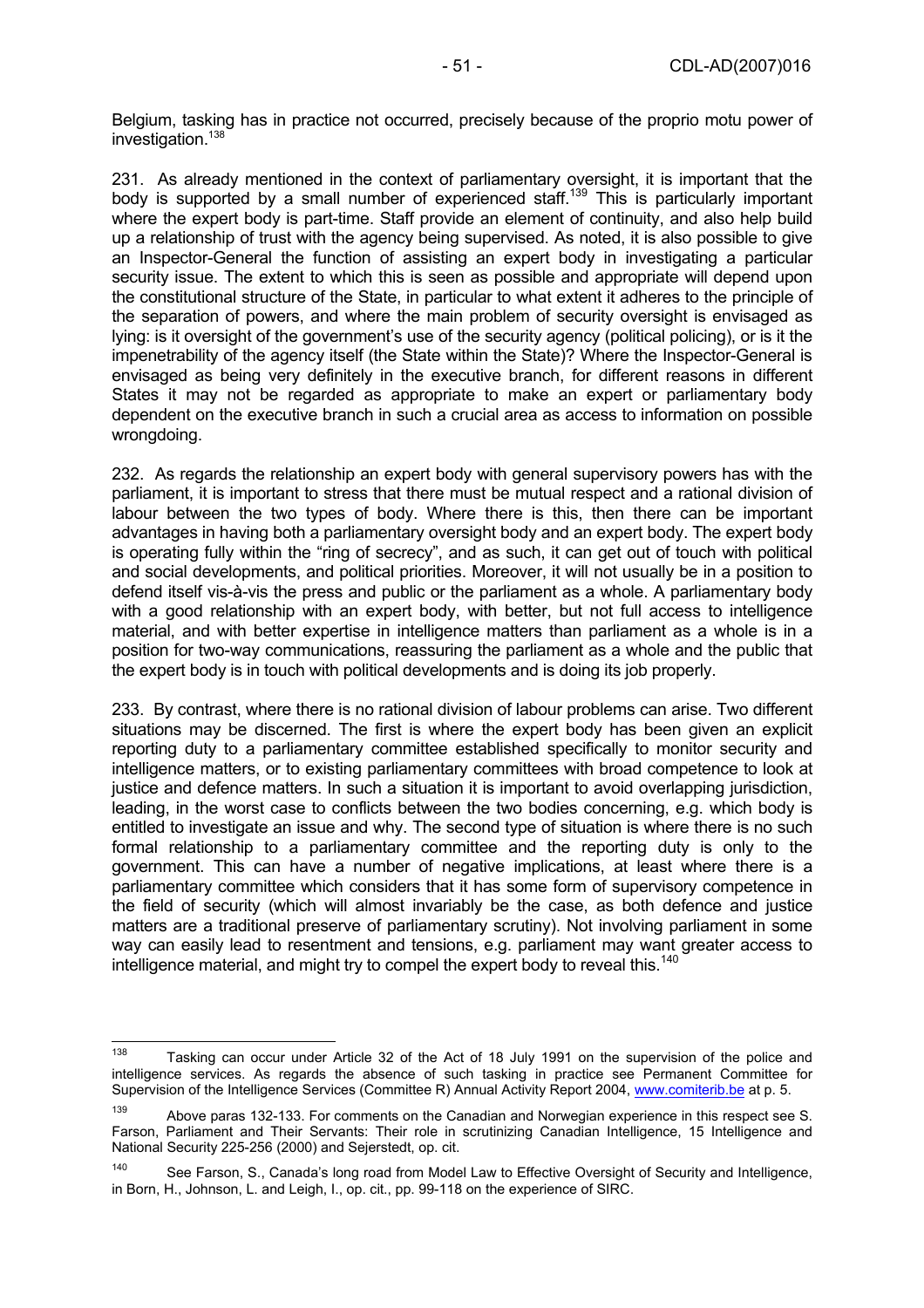234. Apart from providing for an explicit reporting duty to a parliamentary committee, and for allowing the expert body to provide a parliamentary committee with some otherwise secret material, if the expert body considers this useful, another mechanism for creating a proper relationship between an expert body and parliament is to provide that parliament can request the expert body to report on a given matter. This is possible in, e.g., the Netherlands, although the power has been used so far only once.<sup>141</sup>

235. As already mentioned, an expert body can be a hybrid body, which consists partly of active politicians, including serving members of parliament, and partly of expert members. An example of this is the Swedish Register Board (tasked with overseeing the databanks of the Swedish security police) which consists of two MPs, chosen from the two largest parties, and three lawyers (one in private practice nominated by the Bar Council, one judge, and a further lawyer qualified for senior judicial office serving as chair). In the best case analysis, such a hybrid body can combine legitimacy with expertise and has much to recommend it. Certainly this model is generally regarded as successful in Sweden, both by independent observers and the security police. Another example of a hybrid model is the German G-10 Commission, whose expert members tend to be connected to political parties, even though they have (so far) not been serving MPs. The extent to which these types of hybrid models are appropriate for other States depends upon how far the State in question adheres to a strict separation of powers and where the preponderant problems in security oversight are seen as lying.

236. The Swedish Register Board is an example of an expert body with limited, rather than general supervisory power. Other forms of body with supervision over databanks are data ombudsmen and data protection inspectorates. An example of this is the Austrian institution of the Rechtschutzbeauftragter (see above para 143).

237. Where such data protection ombudsmen and inspectorates continuously supervise the accuracy, reliability, legitimacy and proportionality of the intelligence stored, these operate as controls. Where they decide, ad hoc, on complaints from members of the public who allege that flawed data is stored on them they are a complaints procedure (discussed below). Bearing in mind the crucial importance of data banks to the work of a security agency, and the already mentioned distinction between security intelligence and "hard" data (see above para 86), it is imperative that some such supervisory body exists in every State, and that it has sufficient powers, in law and practice, to perform control functions satisfactorily. An ombudsman may well be independent of the executive, but an ombudsman without specific expertise in security matters, and without a mandate to monitor continuously security databanks specifically will not be an adequate control mechanism in this particular area, however useful the office is for maintaining professionalism in the public administration generally. The same applies to data protection inspectorates. Having said this, some States locate their controls over security data specifically within the general data inspectorate, giving a specific security-screened person, or team of people, the sole function of monitoring continuously this data. Such a system can be an acceptable form of control, providing the person or group given this task is in law and in fact independent from the executive.

238. Another type of specific mandate which can be granted to an expert body relates to surveillance. Here the body operates as a substitute, or a complement, to judicial authorisation procedures. As already mentioned, the exploratory and speculative nature of much security surveillance, and the connection security crime has to politics, is an argument which has been used in some States for having a different system of authorisation or review.

 $141$ Intelligence and Security Services Act 2002 Article 78(2). The Dutch parliament has also asked the Minister twice to report from the SCISS. See Annual Report 2005-2006 of the SCISS**,** p. 5. It is also possible in Norway, though again the power has not been used, Sjerstedt; op.cit., p. 126.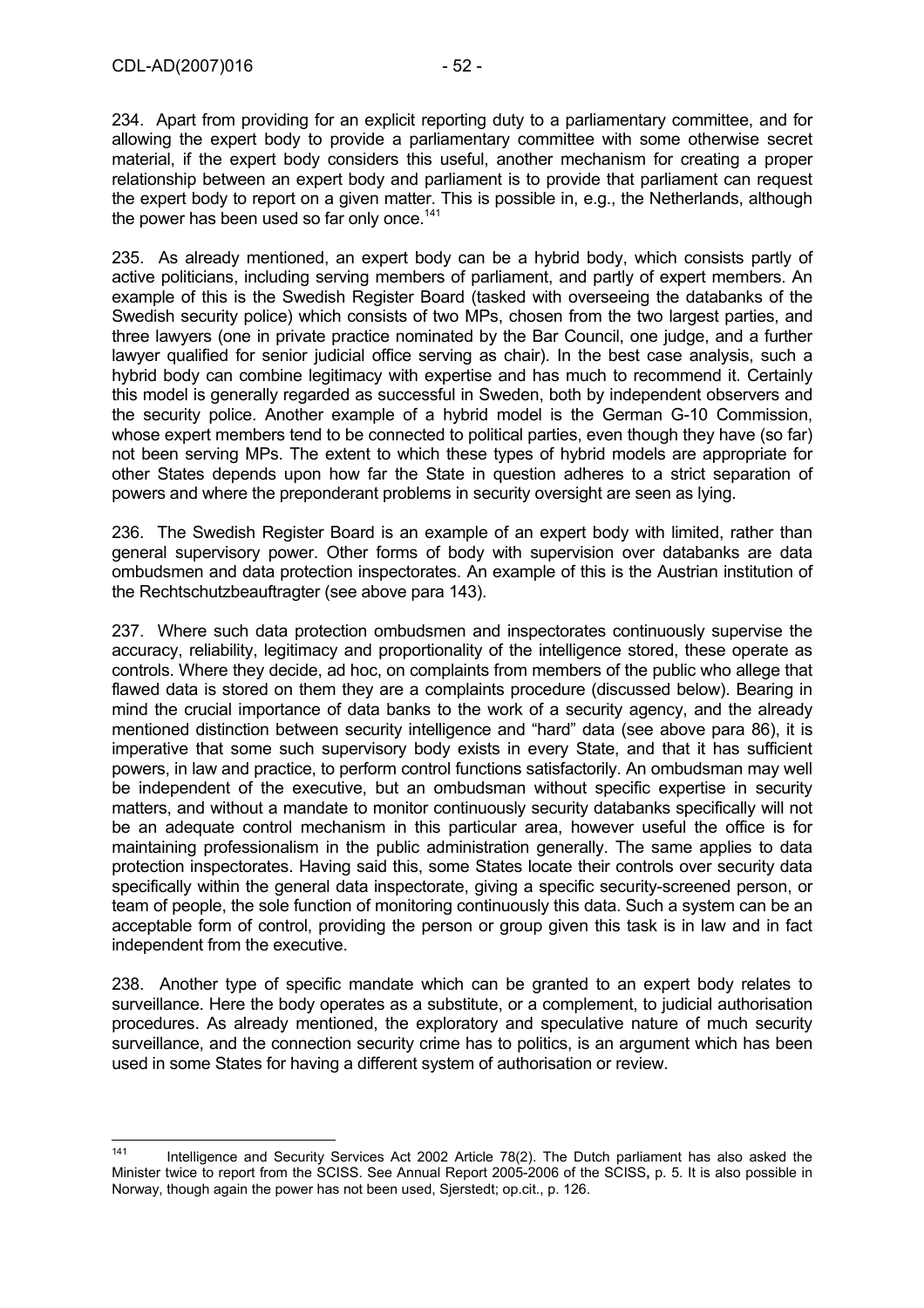239. As regards security surveillance which is not "strategic" in nature (see above paras 90 and 200), there are very good arguments for having both judicial authorisation and a follow-up supervisory control exerted by an expert body. The follow-up control examines past authorisations, matching the initial suspicions with the product obtained. As such it acts as a forward-looking mechanism, recommending improvements in how targeting decisions and intelligence gathering priorities are made in the future, so as to minimize interference with human rights.

240. While non-judicial systems of control over security surveillance, particularly strategic surveillance, may, depending on constitutional structures, be sufficient, it should be noted that where an expert body instead operates only as a substitute for judicial authorisation and not simply as a complement to it, it is especially important that the body in question is sufficiently capable and independent to exercise a real control. This will depend on three factors. The first of these is the expertise of the expert body in security matters, and the time it actually spends looking at the cases. A part-time body will probably not be able to look in detail at all applications, but will only be able to make spot checks. The second factor is the scope and extent of the review performed – is it of the merits of the request for the use of special investigative measures matched against the final result of these measures, or only whether there seemed to be grounds at the time for authorising the surveillance. The third factor is whether the expert body in making spot checks really critically examines all the supporting evidence for surveillance. This must involve access to the "raw intelligence" (informers' statements, the identity of the informers in question etc.) to assess its reliability and not only the "refined" and "anonymised" material in the actual surveillance application.

# **XI. Complaints mechanisms**

241. Clearly it is necessary for individuals who claim to have been adversely affected by the exceptional powers of security and intelligence agencies, such as surveillance or security clearance, to have some avenue for redress. Quite apart from strengthening accountability, complaints may also help to lead to improved performance by the agencies through highlighting administrative failings. The requirements of human rights treaties, and especially the European Convention on Human Rights, with its protections of fair trial, respect for private life and the requirement of an effective remedy must obviously also be borne in mind.<sup>142</sup>

242. Plainly, though, legitimate targets of a security or intelligence agency should not be able to use a complaints system to find out about the agency's work. A complaints system should balance, on the one hand, independence, robustness and fairness, and, on the other hand, sensitivity to security needs. Designing such a system is difficult but not impossible.

243. Individuals who allege wrongdoing by the State in other fields routinely have a right of action for damages before the courts. The effectiveness of this right depends, however, on the knowledge of the individual of the alleged wrongful act, and proof to the satisfaction of the courts. As already mentioned, for a variety of reasons, the capacity of the ordinary courts to serve as an adequate remedy in security fields is limited. The case law of the European Court of Human Rights (see above, Section VI) makes it very clear that a remedy must not simply be on paper.

244. An alternative is to allow an investigation and report into a complaint against an agency by an independent official, such as an ombudsman. This is the case in e.g. the Netherlands.<sup>143</sup> In other countries (for example, New Zealand and South Africa) complaints against the services are handled by an independent Inspector-General of security and intelligence as part of the

 $142$ See above para 155 and below para 247. See further Cameron, 2000, op. cit.

<sup>143</sup> Intelligence and Security Services Act 2002, Article 83.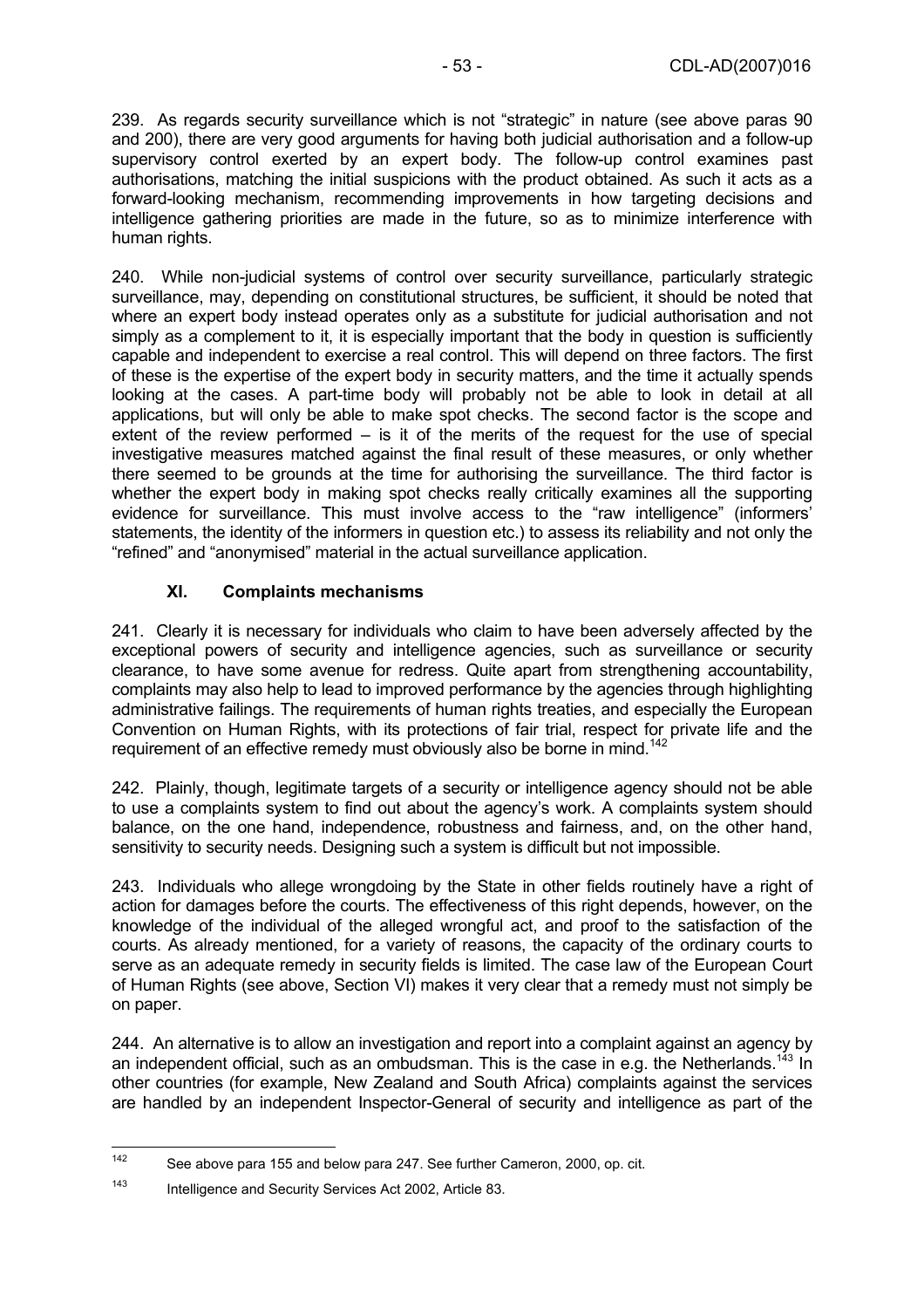office's overall oversight brief.<sup>144</sup> Additionally, specific offices established under freedom of information or data protection legislation may have a role in investigating complaints against the agencies. For example, in Austria the individual usually has the possibility of complaint to the Datenschutzkommission, but if for secrecy reasons the individual has not been informed of the data (mis)use, the complaint may be raised by the Rechtsschutzbeauftragter on his/her own motion.

245. In these ombudsman-type systems, the emphasis is on an independent official investigating on behalf of the complainant. These independent offices usually exist to deal with an administrative failure by public bodies, rather than a legal error. Their investigations may give less emphasis to the complainant's own participation in the process and to transparency than would be the case with legal proceedings. Typically an investigation of this type will conclude not with a judgment and formal remedies, but with a report, and (if the complaint is upheld) a recommendation for putting matters right and future action.

246. A less common variation is for a State to use a parliamentary or expert oversight body to deal with complaints and grievances of individuals, as happens in Germany, Norway and Romania. There may be a benefit for a parliamentary oversight body in handling complaints brought against security and intelligence agencies since this will give an insight into potential failures – of policy, legality and efficiency. On the other hand, if the oversight body is too closely identified with the agencies it oversees or operates within the ring of secrecy, the complainant may feel that the complaints process is insufficiently independent. In cases where a single body handles complaints and oversight it is best if there are quite distinct legal procedures for these different roles.

247. On the whole it is preferable that the two functions be given to different bodies but that processes are in place so that the oversight body is made aware of the broader implications of individual complaints. This approach is also supported by the ECHR. The requirement in ECHR Article 13 of a mechanism for remedies for alleging violations of Convention rights which is independent from the authorization process means that a State's control system, e.g. for dataprocessing, may pass the test of "accordance with the law" and "necessity in a democratic society" but that the absence of a remedy means that there is nonetheless a violation of the Convention. As already mentioned, the ECtHR has stated that a remedy must be effective in law and fact. It should be noted in particular that the ECtHR has ruled that a data inspection authority which is independent, and which has formal competence in law to award a remedy for the holding of inaccurate, inappropriate etc. security data, but which in fact lacks the expertise to evaluate this data, is not an effective remedy within the meaning of Article  $13^{145}$ 

248. The experience of the ECtHR in the case of Leander v. Sweden should also be noted. The Swedish government had argued at the time that a number of control and remedies bodies existed to prevent errors being made in security screening and to remedy any errors that were made. However, later official inquiries showed that none of the controls and remedies worked properly in this area. The people involved in each of the control/remedies systems assumed that each of the *other* systems was working properly. None of the controls/remedies went to the heart of the issue: the reliability and proportionality of the security assessment made of an individual. The existence of several "half" control/remedies provided only a semblance of control, not its reality.146

 $144$ See respectively, New Zealand (Office of Inspector-General of Intelligence and Security, established in 1996) and South Africa (Office of Inspector General of Intelligence, appointed pursuant to Section 12 of the Constitution).

<sup>145</sup> Compare the negative judgment of the Court in *Segerstedt-Wiberg v. Sweden,* op. cit, with *Brinks v. Netherlands*, op. cit.

<sup>146</sup> See Cameron, 2000, op. cit. pp. 225-244, 246-252. As already noted, reforms were later made and the present system is working satisfactorily.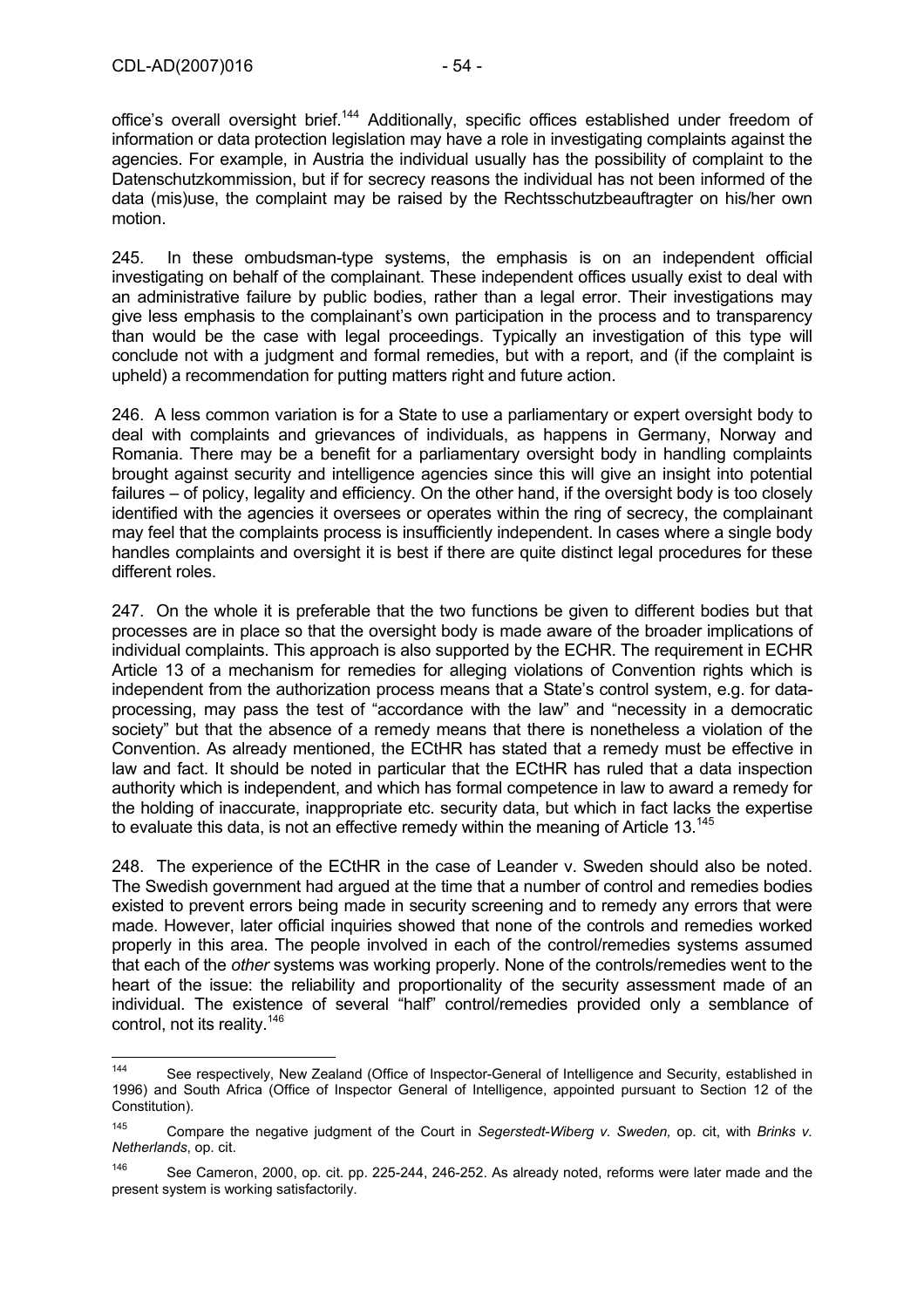249. In some countries, not only individuals but also members of the services are permitted to bring service-related issues to the attention of an ombudsman or parliamentary oversight body. For example, in Germany officials may raise issues with the Parliamentary Control Panel<sup>147</sup> and in South Africa members of the service may complain to the Inspector General.

250. Another method of handling complaints is through a specialist tribunal. This may be established to deal with complaints either against a particular agency or in relation to the use of specific powers, as in the United Kingdom (the Intelligence Services Commissioner and the Commissioner for the Interception of Communications). Or complaints may be handled in a tribunal-type procedure but by a specialist oversight body, as with the SIRC in Canada. Where the oversight body is involved in the approval process of security operations it cannot also serve as an independent complaints mechanism (see above paras 157 and 247). Otherwise, a tribunal of this kind has some advantages over a regular court in dealing with security- and intelligence-related complaints: it can develop a distinct expertise in the field of security and intelligence, devised for handling sensitive information. In view of the nature of the subject matter these are unlikely to involve a full public legal hearing. On the other hand, while some tribunals may give the complainant a hearing, he or she is likely to face severe practical difficulties in proving a case, in obtaining access to relevant evidence, or in challenging the agency's version of events. To combat some of these problems special security-cleared advocates have been introduced in some countries. The critical points made before regarding the limitations applying to special advocates (see above paras 214-216) and regarding the value of expert supervision procedures for surveillance (see above para 247) also apply here.

### **XII. Concluding remarks**

251. Intelligence is an inescapable necessity for modern governments and security services are essential in order for any State to be able to protect its values and interests.

252. There are some recurring issues in the design of oversight procedures.<sup>148</sup> Firstly, it is necessary to establish mechanisms to prevent political abuse while providing for effective governance of the agencies. Overall, the objective is that security and intelligence agencies should be insulated from political abuse without being isolated from executive governance.

253. Secondly the rule of law must be respected. Agencies must be subject to legal control. As in other areas of public administration, one key task of the parliament is, by means of statute, to delegate authority to the executive but also to structure and confine discretionary powers in law.

254. The challenge for oversight and accountability is to adapt or devise processes that command democratic respect at the same time as protecting national security. This is a theme that runs through all of approaches to accountability discussed, whether by the executive, to parliament, in the courts, or complaints processes or by independent expert bodies.

255. It is possible to draw distinctions between issues of policy, operations, and review. Examples of policy matters are: what constitutes a security threat; which actions should be criminal; which powers should be available; which agencies should be established and on what terms? The case for public disclosure as an aid to accountability is very strong here and that for secrecy is weak. Examples of operational issues are: should this group/ country be targeted and with what priority; should this form of surveillance be conducted on X? Operational detail affecting the methods, sources and specific activities of the agencies has a much more

<sup>147</sup> Bundestag, 2001, op. cit. pp. 19-20.

<sup>&</sup>lt;sup>148</sup> See also generally as regards the comments made in this section, Leigh, I. The Accountability of Security and Intelligence Agencies, in Johnson L. (ed.) *The Handbook of Intelligence Studies*, (Routledge, 2006), pp. 67-81.